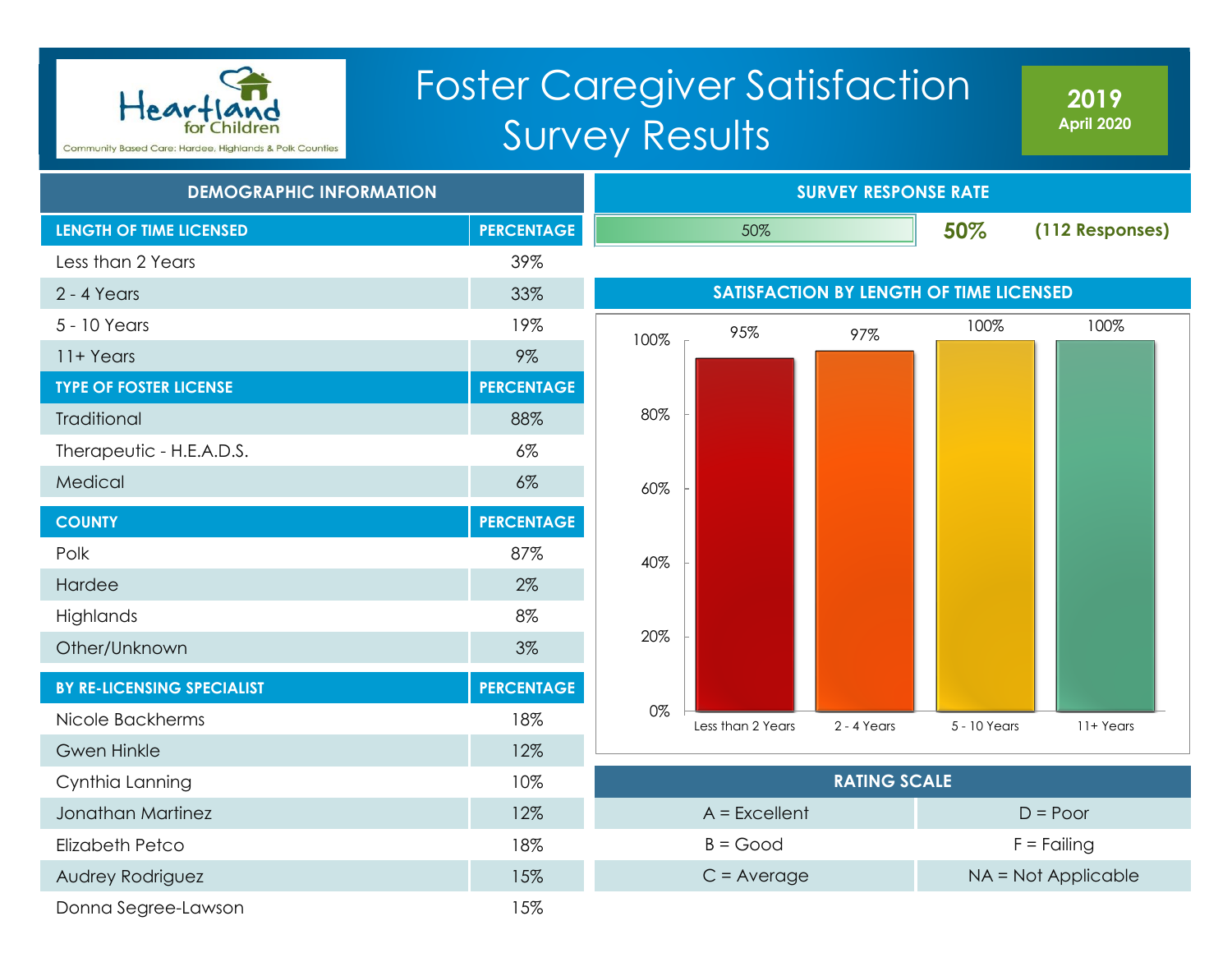| <b>SATISFACTION RESPONSES</b>                                                                                                                                                            |                |                |                |                |                |                |                |
|------------------------------------------------------------------------------------------------------------------------------------------------------------------------------------------|----------------|----------------|----------------|----------------|----------------|----------------|----------------|
| <b>SATISFACTION QUESTIONS</b>                                                                                                                                                            | 2013           | 2014           | 2015           | 2016           | 2017           | 2018           | 2019           |
| 1. As a foster caregiver who completed the<br>Passport to Parenting Preservice Training within the<br>last year, how satisfied are you with preparation<br>and training provided to you? | $\overline{A}$ | $\overline{A}$ | $\overline{A}$ | $\bigwedge$    | $\overline{A}$ | $\overline{A}$ | $\overline{A}$ |
| 2a. How satisfied are you with the interactions you<br>have had with Placement Staff?                                                                                                    | $\mathsf B$    | $\overline{A}$ | $\overline{A}$ | $\overline{A}$ | $\overline{A}$ | $\overline{A}$ | $\overline{A}$ |
| 2b. With Case Managers?                                                                                                                                                                  | B              | $\mathsf{A}$   | $\sf B$        | $\overline{A}$ | $\overline{A}$ | B              | B              |
| 2c. With Protective Investigators?                                                                                                                                                       | B              | $\overline{A}$ | $\overline{A}$ | A              | B              | $\overline{A}$ | B              |
| 2d. Guardian Ad Litem(s)?                                                                                                                                                                | <b>NA</b>      | <b>NA</b>      | <b>NA</b>      | <b>NA</b>      | <b>NA</b>      | $\overline{A}$ | B.             |
| 2e. Heartland for Children Staff?                                                                                                                                                        | <b>NA</b>      | <b>NA</b>      | <b>NA</b>      | $\overline{A}$ | $\overline{A}$ | $\mathsf{A}$   | $\overline{A}$ |
| 3. How satisfied are you with the information<br>received regarding the child(ren) placed in your<br>home?                                                                               | <b>NA</b>      | <b>NA</b>      | $\sf B$        | $\mathsf C$    | $\overline{A}$ | B              | B              |
| 4. How satisfied are you with the follow-up/support<br>calls that you receive after a child has been<br>placed with you?                                                                 | B              | $\sf B$        | $\sf B$        | $\mathsf B$    | $\overline{A}$ | $\overline{A}$ | B              |
| 5. How satisfied are you with the training<br>opportunities provided to you by HFC after your<br>home was licensed?                                                                      | B              | $\overline{A}$ | $\overline{A}$ | $\overline{A}$ | $\overline{A}$ | $\overline{A}$ | B.             |
| 6. How satisfied are you with the information<br>provided on how to properly escalate issues of<br>concern if you encounter an obstacle you are<br>unsure of how to handle directly?     | <b>NA</b>      | <b>NA</b>      | $\sf B$        | $\sf B$        | $\mathsf{A}$   | <b>NA</b>      | <b>NA</b>      |
| 7. How satisfied are you with the timeliness and<br>accuracy of your foster room and board<br>payments?                                                                                  | $\overline{A}$ | $\mathsf{A}$   | $\overline{A}$ | $\mathsf{A}$   | $\mathsf{A}$   | $\mathsf{A}$   | $\mathsf{A}$   |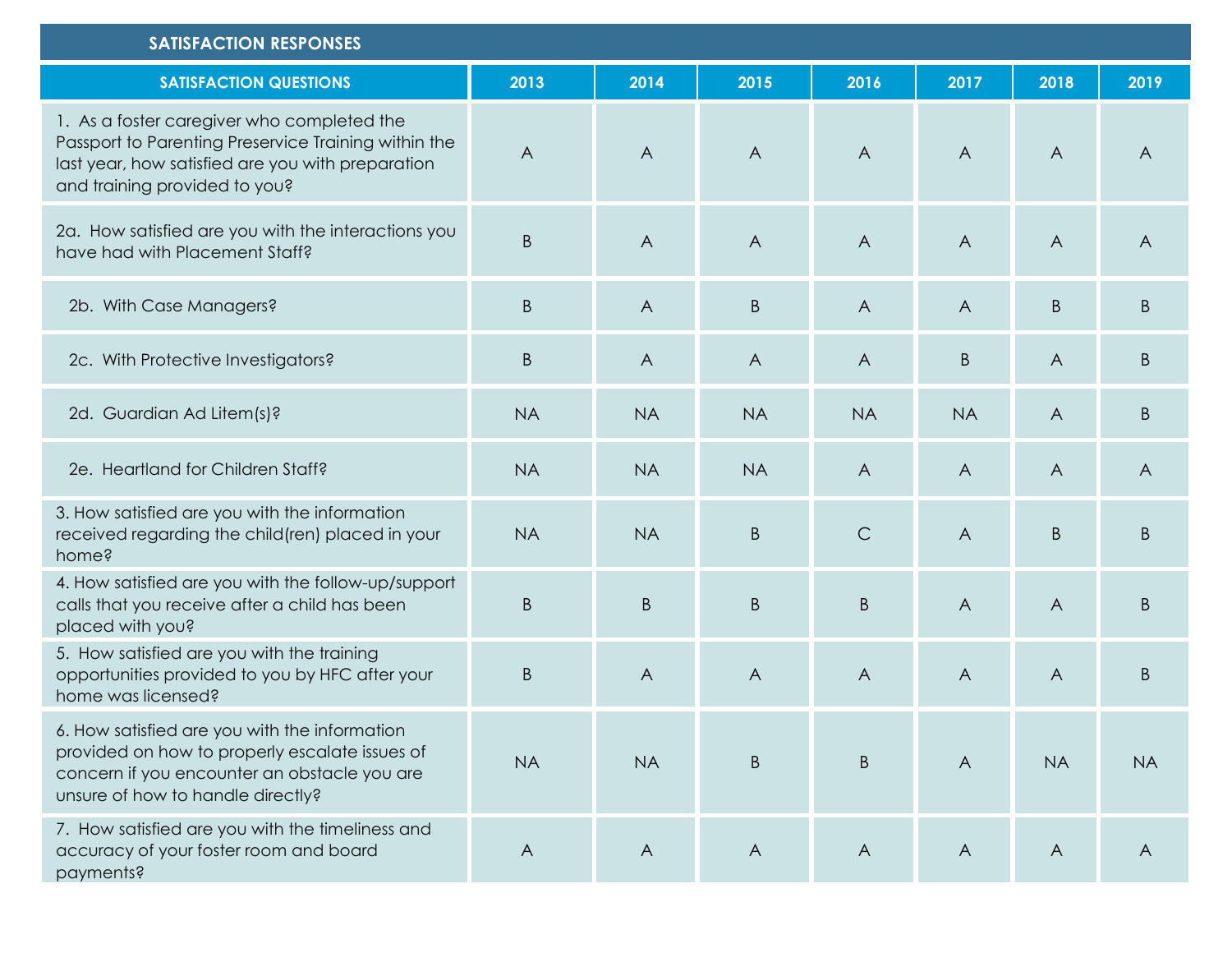| <b>SATISFACTION QUESTIONS</b>                                                        | 2013      | 2014      | 2015           | 2016           | 2017           | 2018           | 2019         |
|--------------------------------------------------------------------------------------|-----------|-----------|----------------|----------------|----------------|----------------|--------------|
| 8. If the child needed health care, access to<br>primary health care?                | <b>NA</b> | <b>NA</b> | <b>NA</b>      | $\overline{A}$ | $\overline{A}$ | A              | <sub>B</sub> |
| 9. If the child needed dental care, access to dental<br>care?                        | <b>NA</b> | <b>NA</b> | <b>NA</b>      | B              | $\overline{A}$ | $\overline{A}$ | <sub>B</sub> |
| 10. If the child needed mental health services,<br>access to mental health services? | <b>NA</b> | <b>NA</b> | <b>NA</b>      | $\mathsf B$    | $\mathsf{C}$   | B              | <sub>B</sub> |
| 11. If the child needed mental health services,<br>effectiveness of the service?     | <b>NA</b> | <b>NA</b> | <b>NA</b>      | B              | B              | <b>NA</b>      | <b>NA</b>    |
| 12. If the child needed mental health services,<br>quality of the services?          | <b>NA</b> | <b>NA</b> | <b>NA</b>      | <b>NA</b>      | <b>NA</b>      | <b>NA</b>      | <sub>B</sub> |
| 13. Overall, how satisfied are you as a foster<br>caregiver with HFC?                | B         | A         | $\overline{A}$ | $\overline{A}$ | $\overline{A}$ | $\overline{A}$ |              |

| <b>SATISFACTION QUESTIONS</b>                                                                                                               |           | <b>PERCENTAGE YES</b> |           |  |  |
|---------------------------------------------------------------------------------------------------------------------------------------------|-----------|-----------------------|-----------|--|--|
|                                                                                                                                             | 2017      | 2018                  | 2019      |  |  |
| 14a. Have you been invited to provide feedback on a child in your home at school meetings, staffings, court<br>proceedings, etc.?           | 76%       | NA.                   | <b>NA</b> |  |  |
| 14b. As a foster caregiver, have you been invited to attend school meetings and provide updates regarding<br>the child(ren) in your care?   | <b>NA</b> | 92%                   | 96%       |  |  |
| 14c. As a foster caregiver, have you been invited to attend staffings and provide updates regarding the<br>child(ren) in your care?         | <b>NA</b> | 75%                   | 78%       |  |  |
| 14d. As a foster caregiver, have you been invited to attend court proceedings and provide updates<br>regarding the child(ren) in your care? | <b>NA</b> | 82%                   | 76%       |  |  |
| 15. Do you feel that adequate support services are available to you and the child (ren) placed in your care?                                | 85%       | 90%                   | 85%       |  |  |
| 16. Do you feel that you are considered a valuable team member caring for children?                                                         | 82%       | 87%                   | 89%       |  |  |
| 17. Do you feel that you receive good customer service from the child welfare system as a whole?                                            | 69%       | 74%                   | 84%       |  |  |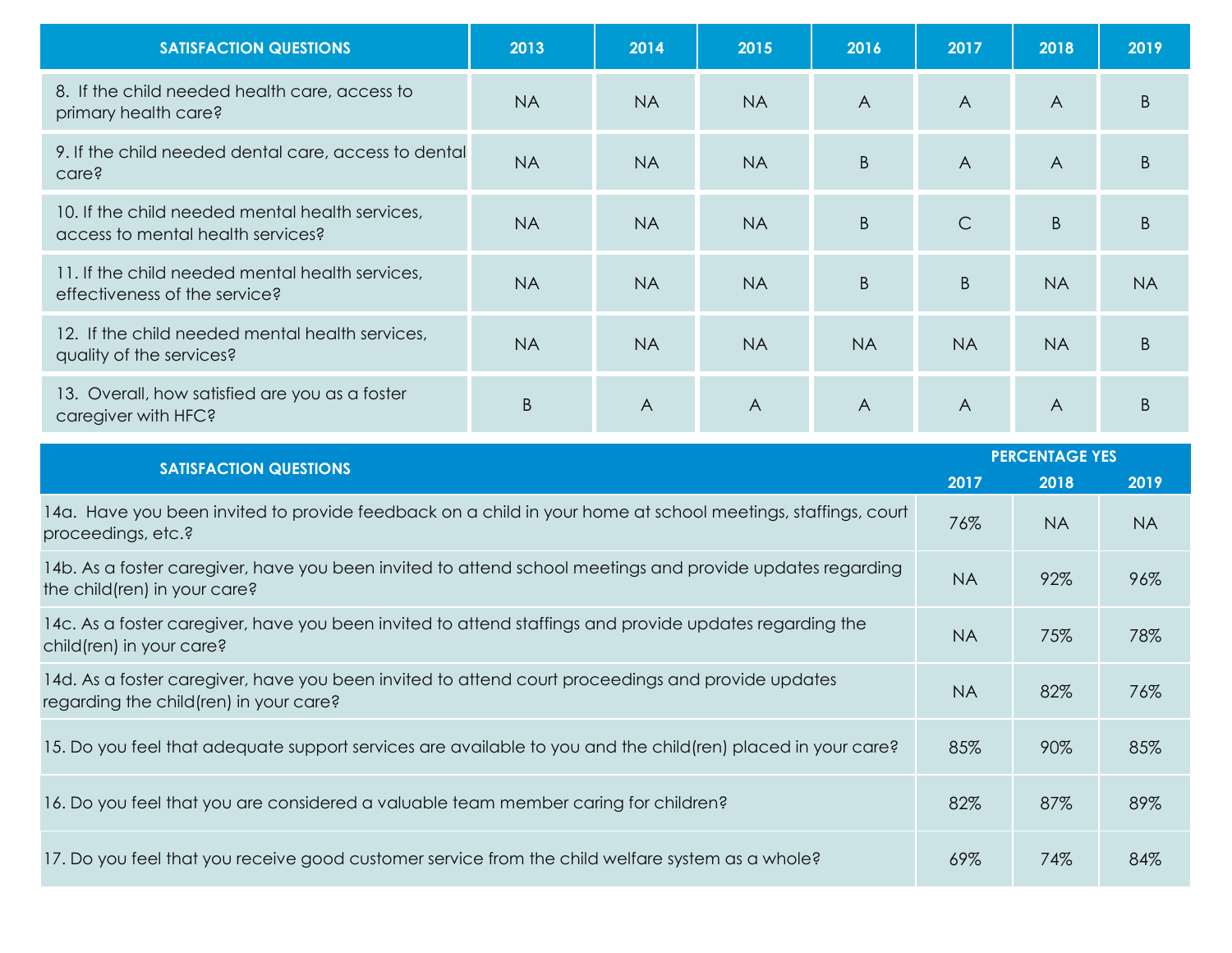| 18. Now that you are a foster caregiver, do you feel that you receive the same level of service as when you<br>were being recruited/trained?                         |                       |              | 78%                                                  | 84%             | 87%                                |
|----------------------------------------------------------------------------------------------------------------------------------------------------------------------|-----------------------|--------------|------------------------------------------------------|-----------------|------------------------------------|
| 19. Do you feel that your service to children is appreciated by the child welfare system staff?                                                                      |                       |              | 87%                                                  | 80%             | 92%                                |
| 20a. Do you feel you have been treated as a full partner with Case Managers?                                                                                         |                       |              | 70%                                                  | 67%             | 67%                                |
| 20b. With your Re-Licensing Specialist?                                                                                                                              |                       |              | 94%                                                  | 94%             | 98%                                |
| 20c. With GAL(s)?                                                                                                                                                    |                       |              | 83%                                                  | 79%             | 91%                                |
| 20d. With CLS?                                                                                                                                                       |                       |              | 70%                                                  | 64%             | 72%                                |
| 20e. With Independent Living Coach?                                                                                                                                  |                       |              | 100%                                                 | 50%             | 82%                                |
| 20f. With Therapeutic Mental Health Provider?                                                                                                                        |                       |              | 67%                                                  | 100%            | 83%                                |
| 21. In the past year, have you tried to recruit other families to become foster caregivers with HFC?                                                                 |                       |              | 83%                                                  | 78%             | 76%                                |
| 22. Have you worked with and supported the biological parents or other relative(s) of the children placed                                                            |                       |              | 89%                                                  | 77%             | 87%                                |
| with you to achieve reunification when the goal was reunification?                                                                                                   |                       |              |                                                      |                 |                                    |
| <b>Quality Parenting Initiative Survey Questions</b>                                                                                                                 | <b>Strongly Agree</b> | <b>Agree</b> | <b>Neither</b><br><b>Agree or</b><br><b>Disagree</b> | <b>Disagree</b> | <b>Strongly</b><br><b>Disagree</b> |
| 23. My team works for the good of the children and puts their needs first.                                                                                           | 47%                   | 31%          | 16%                                                  | 3%              | 3%                                 |
| 24. I know what is expected of me as a foster caregiver.                                                                                                             | 65%                   | 29%          | 3%                                                   | 2%              | $1\%$                              |
| 25. The case worker and I have a respectful working partnership.                                                                                                     | 37%                   | 43%          | 13%                                                  | 5%              | 2%                                 |
| 26. Members of the entire child welfare team treat each other with respect.                                                                                          | 36%                   | 38%          | 19%                                                  | $6\%$           | $1\%$                              |
| 27. As a foster caregiver, I make normal decisions about the child (ren)'s<br>participation in activities (e.g., social media, babysitting, family vacations, etc.). | 62%                   | 32%          | 4%                                                   | $1\%$           | $1\%$                              |
| 28. My experience is that transitions are handled in a developmentally sensitive<br>manner.                                                                          | 32%                   | 36%          | 21%                                                  | 7%              | 4%                                 |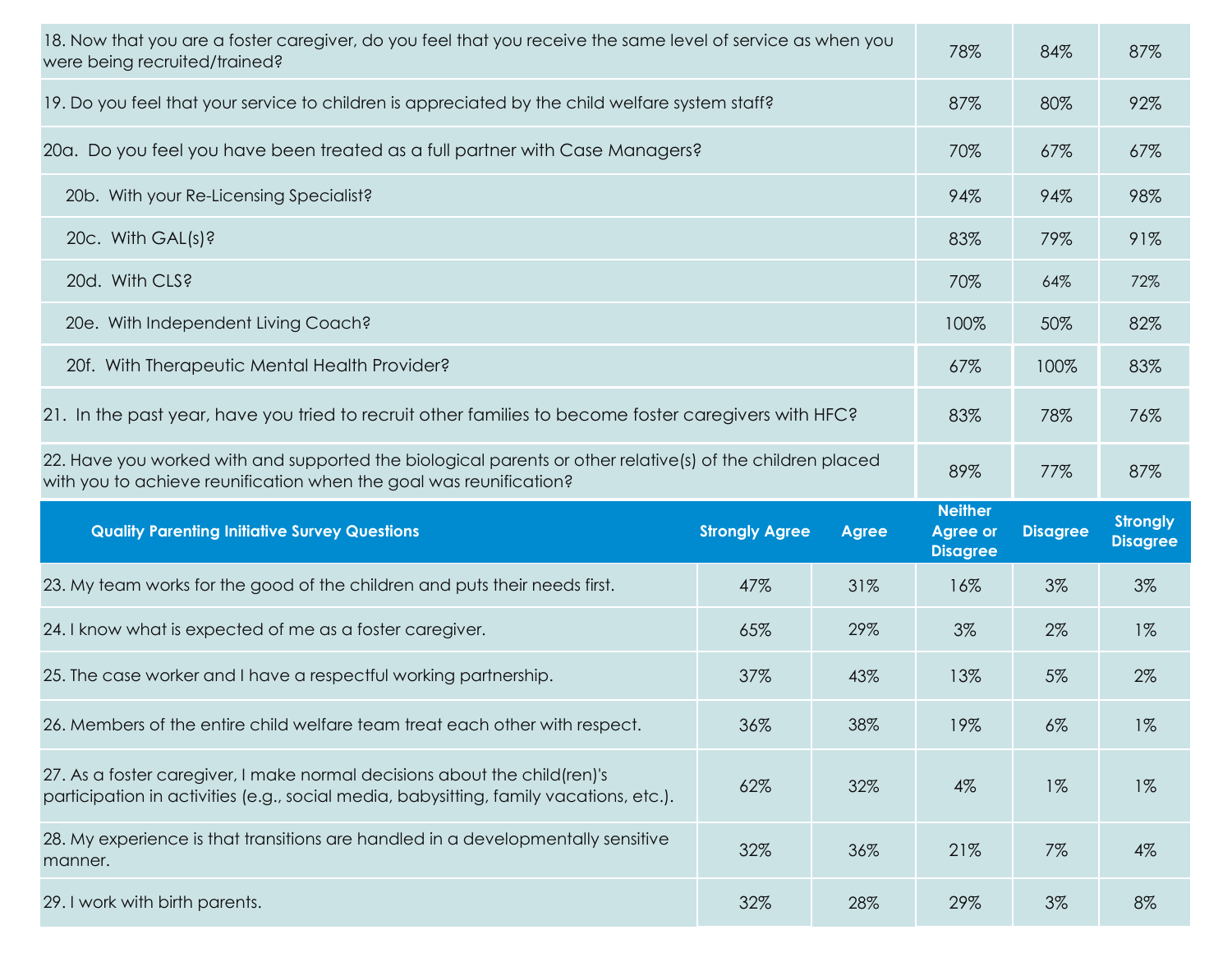## **COMMENTS BY QUESTION**

Question 1: As a foster caregiver who completed the Passport to Parenting Preservice Training within the last year, how satisfied are you with the **preparation and training provided to you?**

It would be helpful to have more information regarding the role of the caseworker and what their role is in the case plan. It would also be helpful to be given contact information for individuals in Heartland who can help address issues with case management. A list of agencies who might contact foster families would be helpful. We did not know who CHS was until they called. It was very confusing working with CHS, Heartland and OMC. It would be helpful to know more about the different roles of each agency and contact info for each person responsible for specific roles.

Attachment - I've learned more about attachment by taking the TBRI Practitioner Course. 
Understanding my own adult attachment style would have been a benefit from the beginning. 
The Adult Attachment Interview process was very interesting and has helped me better understand why I react or am triggered by certain things.

I wasn't prepared for the lack of communication once our first placement arrived. The training was great, but I felt a little lost during the first few days. I think adding a little bit of who to call, and what to do on the first day would be helpful. Not in terms of parenting but with the administrative side of things.

Already had the training, moved from Miami.

I don't think any amount of training would fully prepare someone for some of the behaviors but it was very helpful.

Iwould love to see every one that deals with kids to have to take the class there is so much great info involved in this training class.

TBRI training should be included in all initial training.

TBRI should be included in the initial training.

I felt underprepared by the class for real-world circumstances surrounding our first placement.

A spanish course would be nice.

The only thing I would recommend would be more insight on teenage help. Most of the parenting training is pertaining to children and babies. We have fostered 5 teenagers and each time we learn something different, and I believe more insight for them would make more people want to help with their age group.

# **Question 2: How satisfied are you with the interactions with Placement Staff/CM/PI/GAL/Heartland for Children Staff?**

We have had a lot of issues with our current case manager, XXX, with CHS. She has an inappropriate relationship with the kid's biological mother. She has been enabling the mother and trying to make things look better on paper than they really are. She also has a conflict of interest because she had a relationship with the bio mom prior to taking her case. She has openly disregarded the judge's rules in regards to the case plan. For example, the judge made it very clear that bio mom is supposed to take the kids to public places or her aunt and uncle's house. However, XXX told bio mom, in front of the GAL and caregiver, that bio mom could take the kids wherever she wanted. Bio mom has taken the kids to her house, her friend's houses, her neighbor's, etc.

Excellent Guardian Ad Litem, Patty Saylor!!! Unfortunately, the case worker, XXX, does not partner with her to do what is best for the kids.

I will never trust a caseworker.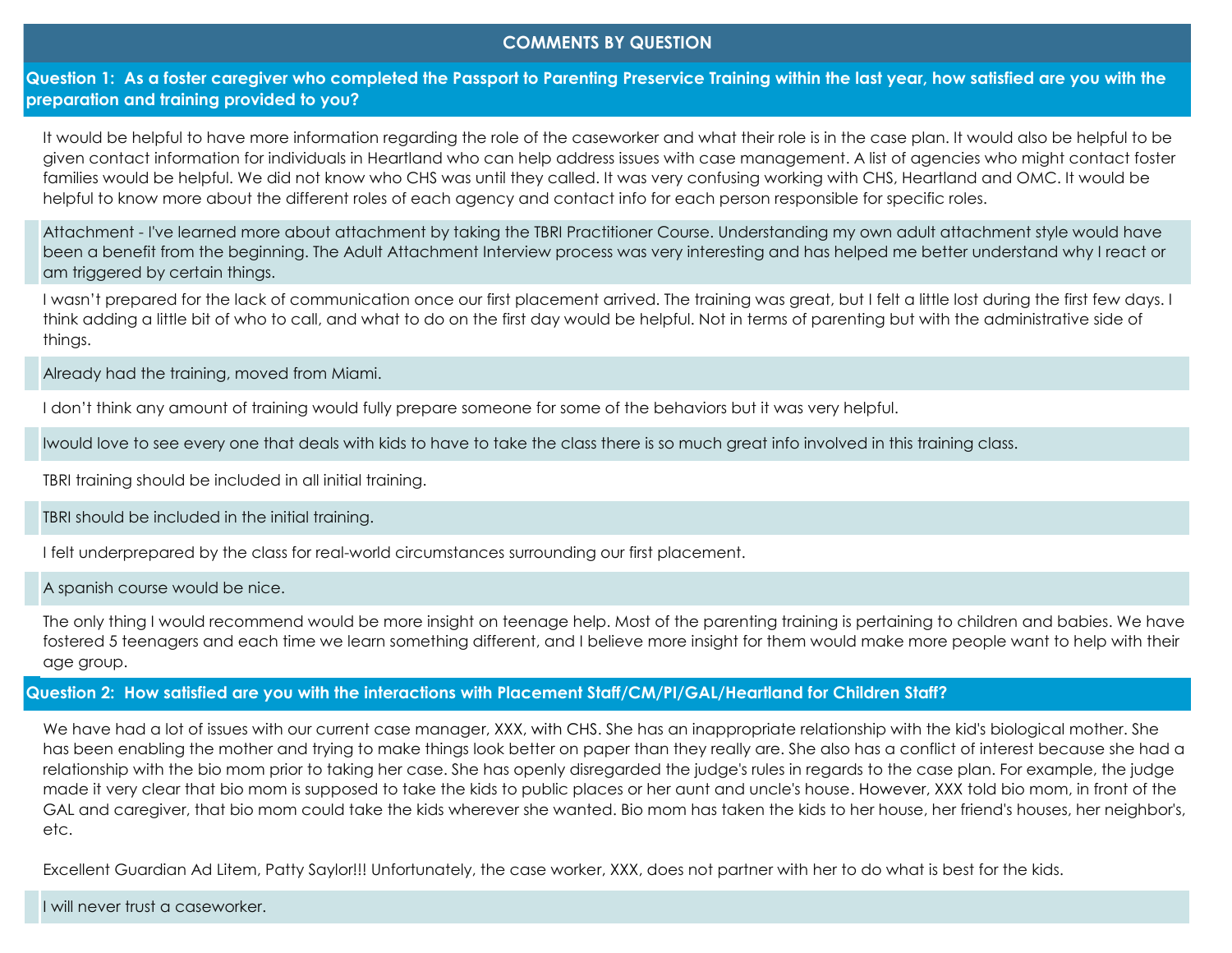I'm thoroughly impressed and satisfied with my relicensing person, Nicole and her supervisor, April, they had my back during a challenging time more than once. I like that they are straightforward. If my kiddos other supports were as forthcoming especially when the needs of the children are at stake, it would be great! A foster parent shouldn't have to beg for months to receive clearly needed supports for a child.

Placement staff: HEADS.

The first case manager did not provide much information and visits seemed to be inconvenient for her due to distance. I would ask for updates and she didn't have up to date information regarding the case. When a new case manager was assigned, it was like night and day. The new case manager had information and support.

Case Managers: Poor communication. GAL: Never visited.

Everyone at Heartland has always been so helpful!

Communication between all parties involved in the system continues to be a hard struggle for me as a foster parent. I appreciate Heartland's efforts to continue to push for it to be better.

It is hard to group "case managers" into one group b/c the answer varies tremendously based on the individual case manager. Some have been excellent and others less so.

The team that I have is Great!! Always there for me with the best interest at hand. All done in a timely manner and most of all love the kids in the case that they have.

Heartland staff are always amazing, and very supportive. Thank you for all you do.

Everyone has been amazing but it would be easier if there was a general place for placements to document whether or not families were taking placements instead of having 3-4 different people from placements contacting them about placements if they're not taking any.

For the most part it has been a good experience. In six years I really only have one instance that I felt more support was needed and I didn't receive it. I don't know that there would have been a different outcome in that situation. In another recent instance my Re-licensing person and her supervisor had my back all the way and for that, it was greatly appreciated.

Case managers seem difficult to communicate with but that has been our only issue.

Everyone at Heartland has been amazing, but caseworkers, sups and one GAL have been very disappointing.

Working on 3 years it took us to get our homestudy scheduled. After all the hoops we jumped through it has been more exhausting then most anyone else has been through. To have an open home and all the knowledge it was heartbreaking to be pushed off time and time again. Until Susan Ripley stepped in and made us a priority in foster care. Thanks Susan for not making us feel like we were wasting our time.

The Protective Investigator really didn't keep us updated on anything and was vague with us.

They should also have a question for the therapist.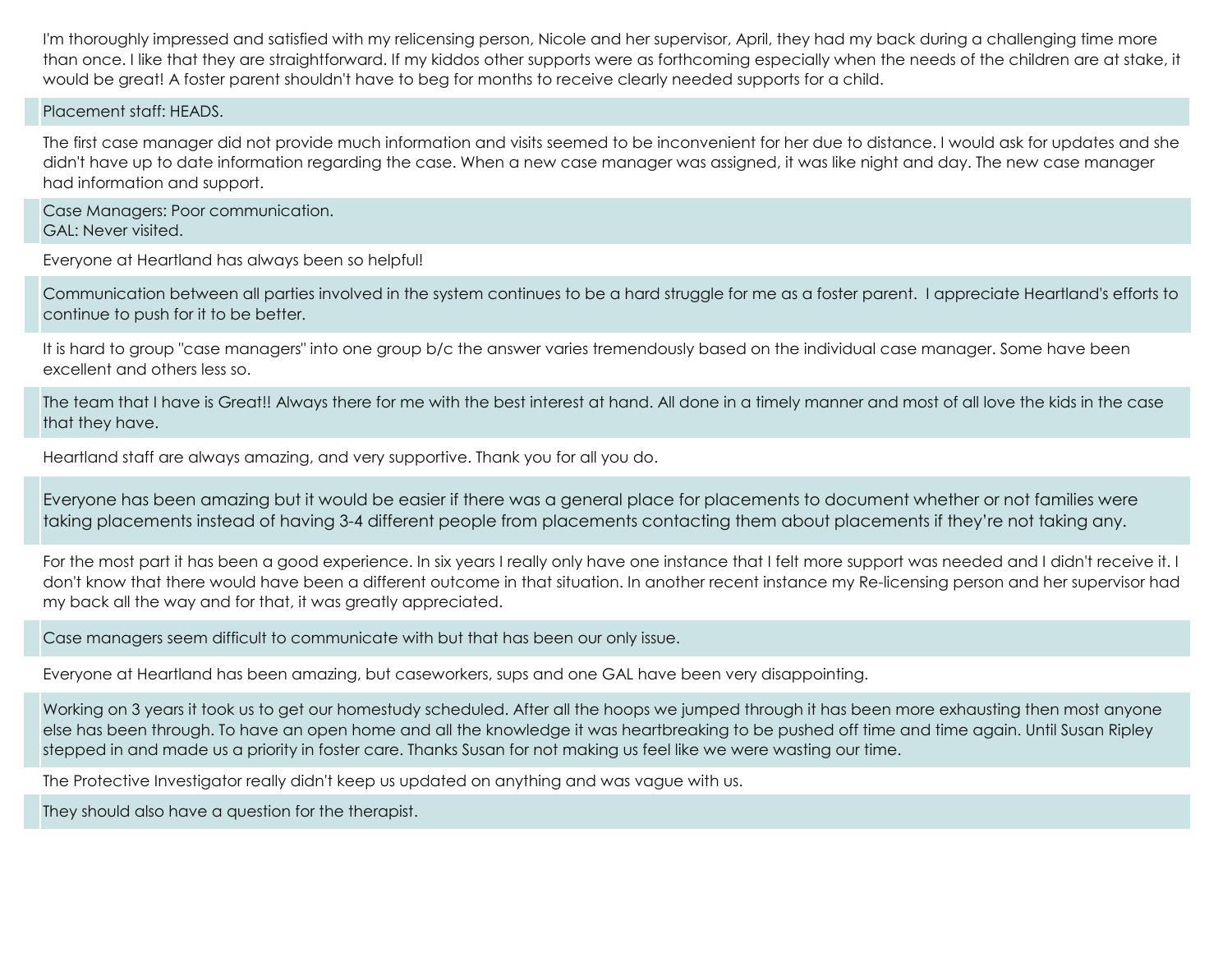Miscommunication to no communication, unrealistic expectations are expected out of us from the Guardian at litem and Case Managers. When we reach out to our case manager for things we need for care of the children, we have to beg or prompt for a response and wait forever for things to get done. We have to be "considerate" of their time because "they're" so busy. But when something is asked or required of us there is no considerations. We feel like we are looked down on, poked and prodded. I have been trying to stay strong for the kids sake, but we are mentally and physically drained and tired of being treated like we are the criminals.

HFC is the best. We get MOST of our support from them. We could not do this without their help!

We are seeing better communication with case management and us/placements, which is good. We hope to continue to see the growth between the agencies. We also appreciate HFC and their extremely dedicated services to standing up with/for the foster parents.

Very difficult to get answers from Devereux case management.

Courtesy worker has been excellent!

Relicensing specialist (Donna) is outstanding. Case Mgr. from Children's Home Society could communicate more.

I have had great case managers aka Michelle Oconnor and Karla Diaz with Devereaux, as well as 2 that were awful. I have a current case manager with One Hope United, that seems overwhelmed, and little gets done in a timely manner.

We are not licensed with Heartland so our communication with Heartland staff is limited so far.

## **Question 3: How satisfied are you with the information received regarding the child(ren) placed in your home?**

May need more training.

When the children were placed with us we were not given a lot of information regarding the oldest child's surgery that she had on her vagina. We were very concerned and contacted CHS. We spoke with our case worker and her supervisor. They told us that they were working on getting the doctor information. We followed up with them for months. They never provided it and we had to track it down on our own.

One page of details.

I am dealing with 2 different agencies. Devereaux has been very thorough with information and help. 2 of my current children were sent to me without the information about their needs, as well as there was a 3rd sibling in that group that needed more help than I as a traditional home should even have rec'd.

**Question 4: How satisfied are you with the follow-up/support calls that you receive after a child has been placed with you?**

Received 1.

It took weeks for us to get childs court info and behavior report emailed to us. Cm still has not provided physical blue book.

Need to have more follow through when foster parents continually request additional services for the children in their home, do not wait until the situation becomes dire or a crises.

We received one follow-up/ support call after the children were placed. It would have been helpful to receive more support during the first few months of placement, especially since we were not getting support from case management at CHS.

I don't recall a follow up call after placements. But to be honest, we have only had 2 placements during the last year so I may have forgotten.

Love the feeling of support after placement.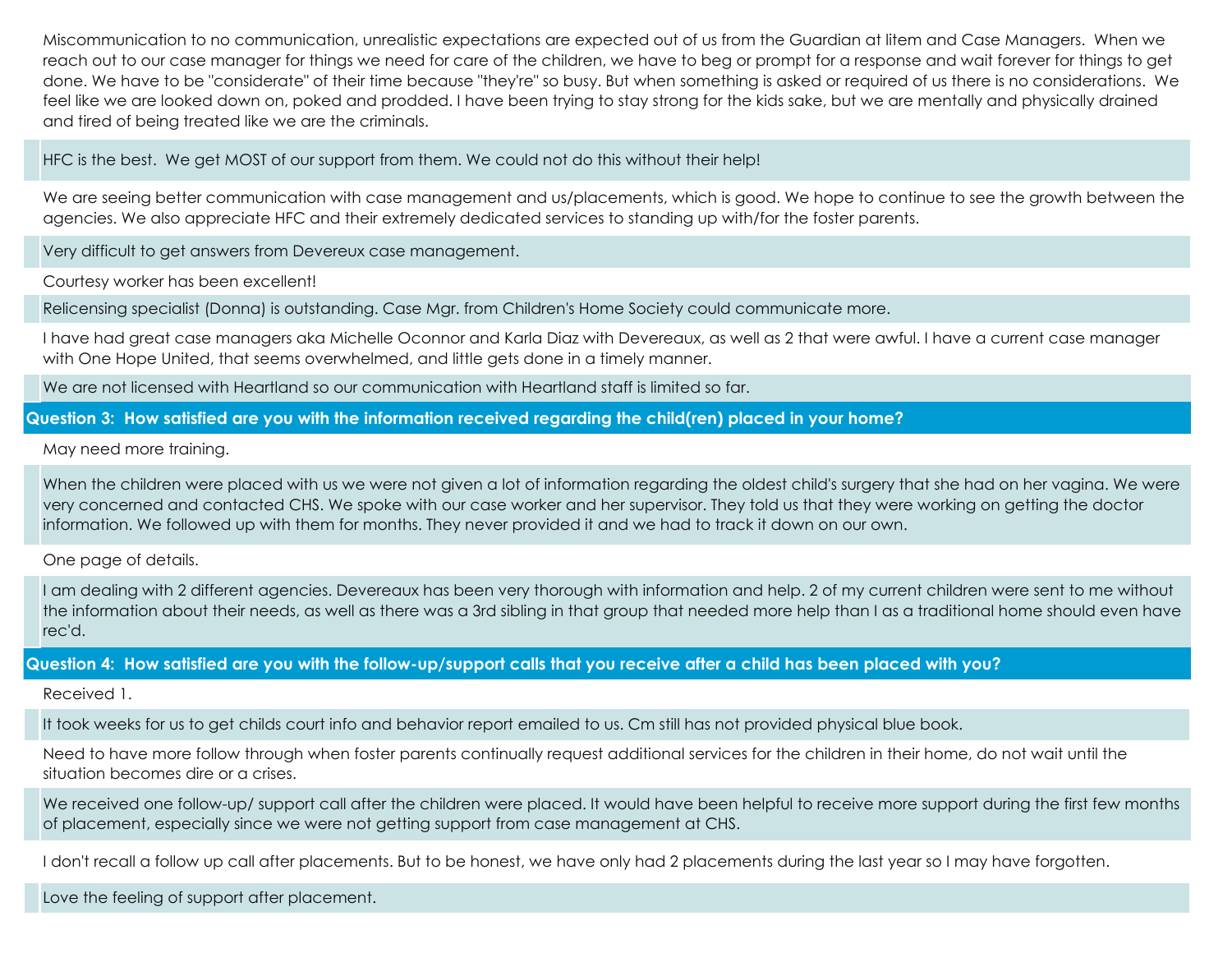Might need more on that one. We need to reach out to them.

We found it very difficult to find trainings due to lack of childcare and the trainings were always on the same nights, which were unavailable for us.

## **Question 7: How satisfied are you with timeliness and accuracy of your foster room and board payments?**

Wished we still received the paper copies of board payments mailed to our house
.

I'm sure there is a reason for this, but it is a little difficult to manage when a child is placed into your care at the beginning of a month and you have to wait six weeks until the board rate is received. Thankfully we are fine but I think this a little hard when the first week of placement is when you spend the most money.

W only had the children from Friday evening to a Tuesday, not sure if we get any foster room and board payments. We did buy them some clothes and drive them to see family members twice.

I am not sure what the room and board payments should be, but we have received them regularly.

#### **Question 8-12: Health, dental, and mental health care services.**

Had issues with receiving necessary treatment.

The mental health needs or service is taking too long to get service to the kids.

Mental Health: We asked to use a different service for one of our children, but he was awesome on helping us find someone else.

Getting the doctor approvals was a real problem for the first few months. They kept giving reference numbers for PCP changes but then the drs office said it wasn't set. This being the first foster child we had, I did not know what the insurance providers were and then they weren't authorized to speak with me. The case manager at the time did not provide information or do the updates in a timely manner. Once the relicensing specialist got involved, things went more smoothly. Nicole always had back up for us.

The teen we last had was in true need of therapy. The CM finally (months after requesting) was able to get her in but it was someone through an app on the phone who wanted to prescribe meds the first time they spoke (which she was against). And the court ordered therapy for her anger issues had a person assigned that we were told by our teen "just cracked jokes the whole time". I know this isn't an HFC thing, but it was a serious disappointment. Also, even taking in a teen who'd been in foster care for a while, we didn't get all of the information. That was aggravating. We could have done more or maybe better had we known more going in.

It was easy to get HEADS for mental health counseling but we decided to change counselors because he and our foster child didn't seem to build much of a rapport. We went with a local provider in Sebring who is excellent and accepts Medicaid - Amanda Hollywood at Abundance Mental Health Counseling.

It's difficult to find pediatric dental services that accept Medicaid in Highlands. We had to go to Okeechobee for a dental cleaning.

In order to use our primary pediatrician, we had to ask for a change of insurance. Our case manager made that happen but it caused a delay in services before we could get her vision assessed - she did need glasses and now has them.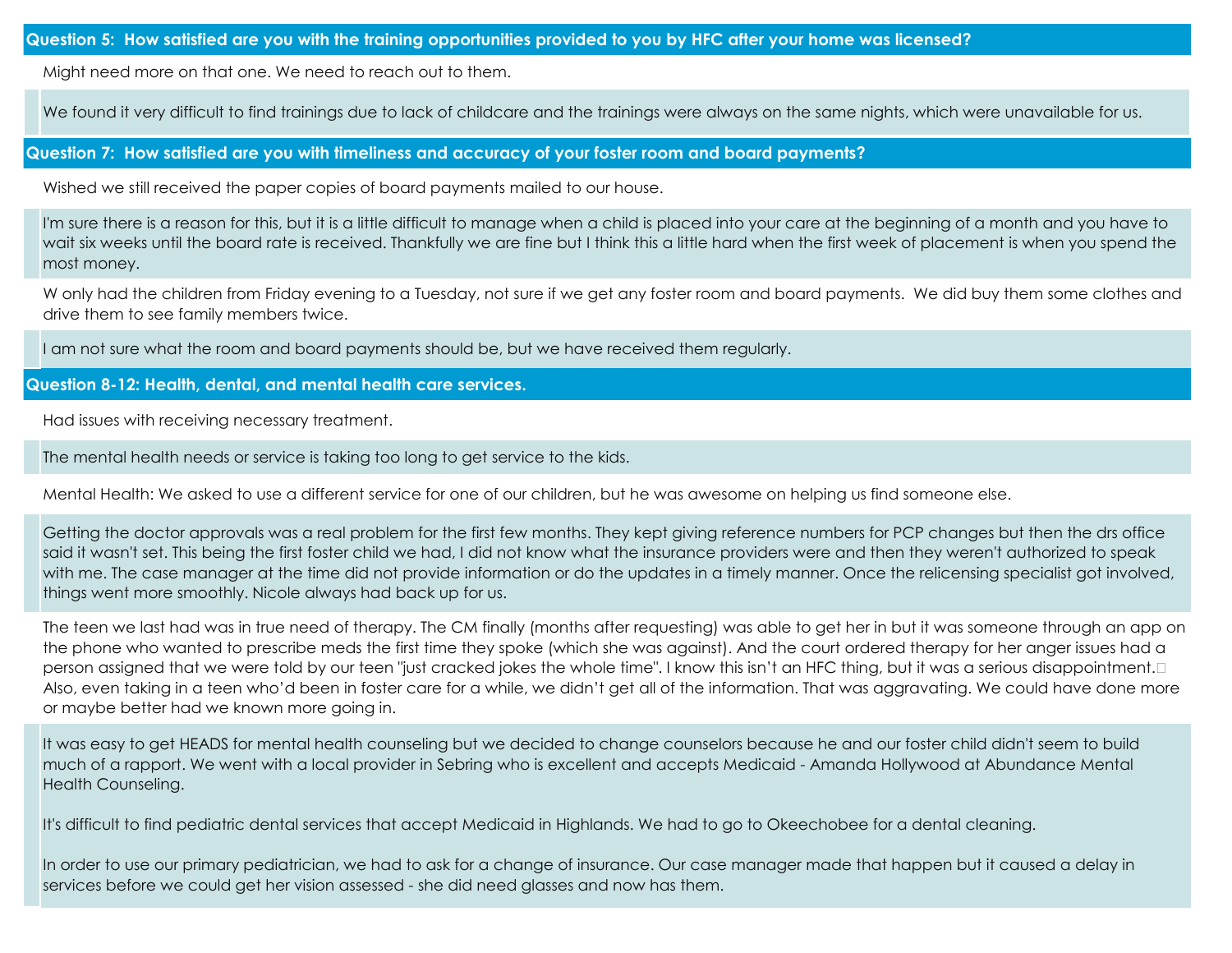We have been asking for counseling for our now five year old placement for months. We are still waiting. The case manager has just told us that she has now put in another referral.

It would have been extremely helpful to have more information from case management regarding the children's health insurance as well as dental insurance. I had to read the case file to figure out what doctor the children had seen and then the doctor told me what insurance they had. They were placed with us in May and I did not get insurance cards until August. However, the insurance was temporarily changed for the month of August to Sunshine and then in September it changed back to Simply. I contacted the nurse at Heartland and she was able to help get me the insurance cards, but CHS was not willing to help.

Health care: Terrible!

Case manager has not provided things like CBHA, medical cards, etc., without being asked several times.

The time it takes for services to get approved and set up is not great. Having to fight with case workers to get a child what we know they need.

Heartland funded counseling for our bio child this year and the counselor did a wonderful job. We really appreciated this opportunity to help our daughter understand and cope with the uncertainties of foster care.

Heartland has always been incredibly helpful and supportive.

Health care: Well, it isn't good to wait 2 mo for newborn.

We don't have any mental services or pediatric specialities available in South Highlands county, we also have to travel at least an hour 1/2 to take the kids to a decent dental office that take their insurance.

I'm waiting for counseling & speech therapy & tutoring for my current child. Mental health: I would like & have asked for counseling for my child. I have not yet received it.

Requested change in pcp from cw- never followed up and informed me "it had been changed" when I reached out to follow up. Requested mental health services for a child- never heard back. Requested several times.

Overall medical and dental have been ok. We are struggling with mental health and neuro. Especially in regards to behavioral issues and getting ABA therapy

It takes too long to get a referral for the kids with their overworked caseworkers. Maybe have someone whose sole position is to get referrals would be life changing for us.

The dental providers through the State programs are HORRIBLE. They do HORRIBLE work and have HORRIBLE client service. Making appointments and getting services approved takes an Act of Congress (sometimes an Act of God), and even then you get there and they can't do the work for whatever reason they come up with that day (crowns didn't come in and we FAILED to contact you, crown was made wrong and doesn't fit, etc.). One minute we need a referral for an oral surgeon, then next minute we don't need a referral, then we need a referral again but no one will give us a name, then they give us a list of names but none of them take Medicaid, then one child can get a referral but the other can't, and the list goes on.... If I had to rate dental services, I'd give it a negative 1,000, and that's being kind. We plan to just get the children on our private insurance plan and pay out of pocket because it's not worth the multiple trips and constant run-around.

Finding the services for health care/dental is often a challenge but the RN on staff is good at getting the information needed.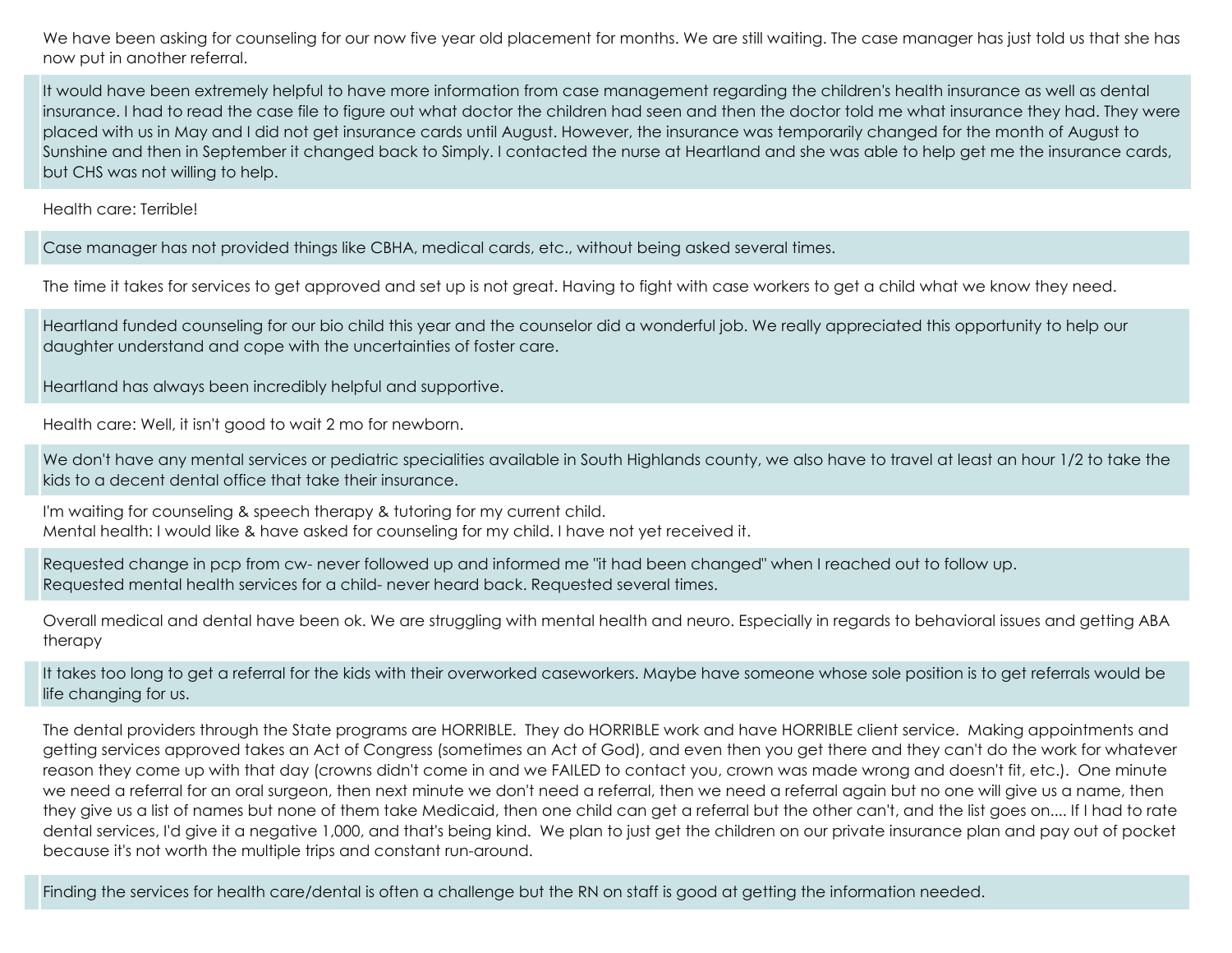## **Question 13: Overall, how satisfied are you as a foster caregiver with HFC?**

I am overall satisfied with Heartland for Children. We have had a very difficult experience with the case management at CHS specifically, XXX, and her supervisor, XXX.

The first child was a learning experience and we will continue with another child and hopefully have a better understanding of everything this time around. Everyone from HFC has been excellent.

HFC is amazing. We've never had trouble or issues that have been an HFC thing.

I had a very difficult time & experience.

You guys have spoiled us by always being there and being so helpful when we need it. I have talked with foster parents from other states and even other parts of Florida. I know you guys are sadly not the norm. But I am so thankful for all you do to support us during anything that has come up. We know we can message and get the help needed whenever it is. Also so thankful for the tbri training and the extra convention training you all sent us to last year. It was very helpful!

I think Heartland does an excellent job supporting their caregivers. Gwen has been excellent to work with!

Foster Care is hard. It's worth it. Everything worth doing is rarely easy. We are pleased with the support and resources that have been available to us through this process. Being a rural circuit does make access to some services and available opportunities a challenge. If we lived in Polk rather than Highlands County, there would be more available.

Donna and April from relicensing have provided a tremendous amount of support and a wealth of knowledge to me during this journey.

The kids make every bit of anything that may not have gone well 100% worth it.

Great staff and very helpful.

As previously mentioned, heartland (Gwen specifically) has been amazing and instrumental in keeping me on board as a foster caregiver. Every other entity in the system has earned a failing grade, both towards the caregivers as well as the children.

Overall I have loved the experience so far and am very thankful for the heartland staff who have been so helpful.

Once again we aren't licensed with Heartland so we don't deal with them directly.

**Question 14: As a foster caregiver, have you been invited to provide feedback on a child in your home at school meetings, staffings, court proceedings?**

Staffings and Court Proceeding it was very rare they would invite me to staffings and I would have to ask about court proceedings. I would be told that I did not need to go because foster parents don't go to them that often.

I rarely am informed about court in my FD case, CM was impossible to reach a nd never gave information when needed.

Not always informed by case worker but the GAL always lets us know

Not with our teen, received information after though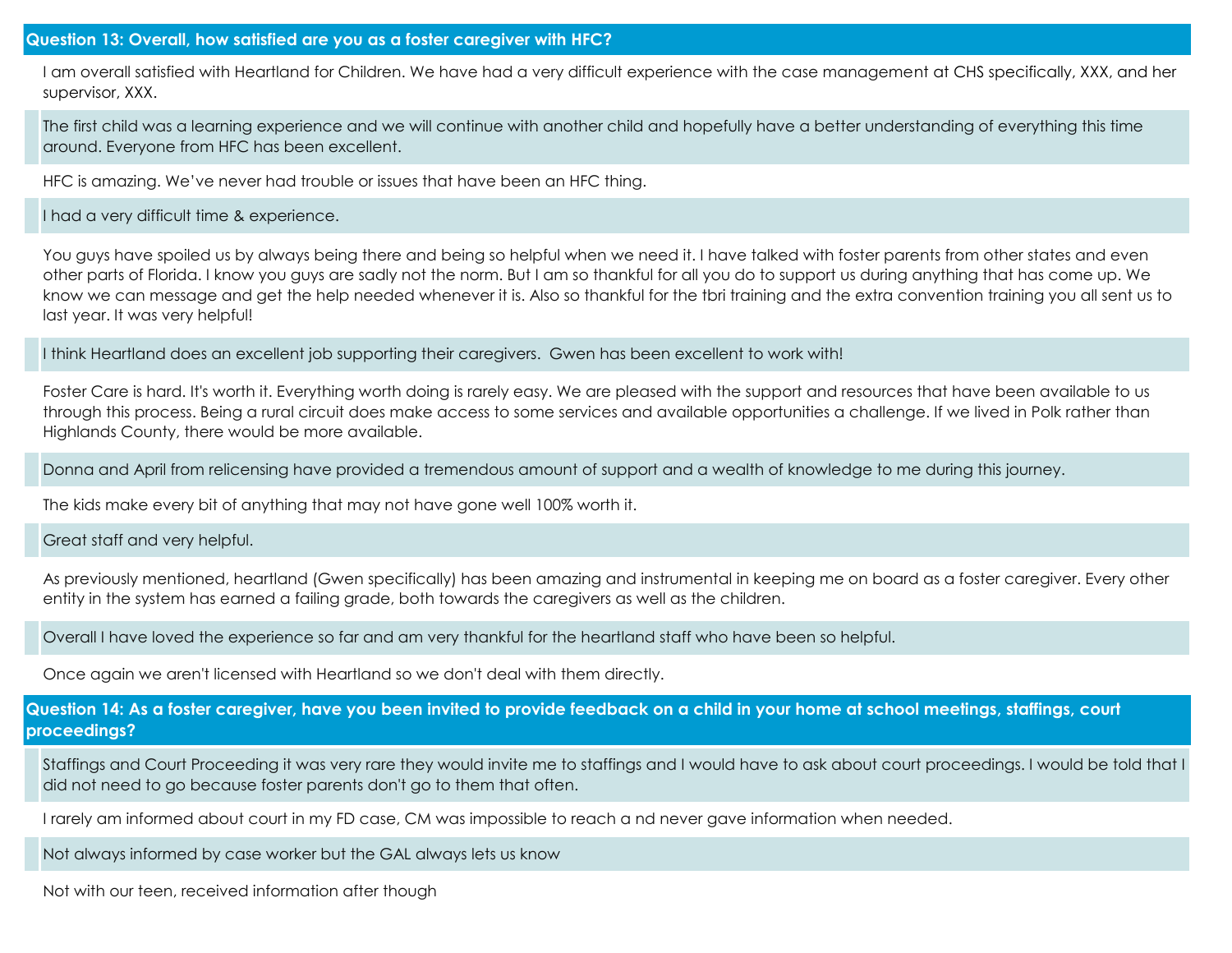## Staffings: Once I was invited.

Court dates have not been made available, was told that they would be.

I have not been invited. But I usually ask to be there at court. Or ask when the court dates are.

On one occasion I was told that I would be called into a staffing and then was forgotten. If there have been further staffings, I have not made aware. I was included in staffings for our previous foster child who left in May 2019.

Court proceedings we are not usually inform. Usually is after the fact.

I have asked to participate via conference call in the past 2 staffings for my current placement (sibling group of 2) and the CM (who is no longer with One Hope) did not call me or get me the info. The last staffing the GAL sent me the info to call in while the staffing was occuring. I have written a letter to the judge and have had some input in court proceedings (I attended the last JR), but I wish there was a better option for making sure the day to day life of the children was better represented in court. After 20+ years of being a foster parent I still feel like in the end even if the CM, supervisor, and GAL all agree on a plan of care for the child/children that it still boils down to what the Judge or Magistrate decide, even though they know little about the kids. It still seems more focussed on the parents rights/reunification, than what is in the best interest of the child.

## Not in the beginning. No info was given about much

Case management is very lax on informing us about staffings and court proceedings. I have to request the information multiple times. This has been consistently with One Hope Bartow and most of the time with Devereux.

Although we didn't always get documents for the hearings and staffing.

It has only been one week.

sometimes

Staffings: Sometimes; if I ask.

Court: Not until I asked if I could attend.

Court Proceedings: Not for this child as yet - new placement.

**Question 15: Do you feel that adequate support services are available to you and the child(ren) placed in your care?**

Already mentioned that therapy took a long time to get in and then wasn't what it should have been. (Of course this is an opinion)

Sometimes I feel like the services may be there, but that I am not educated on them well or even know they exist. The waiting lists for therapy is long. All kids taken from their homes have experienced grief and loss. We should expect them all to need some level of therapy.
 Understanding the opportunities and procedures for kids in EFC and PESS in the IL program could be communicated better.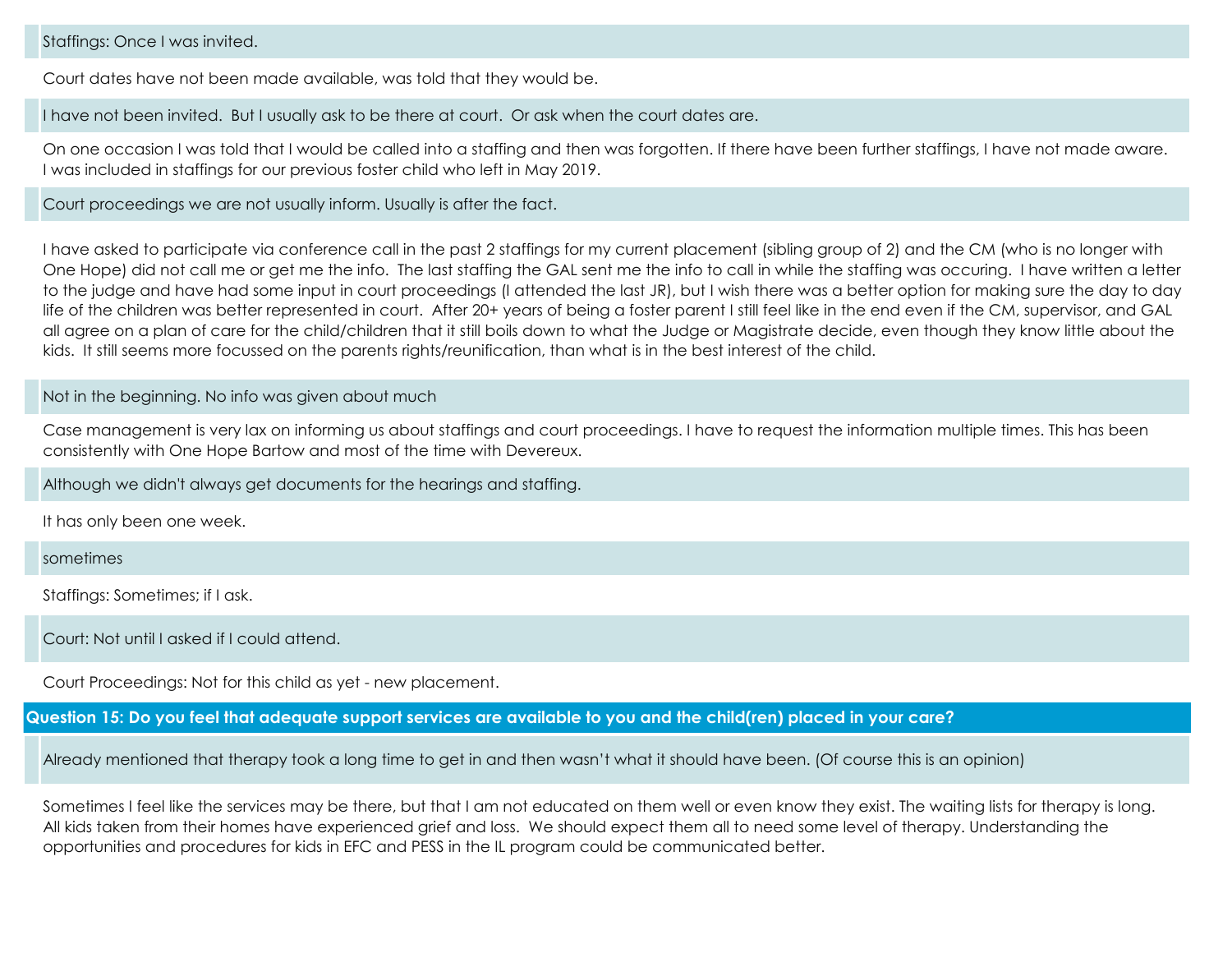As mentioned previously, our location is a challenge for services (dental and other specialities) as well opportunities provided by Heartland which mostly take place in Polk County. Of course, that's totally understandable given the population and our geographic area.

Obviously depends on the situation.

I feel like EVENTUALLY I am able to obtain adequate support systems, however, the process is tedious. It has taken me nearly 6 months to finally have regular early intervention speech services for my child. I wish I could have been able to arrange these things much sooner. The waiting lists for things like speech therapy and mental health services can be long.

Donna is great.

Depending on the child. One who threatened to kill himself (6 years old) and could not get help because could not get help for him as foster parent. Had to be case manager.

I have checked no but that was not the case with all my children, just a recent one. For the most part if I asked the child received what they needed.

Daycares are a huge issue in my area.

We are very much left in the dark about much of the support services that could potentially be offered to us.

This was my first time fostering and I was a little lost and confused on things. So we did our best. We only had the children for 3.5 days. April with Licensing was very helpful.

For the children yes, but no always promptly available.

Mostly - therapies very difficult.

However,some of what we need takes too long to achieve. IE counseling, therapies.

We have no local support services when it comes to mental, dental and any specialties.

**Question 16: Do you feel that you are considered a valuable team member caring for children?**

No, sometimes the caseworkers would make me feel like I'm just a babysitter and that I don't know what was best. Being told you are just a foster parent sucks when you are the one doing everything.

However, due to lack of communication, sometimes I feel like my time ends up being wasted in trying to get answers on things.

Liz Petko at Heartland has been awesome!

The One Hope team work collaboratively to meet our needs and keep us informed.

Last case worker treated us as just a babysitter and did not listen to the fact that we have been with the child over 5 years and knew her better than anyone.

I feel some case workers/agencies value foster caregiver input more than others. I have felt least included with Devereux but we have also had caseworker turnover with this agency which contributes.

There have been a few times where I haven't felt that way, but overall, yes.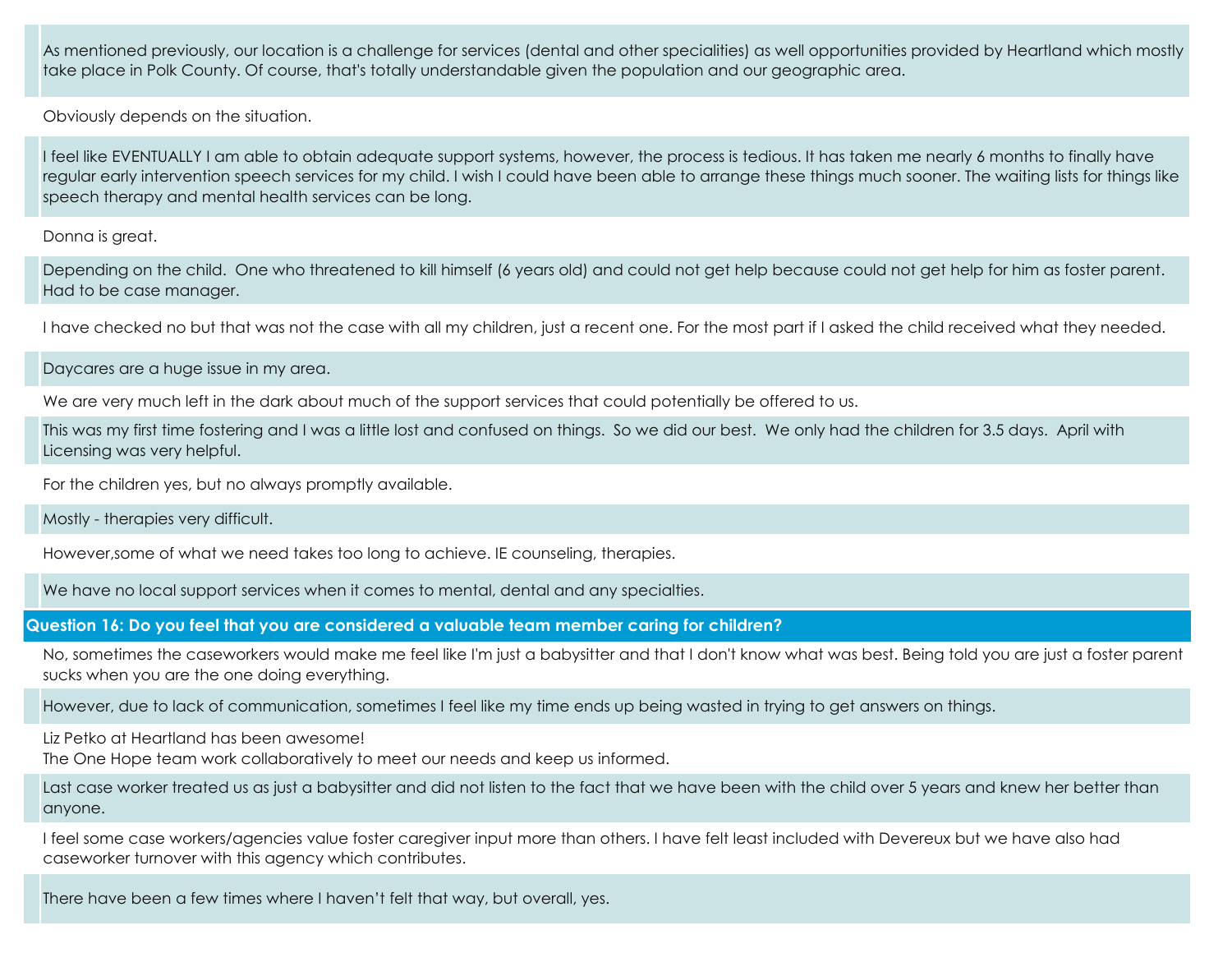Once again, Gwen and Heartland aside, I feel as though my opinion and thoughts are useless and not valued in the least.

#### Sometimes.

Most times.

By Heartland.

**Question 17: Do you feel that you receive good customer service from the child welfare system as a whole?**

It was ok

HFC can't control everything.

For the most part, frustrating that case manager visits tend to be last minute. But we understand they are busy. Also have had some issues with the volunteer guardian ad litems. But overall I know everyone is trying their best!

I really do think that child welfare staff do care and work hard. But, it is hard to feel the effects of them having too many cases.

Hmm....I wish there was a sometimes button.

There are so many pieces to the child welfare system.

There are a lot of unknowns in foster care from our experience. I feel like we have the resources to navigate things but it's certainly not simple.

One bad apple can ruin the system

Again, this is difficult to group into one entity. MOST aspects, yes.

Need to respond faster when you call

Gwen and Heartland- Yes. All others- absolutely not.

We were not updated on things or checked up on.

Except for a few bad therapist and case managers from the different agencies.

Until I involved upper management.

**Question 18: Now that you are a foster caregiver, do you feel that you receive the same level of service as when you were being recruited?**

There is always someone to help, when needed.

Absolutely! Whenever we need something from Jonathan he is always there for us and April has also always been super helpful! We absolutely feel like we are cared for as foster parents.

I receive better for the most part. Getting licensing was not an enjoyable process, but once I became licensed my relicensing person, Donna has went, I feel, out of her way to be helpful to our family. She takes calls, follows up, texts, and emails me in a timely manner with pertinent information.

Most times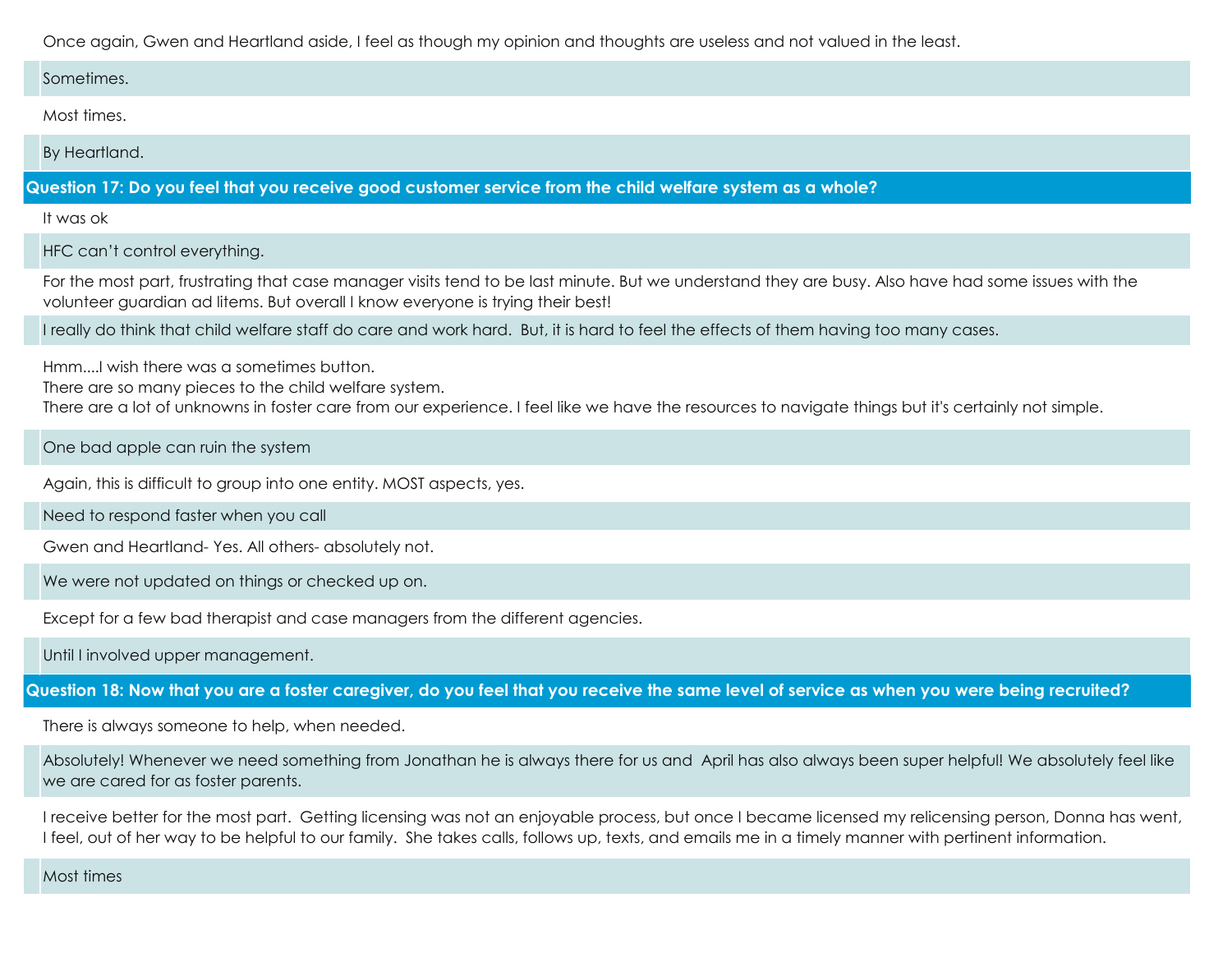Gwen is amazing, but every other aspect has fallen since training.

I feel it is much better and felt almost like a criminal when I was going through training with heartland adoption classes.

By Heartland.

We don't have any training or activities for foster families in South Highlands county.

**Question 19: Do you feel that your service to children is appreciated by the child welfare system staff?**

Everyone always thanks us for helping.

Somewhat

When it came to Nicole Backherms and Katelyn Davis yes.

Gwen thanks us EVERY time we have a conversation with her. Such a small statement goes a long way

People care, especially Heartland.

By heartland staff always.

Gwen and HFC aside, I feel as though everyone else could care less where the children are placed. We are simply a holding pattern for these kiddos when in reality we put our hearts and souls in to caring for these angel babies.

Sometimes.

Sometimes.

By Heartland.

**Question 20: Do you feel you have been treated as a full partner with Case Manager, Re-Licensing Specialist, GAL, CLS, Independent Living, and Therapeutic Mental Health Provider?**

CM: No for One Hope.

All depends on the case

GAL: These were the worst, I never met them.

Case management sometimes depends on who it is and what agency
. Just meet ILC for teen who will turn 18 in 2 months still no definite outcome yet.

Case management just has to do with communication and having to be insistent about receiving things.

I've never had CLS even try to interact with me at all...even asking who I was.

The IL staff have had much turnover and do not seem to be organized.

While we're not therapeutic, we do have our kiddo in counseling.

Our current case manager is leaving effective 3/12. She just began end of Dec/ beginning January. She did a great job, but like many excellent case managers, the caseload becomes unsustainable.

What is children's legal services?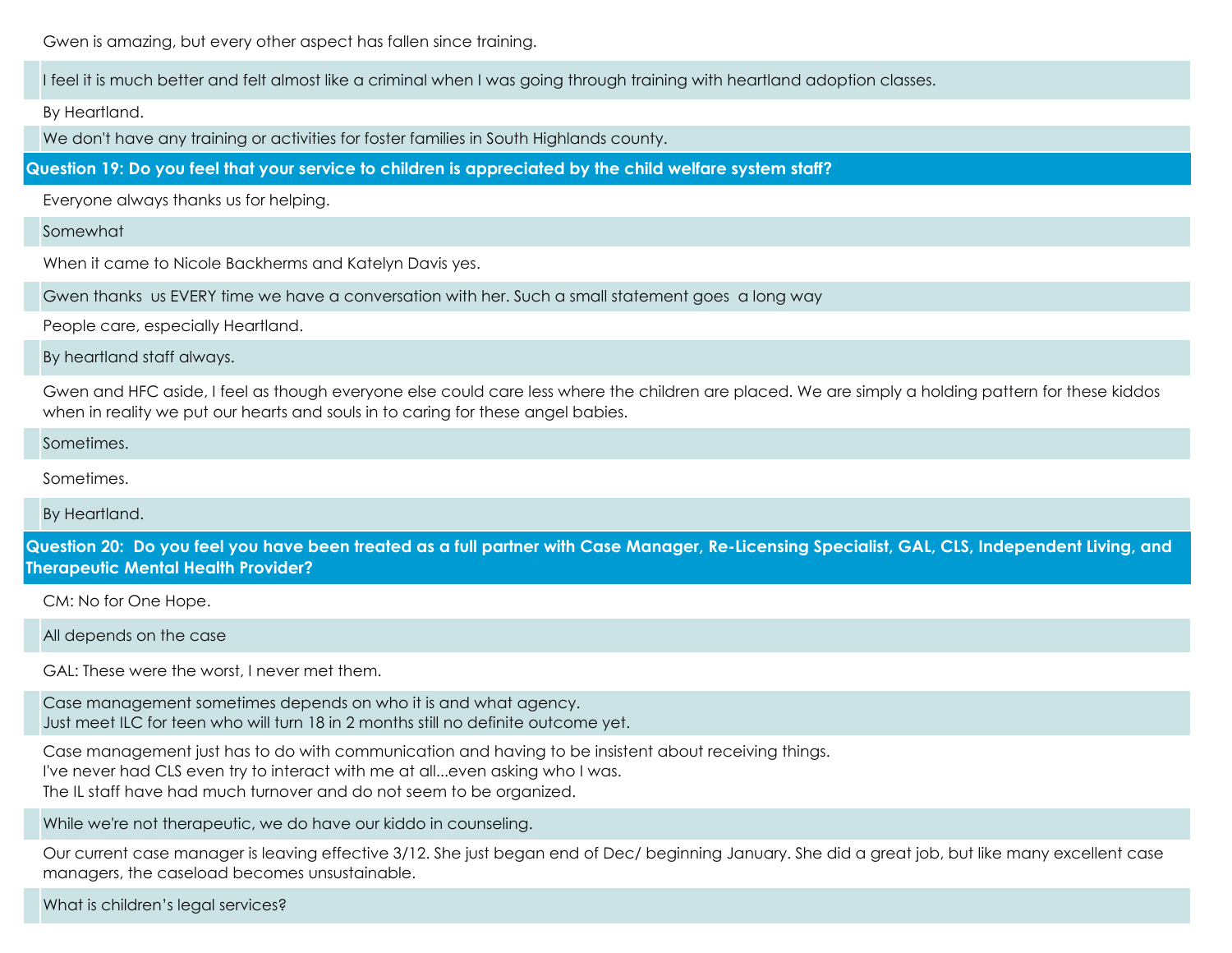I LOVE my re-Licensing Specialist! She is extremely supportive and encouraging. She is also very knowledgable and helpful.

We went through many case managers as they leave to find other employment.

Only with a few case mangers.

I have not had contact with many of these people yet.

Some of the case managers not all.

CM and other employees from CHS are not understanding my concerns on my child BN.

Sometimes.

GAL: At times.

**Question 21: This past year have you tried to recruit other families to become foster caregivers?**

We do try

I will always tell everyone the children are great , the system is the system but it is very rewarding. I love what I do and wouldn't want anything different and would recommend it to anyone

Newly licensed.

Always trying!

We've talked to friends about becoming foster parents and one of the couples we talked to are thinking about it but they don't live in the counties that heartland serves.

I tell the people it is very rewarding

I am new in town and new to heartland but do advocate foster care to all I speak to.

I have, but no longer will.

I have many times.

**Question 22: Have you worked with and supported the biological parents or other relative(s) of the children placed with you to achieve reunification when the goal was reunification?**

We always let the children know that their parents need a chance to do what they need to do as well.

I allow and monitor phone calls at their convenience most of the time.

In the past, we definitely have

Not at this time, no case plan in place yet.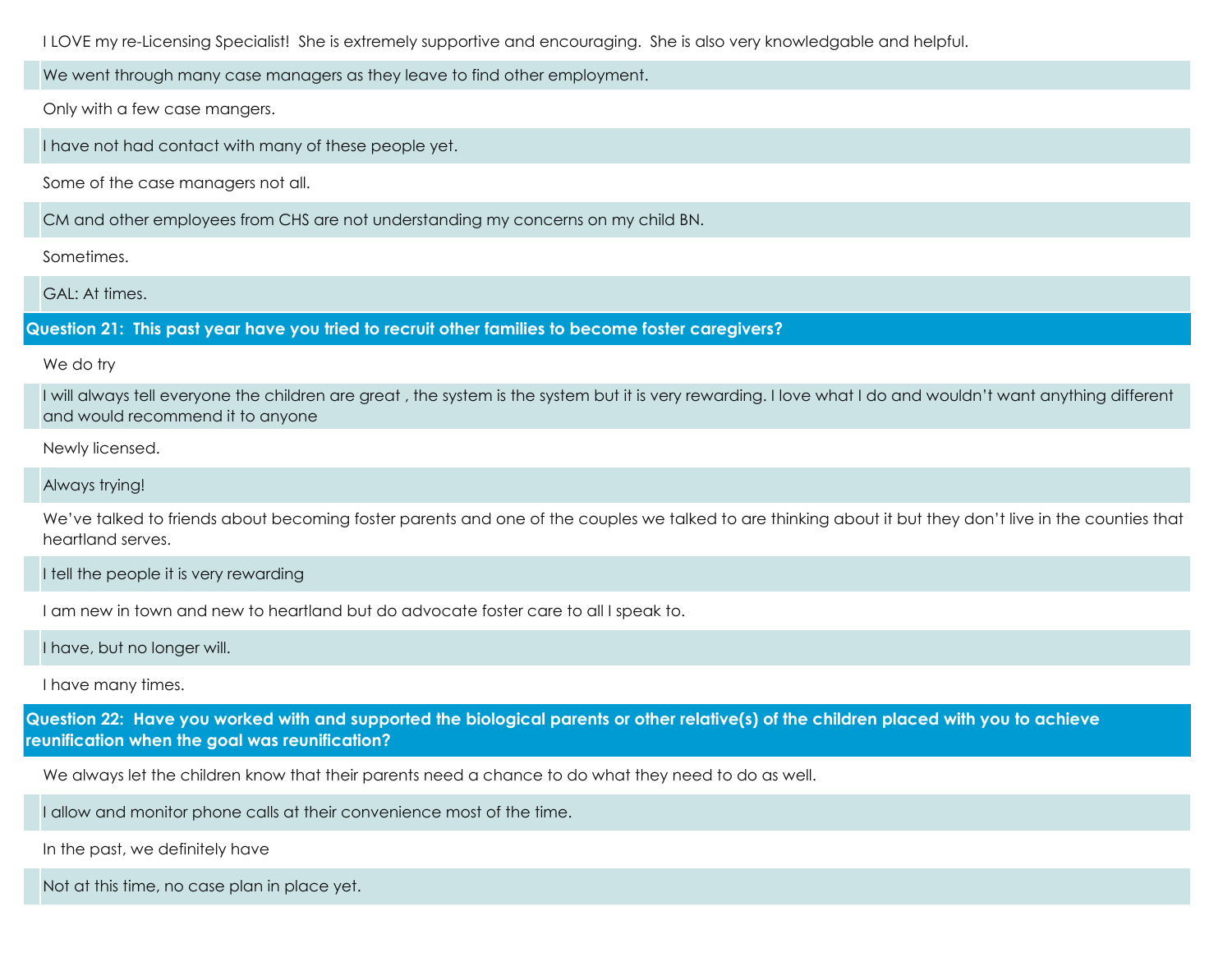We have only had one case where that was appropriate and sadly on their side anything we did was met with problems. But we will continue to try to work with any parents we can.

We tried. 
Mom asked for help to get clean early. We connected her to someone who has walked her road and now leads a strong ministry but Mom didn't return calls or follow up after several attempts. She's just not ready which is heartbreaking for her and our kiddo.

When it was best for the child absolutely.

One thing that became very clear is that finding affordable housing for some of these families is very difficult in this area.

I have two sets of children in my home. One set the parents have been TPR'd. The other set have been very inconsistent and are in the TPR process.

## When they would me

Parents not involved

We worked with the bio parents, facilitating visits and forming supportive relationships. However, the mother continued to come and go and has surrendered her rights.

With our first two, we still communicate weekly, even after their reunification.

#### Trying to co parent.

Older brother has come by to fish with and play with foster children. We are Reaching out to bio mom through case worker but have not heard back yet.

I would be open to working with bio parents, however our cases thus far have had no parental involvement.

#### Relatives, no bio-parents

We only had the children for 3.5 days but we did visit mom and dad also visited Aunt and Grandma. Relatives seem to want to help more than parents

We work closely with ALL our bio parents, and I think the outcomes speak for themselves- all have been reunified. Co-parenting and support for the bio parents works, and it is crucial to their success. The only think I think the system needs to work on is after reunification. It is hard to justify keeping a case open more than 6 months or so after reunification, but I think that school and medical records need to be reviewed for at least a year, maybe two, after reunification. For one of my parents, as soon as the children went home, then they started missing days of school, and it was always something unnecessary. It's not egregious, and there is always an "excuse," but these parents are teaching an attitude of excuses for doing "just enough" or missing work / school when you just don't feel like it that day. Also, we need to help them stop parenting out of guilt. The parents undo a lot of the discipline we put in place, despite their best efforts and intentions, because they feel guilty. They end up giving in too much and allowing things they should not allow (e.g. missing school, messy rooms, declining grades, etc.) because they don't want to be "mean" to the kids because they missed a lot of time with them. One child who went home somewhat recently had perfect attendance, straight A's and had lost 50 pounds from emotional and lazy eating. Since going home, he has missed MANY days of school, is always calling to be "checked out sick," is failing classes and has gained all 50 pounds back. There has to be a way to keep this in check.

Very important if the parents are doing their part to get their children back.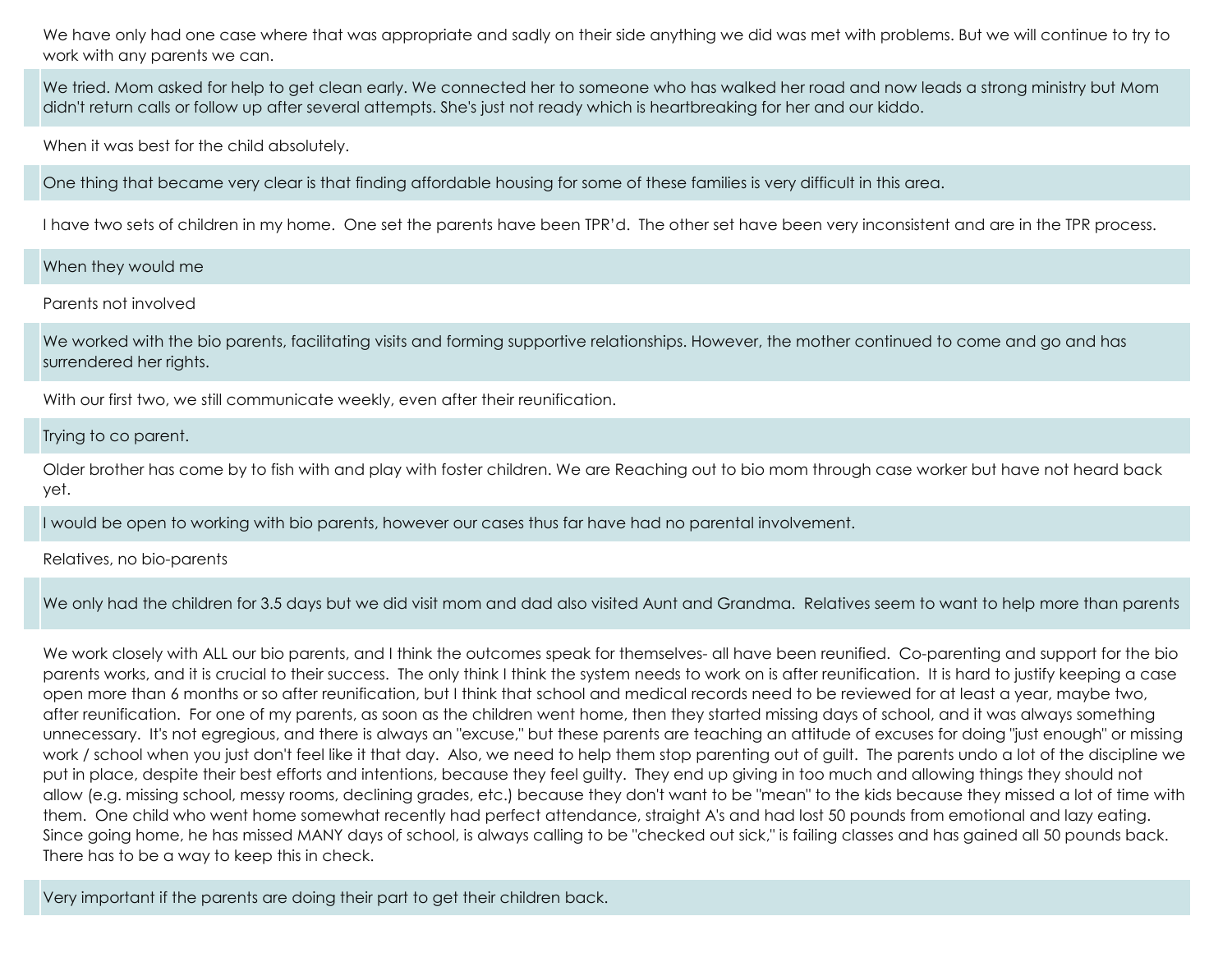Not applicable yet

Worked with previous foster children and currently working with XXX.

At first we tried co parenting, but all family has open meth charges so no contact is allowed now and mother is incarcerated

Co parenting is difficult when the parent feels we (foster parents) are against them, and the especially don't like that the children grow to love us but, with the help of HFC and CHS, it isn't as hard as it was in the beginning.

When the parents were willing.

Only one of my parents are able to reunify w/children. I keep in contact w/most of my other children & their caregivers.

Depending on the case.

I did with 2 of the siblings in my care. The newest 2, I have never met the parents, there is no communication, and they do not always go the weekly visits with the children, and did not show up at the JR I attended.

# **Question 23: QPI - My team works for the good of the children and puts their needs first.**

Case management has consistently shown that they are not doing what is best for the kids. For example, case management scheduled a dentist appointment for one of the kids during their nap time. Foster mom requested that case management cancel the appointment and allow foster mom to schedule during a time that was best for the child and when foster mom could provide transportation. Case management said that they would not reschedule because it was the best time for bio mom to attend an appointment. Case management arranged for transportation to the dentist during the child's nap time and bio mom did not show up for the appointment. Case management does not ask caregivers about their concerns regarding the children. When caregivers present their concerns regarding the children, case management dismisses the concerns.

Totally depends on what case you are asking about as I have 4.

When children are placed out of county they have to be transported for supervised visitations. Parents should have to do travel time.

There could be potentially more proactive (rather than reactive) steps to help support kids and caregivers.

The courts are slow and give the bio parents EVERY opportunity to turn things around even when they haven't taken the steps in the first 12 months of the case plan. It's been 16 months for our little one. I totally get it. I wish she would do what's required and get her life on track so she was able to raise her daughter. Our little one wants to be with her mom. But at the same time, her living in the in-between, not knowing which Mom is going to be there forever or where she can call home confidently is hard.

I believe as a general rule, our circuit is more pro-family preservation than pro-child. An example, our current case is being given a caseplan after 4 previous TPRs. I am not confident that is "good" for the child at this point.

Amount of work vs time is to consider.

Most do.

With the exception of Gwen who has been the only person who wanted to hear the child's perspective, nobody has bothered to listen.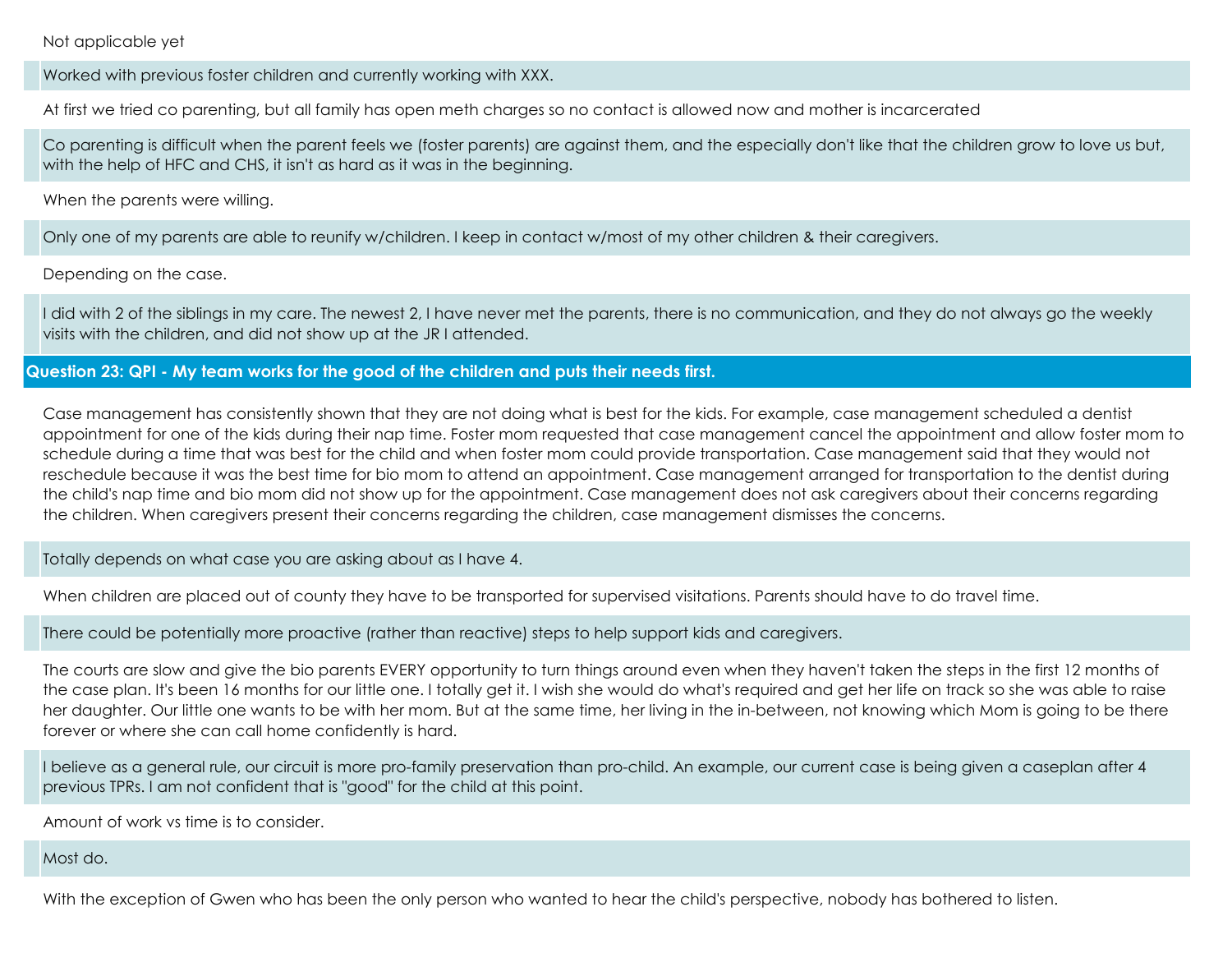Heartland outs Children's needs first however our circuit courts always seem to put parents rights before a child's best interests.

Parents needs are definitely prioritized over the child's best interest in our circuit.

With the exception of Heartland's leadership.

**Question 24: QPI - I know what is expected of me as a foster caregiver.**

The role of the caseworker is a little bit unclear so I do not always know what my role is because the case worker makes decisions about the kids without consulting me in regards to what I think is best for the kids.

**Question 25: QPI - The case worker and I have a respectful working partnership.**

She is AMAZING!

I don't trust them.

I communicate respectfully to the caseworker, but she has not been respectful with me. She was disrespectful to me during my meeting with her and my licensing specialist. The licensing specialist addressed her disrespect and confronted it directly.

With one case absolutely, with another I have not recieved proper communication. Not the CM is switched and things are getting better.

As a person she is great, we love her.

The case manager complains about her job.

The new case worker is good but the last one was beyond terrible.

There have been times, with certain caseworkers, that I have felt kept out of the loop.

My caseworker was at Wyshana Thompson at Dev. is the best I've ever had. Keeps me informed and goes over and beyond in making sure the kids are taken care of. It showed in her work the care and love of what she does.

Our current case manager Lisette has been the best we have ever had. She cares for our foster son as if he were her own and listens to us and to him.

At times the caseworkers don't return calls, don't always take care of referrals in a timely manner, They don't keep you updated on our kids.

I've had some that couldn't have done more and then there were times not.

Gwen is great.

If our opinion was actually valued, our current cw would have been replaced. He is rude to both caregivers in this household, told us he hoped he was not our caseworker permanently, and has been caught yelling at children he was transporting. He is absolutely deplorable and unprofessional.

The caseworker from One Hope United had poor communication and was unprofessional.

No case worker currently.

Some of the case manager from the different agency are not supporting and work against the foster parents.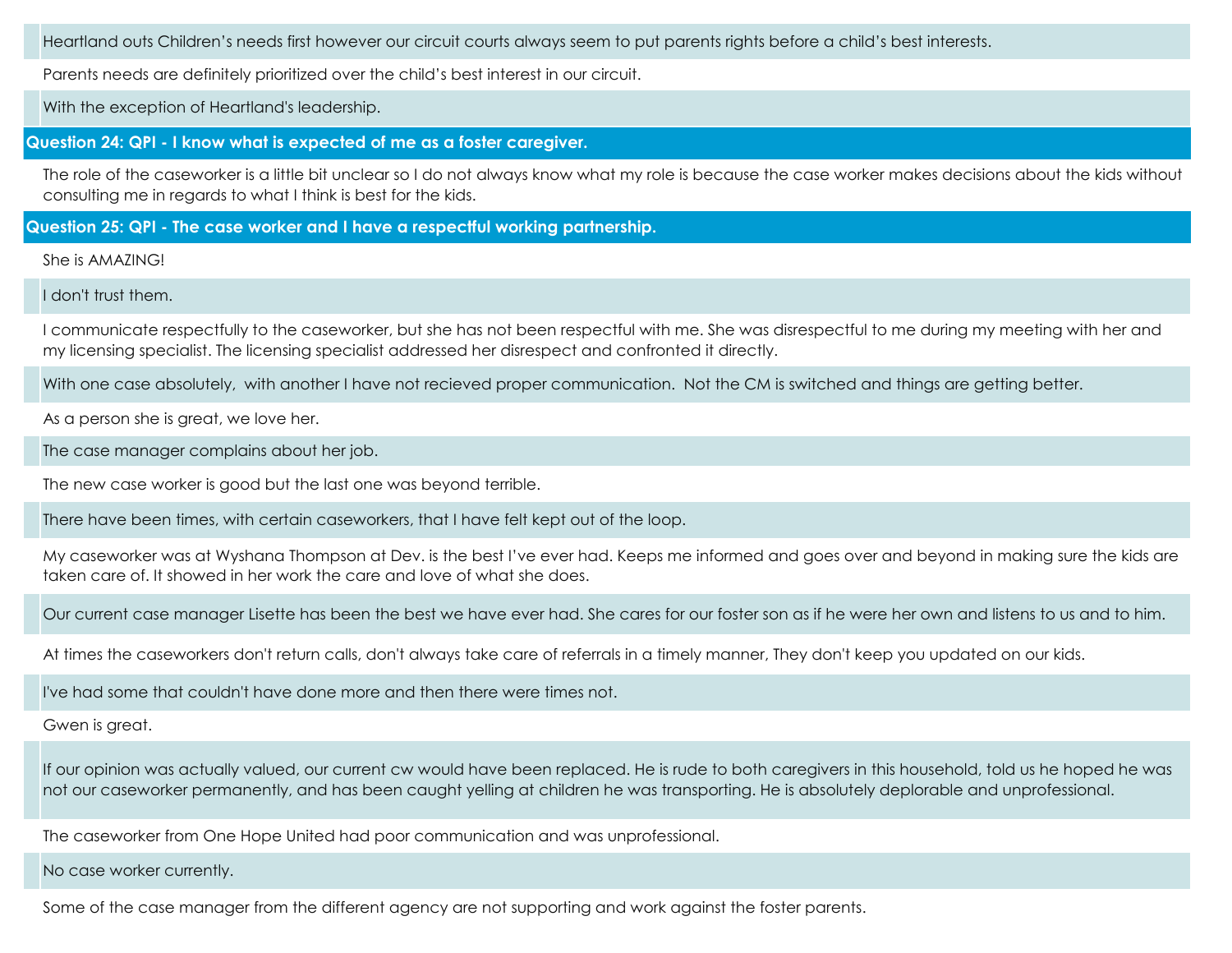I have issues with the one for BN.

"Relationships" don't exist w/o communication.

#### **Question 26: QPI - Members of the entire child welfare team treat each other with respect.**

I have been disrespect by caseworkers

Who is all on the child welfare team?

Some have no communication.

sometimes have a hard time with case mangers.

It appears that nobody listens or communicates (Gwen not included- she has been great in attempting to communicate with the entire team).

#### We had several caseworkers.

I cant really answer this question as I have no way of determining if they respect eachother ( we aren't around the members).

No placements.

With the exception of Heartland.

**Question 27: QPI - As a foster caregiver, I make normal decisions about the child(ren)'s participation in activities.**

We wanted to take the kids with us on our family vacation and case management denied submitting a request to the judge.

NA so far.

Due to the nature of the medical kids that I have in my care everyone has to be on board as far as decisions in activities babysitting things of that nature.

I feel very restricted as a foster caregiver. We cannot even plan a proper family vacation as there seems to be a lack of cooperation from some parts of the team.

When I try to I get yelled at by the Guardian at litem that they are not my kids.

## **Question 28: QPI - My experience is that transitions are handled in a developmentally sensitive manner.**

They tried to take one of my children and just send her to live with a family out of state without any transitioning.

Bio dad has not been in the kid's lives for almost a year. During a permanency staffing, case management requested that the caregivers begin to manage over the phone visitations between him and the kids. Caregivers did not think this was appropriate given the lack of involvement he has had with the kids and the transition needed to be handled differently. During the JR, the following week, the judge agreed that when dad began to work on his case plan, then visitation with him should be managed very carefully.

Sensitivity could have been a bit more thoughtful in working with the 18 year old placed with us.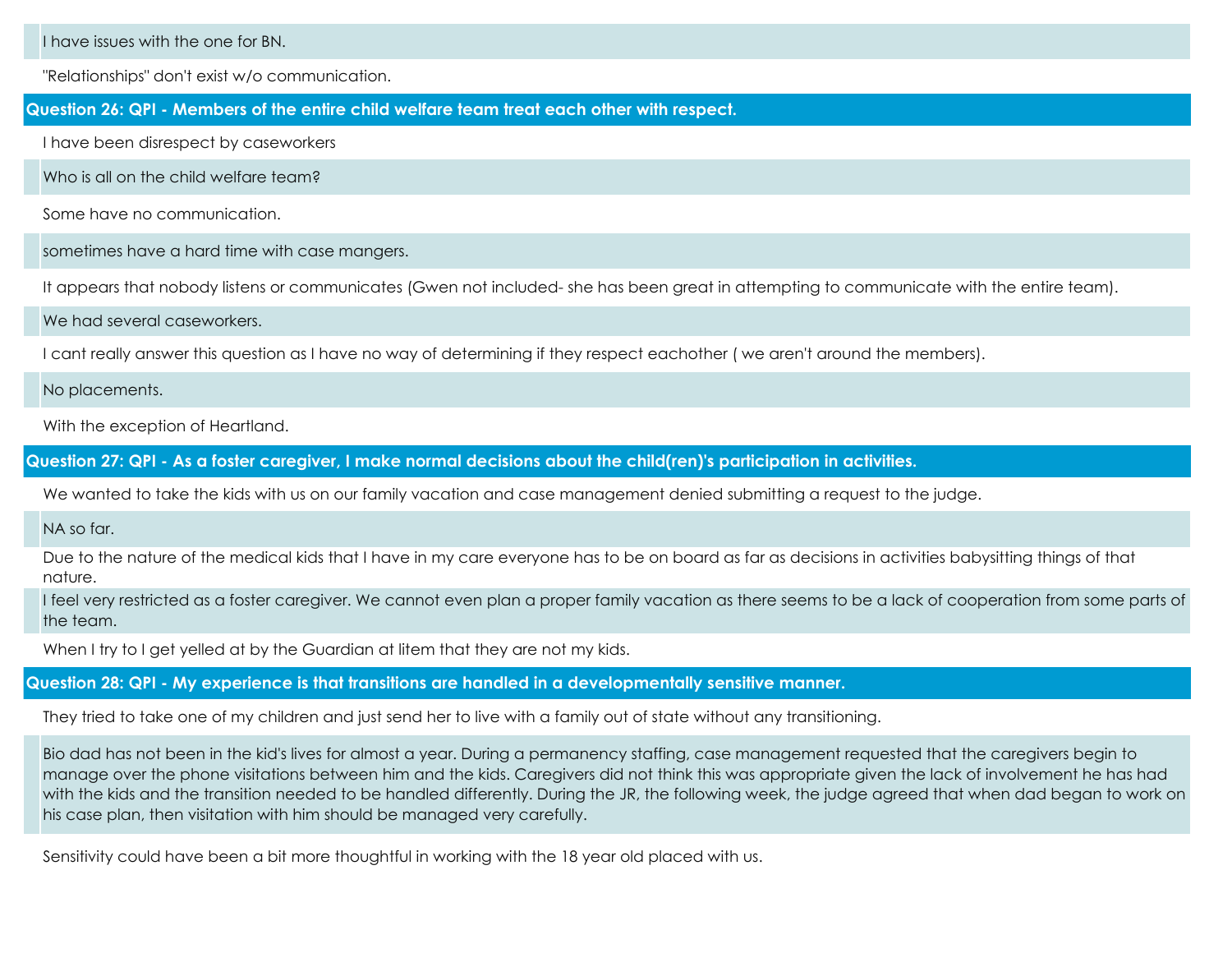We had a case recently who was told that they would be rejoining their sibling-placement does not want to and this made them very upset. CW (per placement) was very callous and does not listen to placement.

The transition schedule was not followed and was rushed.

CM & CM supervisor negligent.

## **Question 29: QPI - I work with birth parents.**

Always or often, what ever is best for the children.

We have invited bio mom to be involved in church and other regular weekly activities. We FaceTime her and text her regularly. We were initiating with her for a long time and finally our licensing specialist told us to back off and allow her to initiate. We now wait to hear from her and then include her in whatever is going on at that time (park, out to eat, etc.). Our co-parenting relationship was going well until the new case worker, Angela Forte, began to discourage co-parenting from taking place. She gave the bio mom an out so she started engaging with the kids to the bare minimum.

When available, we are all for co-parenting.

She was not engaged.

Case dependent and birth parent dependent. We try our best though!.

Mom has taken no steps in her case plan which makes it very difficult. In the beginning we offered to help with connecting her to people who could help with treatment and healing but she never followed up. Mom is not difficult but she is a drug addict who grew up in the system and doesn't have the experience to know she can be well, the extended family support to make it a reality nor the willingness to take the first step of treatment.

The birth parent is in a different state.

Unless they are violent.

I am open to it, it just doesn't fit the situation.

Unless we aren't allowed to because they are unsafe.

We make the attempt to contact, then not any return calls.

Until there have been some setbacks and we've had to reduce contact.

Parents have not been an active part.

Very Interested in it but haven't had the chance yet. Case worker is reaching out for us to see if bio parent is interested.

Even after reunification we're still in communication with the birth parents.

We have only had her for a week so there has been no opportunity.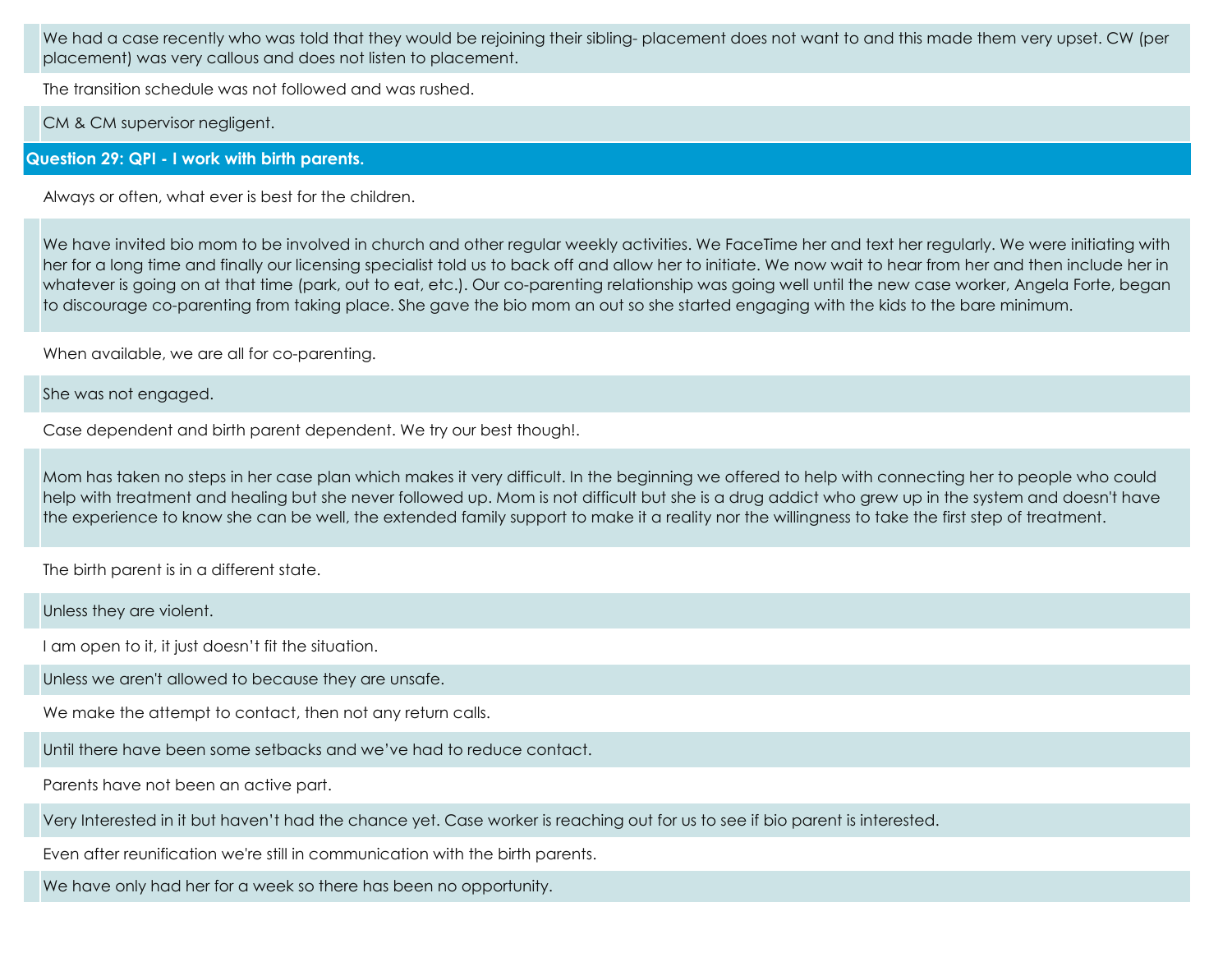I will work with parents who are not disrespectful.

Bio mom is incarcerated.

N/A - not yet.

**Question 30: How would you describe your foster caregiver experience with Heartland for Children to a friend?**

That we enjoy being able to help families going through some bad times. That helping others not only helps the families but our society in whole. (It takes a village).

**Excellent** 

A rollercoaster of emotions, but fully supported & cared about.

I would tell them that it is a great way to help children but you can not trust caseworkers and that it is all about the parent and not the child. I would not be a great spokesperson.

Rewarding.

Our experience has been a wonderful journey. And glad we have the opportunity to help. Definitely encourage others to learn more.

My experience as a foster caregiver has brought out emotions and feelings I didn't expect. I didn't expect to be so emotionally attached/involved. I worry about this child and advocate for this child like she is my own.

I've had a good experience so far, so if you have time, a good heart, and extra space in your home please give fostering a try. It truly takes a village to raise the children of our future.

Mostly positive and fulfilling.

Great.

Challenging yet rewarding.

## Be careful

That Heartland for Children is very fair, I have establish a great relationship with my license specialist; she always asking if I need anything and if their anything that the child need. I also will tell them that it can be very challenging working with the child/ren in your home;and that you can experience happiness, joy and some very frustrating days but over look the behaviors pull out the good and sweetness, their strength and talents, be there to help them with social skills, to let them know that they are safe not only tell them but show them, treat them as part of the family even when the behaviors comes on. I will tell them to remember we have children that has been abuse physically and mentally, they had been neglected by the very one they trusted, they have seen and witness somethings that we as adults have never gone through. Heartland for Children have been a great advocate for the children.

Lovely and supportive. I have given so much information out to many about becoming a foster parent. Being open and honest about how difficult it can be, but so rewarding. Explaining the continued support and care I recieve on a daily for my licensing agency! Not one bad word I could say about Heartland. Huge support from my licensing worker! She is wonderful and always there for me.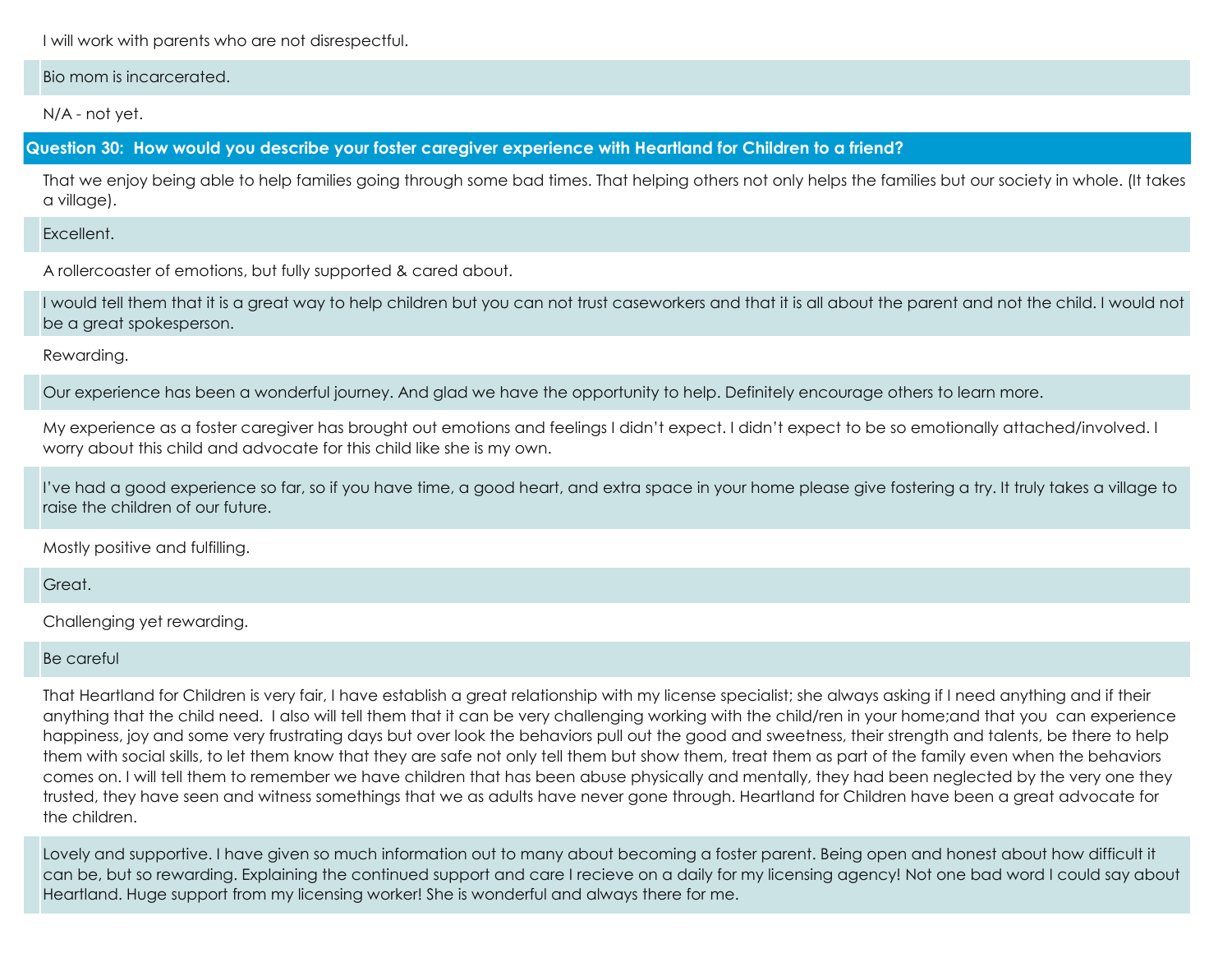Its been AWESOME, the last 20 years we have been so blessed to be a part of so many young lives and to see that they had a chance for a healthy, happy life. I tell all my friends that they need to become foster parents.

Challenging but rewarding. We are newer foster parents so we have had struggles but if you have a strong family support system, it can make all the difference and don't be afraid to ask for help.

Most challenging at times but FAR more rewarding than any of the obstacles. Heartland is a great support system

Heartland for children is very supportive to its foster parents. Foster parenting is hard but Heartland makes it possible.

HFC seems to really care for their foster parents. While not everything is perfect, HFC is supportive of us while we care for our bonus kiddos.

Heartland has been great and I have been licensed in another county. It all depends on case management

I believe that Heartland is great. It's the CM and their agencies that I sometimes have problems with.

Extremely disappointing - My feelings were children were dropped off and forgotten.

Becoming a foster parent is a good experience for the kids and that they can be a blessing and make a difference in their life.

Unable to determine yet - newly licensed.

Heartland really cares about you as a foster parent. They will have your back and be there for you throughout however they can. This is not always the case with other agencies. They care and if you need something do not hesitate to ask!

It's the hardest but best thing I've been involved in. We are passionate about bringing light to dark places in the child welfare system, and we are committed to serving these families by loving them and their children.

Heartland has been great!
 Foster care itself is hard. Again, totally worth it, but hard. 
You have to be willing to walk headlong into brokenness and recognize and treat your own brokenness in the process. It's brought our family closer, caused strife, brought healing, grown us individually, and grown us as a family. 
Every child deserves the love of a family.

they are very respectful and friendly . .they are also very knowledgeable in the work they do..

People we know see what we have been through and how this can tear a family apart. The trauma that a child now has due to reunifying a child with a violent bio parent is horrible to have to see. The system fails these kids and don't listen to the people that know the people involved. I couldn't wish what we have been thru on anyone.

#### I honestly don't.

Experience with Heartland is excellent, however dealing with Case Management is reason enough for us to not want to continue fostering after our current placement. Lack of respect for us, our time, our lives and a real 'we work for them' mentality.

Fulfilling endeavor to help out with children in bad situation. To make life easier in their transition.

A roller coaster of emotions. Endlessly frustrating, Overwhelmingly rewarding, Absolutely worth it.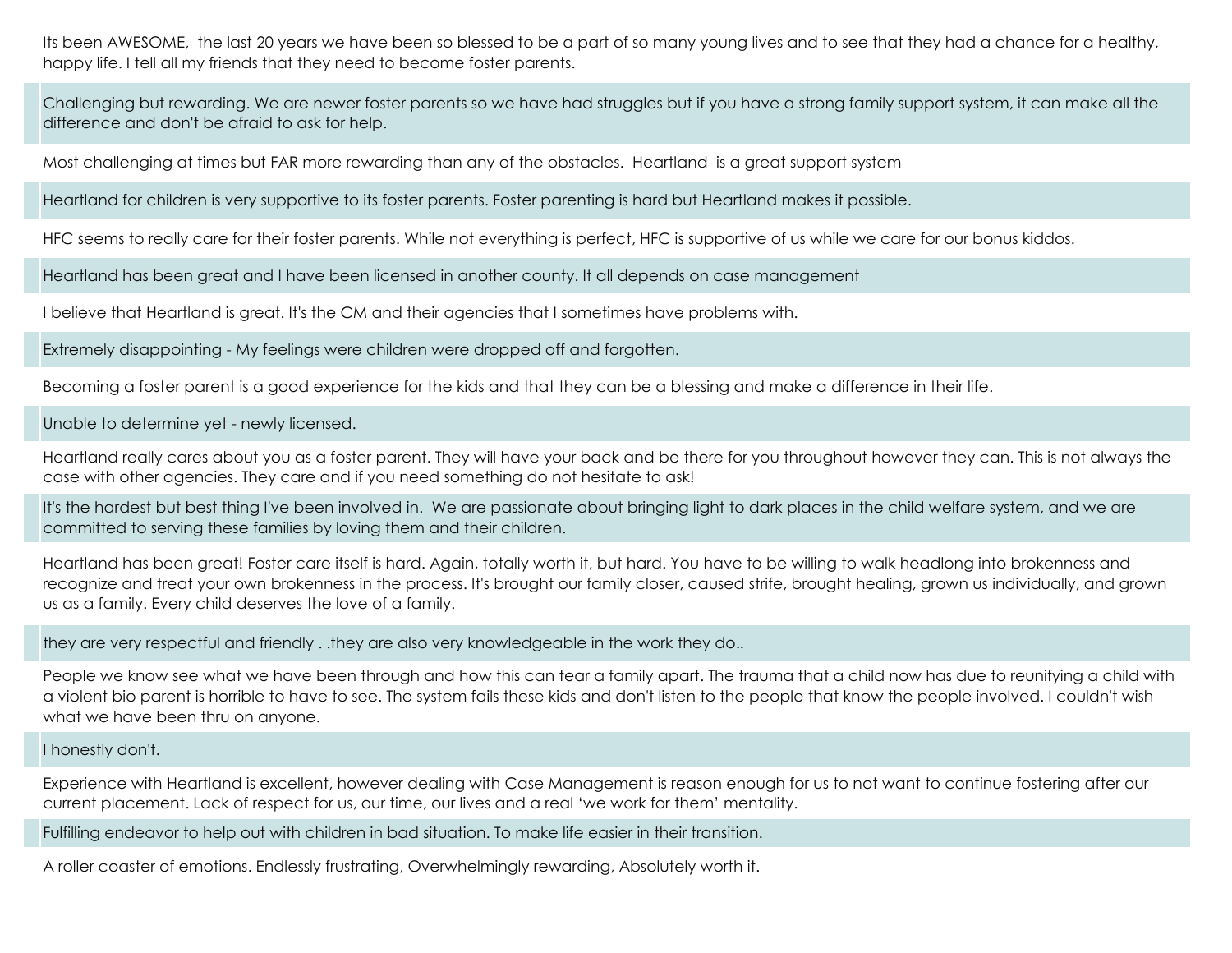A great place to Give that to children you are respected you are hurt you are a force for the children they can't speak for them selves the ass I cannot say in the years that can I do you are a valuable member of a team and you have pretty much full range as if they were your own I love what I do

Good.

Good.

HFC licenses the foster home.

Foster care has been the hardest and most rewarding experience of our life so far. We hope to be apart of it forever.

Awesome experience.

Exhausting but worth it. I always say it's the hardest but most wonderful thing we've ever done.

It is very rewarding and you have a very good filling when when they run up to you and give you a big hug

Very good.

Supportive and rewarding.

Fostering can be challenging, but Heartland is incredibly supportive and ensures that you have the resources you need to be successful.

These children are a blessing in our lives and that we can't imagine a life without foster children.

Rewarding but exhausting.

Only been with heartland a few months but the experience has been great as well as dealing with the staff has been extremely pleasant.

Just knowing that I can help a child have a better and happier life, wether it be unification or just giving them a place to call home, makes it well worth it.

Great training and support from Heartland.

Heartland has been amazing and being able to play a part in caring for a child in need is so rewarding. Every other aspect is less than great, but just keep in mind that in the end, you are caring for kiddos, and that surpasses any poor treatment from other entities.

Great to work with Heartland.

Very supportive.

Hardest job I have but the most rewarding! Gave generic information about what I do above and beyond normal parenting.

Heartland is wonderful and 100% for the safety of children first and foremost ,they have a lot of support for the fostercare families and the bio parents as well.

We so speak highly but don't actively recruit.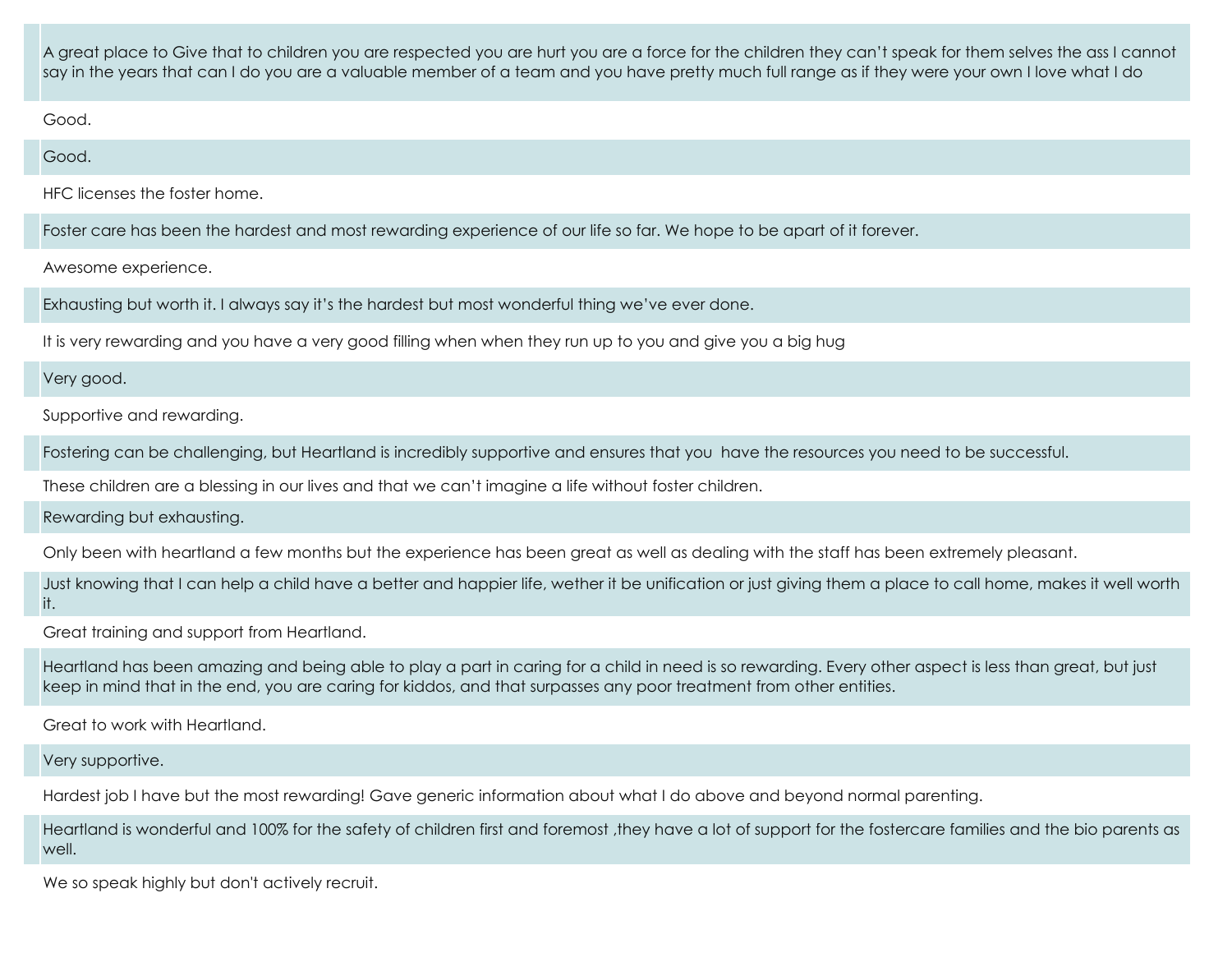Awesome. Everyone is very kind and supportive

Incredibly rewarding.

Heartland is very helpful. They are always there to answer questions and provide resources when needed.

It has been very pleasant. We just got licensed on 2/28/2020. Everyone seems like a great support system

It is hard but rewarding and more good people are needed.

I feel like I don't have a full understanding of the process yet, but I have described it positively. But also am honest about the fact that it feels like a lot of the work and responsibility to figure things out and find important information falls on the foster caregiver.

It's great. HFC is SUCH a blessing and an amazing support system. They make this process as easy as it can be, considering what it is.

Great so far.

It is the most rewarding thing I do. Even with all the barriers in the end what is best for the child is achieved. Everyone is on the same page which makes all goals achievable.

You start off wanting to help the children, but the staff makes it mentally and physically exhausting.

Pretty rewarding.

Very welcoming , very informative and very helpful when it comes to the needs of a child as well as our needs

There are some good and bad about the foster care system. However Civen the opportunity to protect a child/children for a short time "Priceless and Rewarding"

It's hard but worth every effort and tear you may have to make a difference in a child's life!

HFC as an agency is dedicated, and forth coming. They offer support, and guidance for all questions and concerns. They help you understand the circumstances you will face, and offer training tools to place you with the information and knowledge needed to help the children.

Great experience, making changes on one life.

Love working with kids.

Fostering is a joy as well as a blessing. My heart is full as the babies turn to toddlers. Their smiles & just seeing their expressions of happiness and of feeling loved - PRICELESS!!

I just describe my own experience. Learn new skills every day!

Wonderful experience.

Serving with joy, and loving the hurt.

Supportive, involved.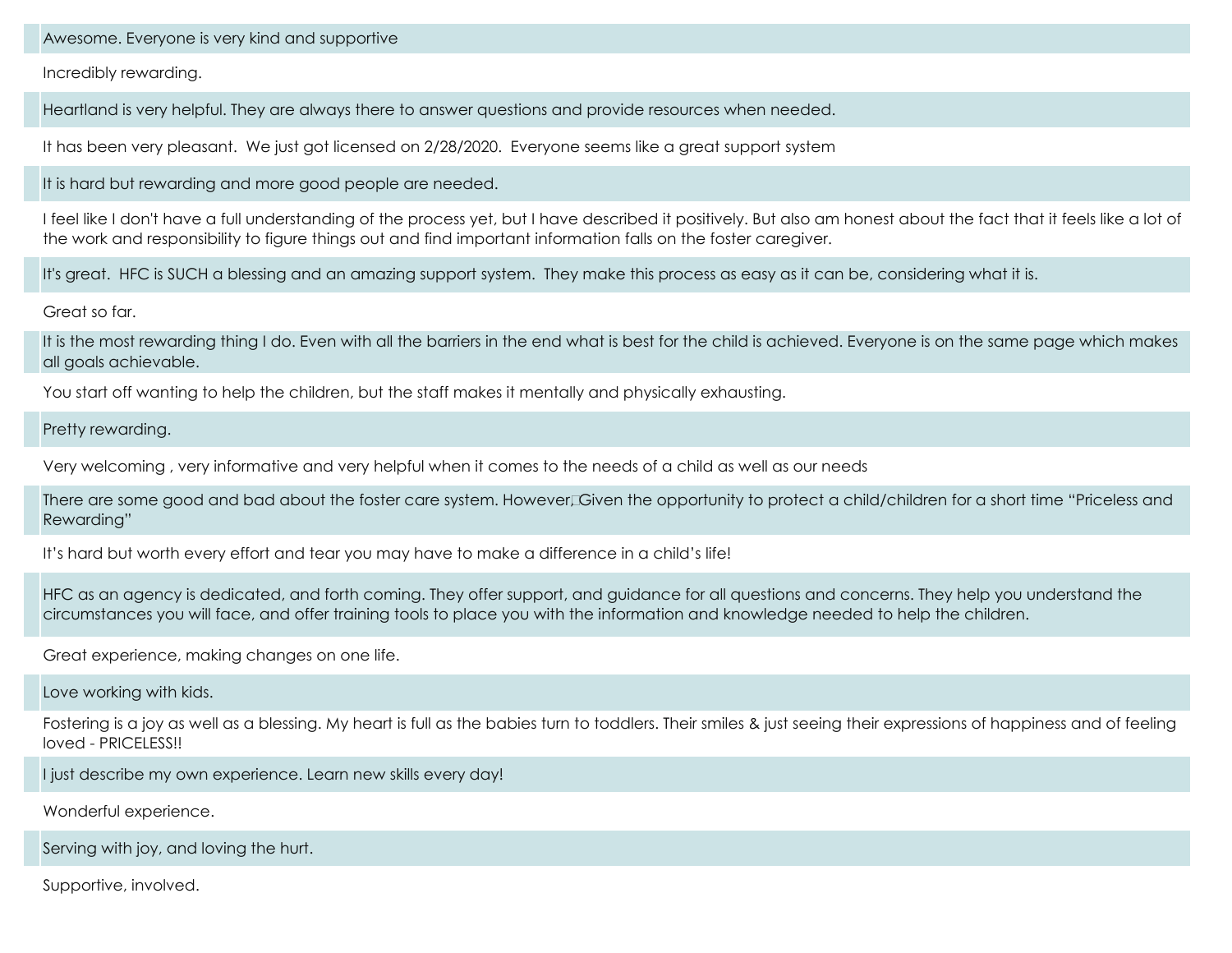Heartland for Children is a wonderful organization.

It gives me a chance to be a positive influence in the children's lives.

Eye opening, ups/downs.

It's a great opportunity to help children have a safe haven.

Rewarding as caring for the kids.

Absolutely wonderful. Everyone is helpful & responsive to children's needs.

Heartland seems to really care about getting the best for these children. I especially endorse Liz Petko, who goes way above and beyond her position as a re-licensing specialist. She is my go-to and never fails me person.

The system is going to fail however we don't become foster parents for the frustrations of the system. We do it for the kids so they can get a chance of what a real family is suppose to be like and be loved.

It is a very great place for children to be placed in a very stable invirment

**Question 31: How do you feel about being a Heartland for Children foster caregiver?**

We enjoy every day. We enjoy helping families and the children enrich our lives in many ways.

**Excellent** 

I have enjoyed it. I love my kiddos & their families. Our case manager Angela Findley has made this a great experience.

I really liked it in the beginning but realized that the system is set up to put kids back with parents that don't need them. The system gives parents opportunities after opportunity when they show over and over that they do not care and it ends up leaving the child in the system.

We are very happy to be a part of Heartland.

Heartland for Children has been great. Just wish there were more resources offered in Highlands County.

Good and they have been helping me with all of my needs and requests.

While challenging at times, it's still rewarding.

I love it.

Proud and tired : )

Scary and thrilled

Great!!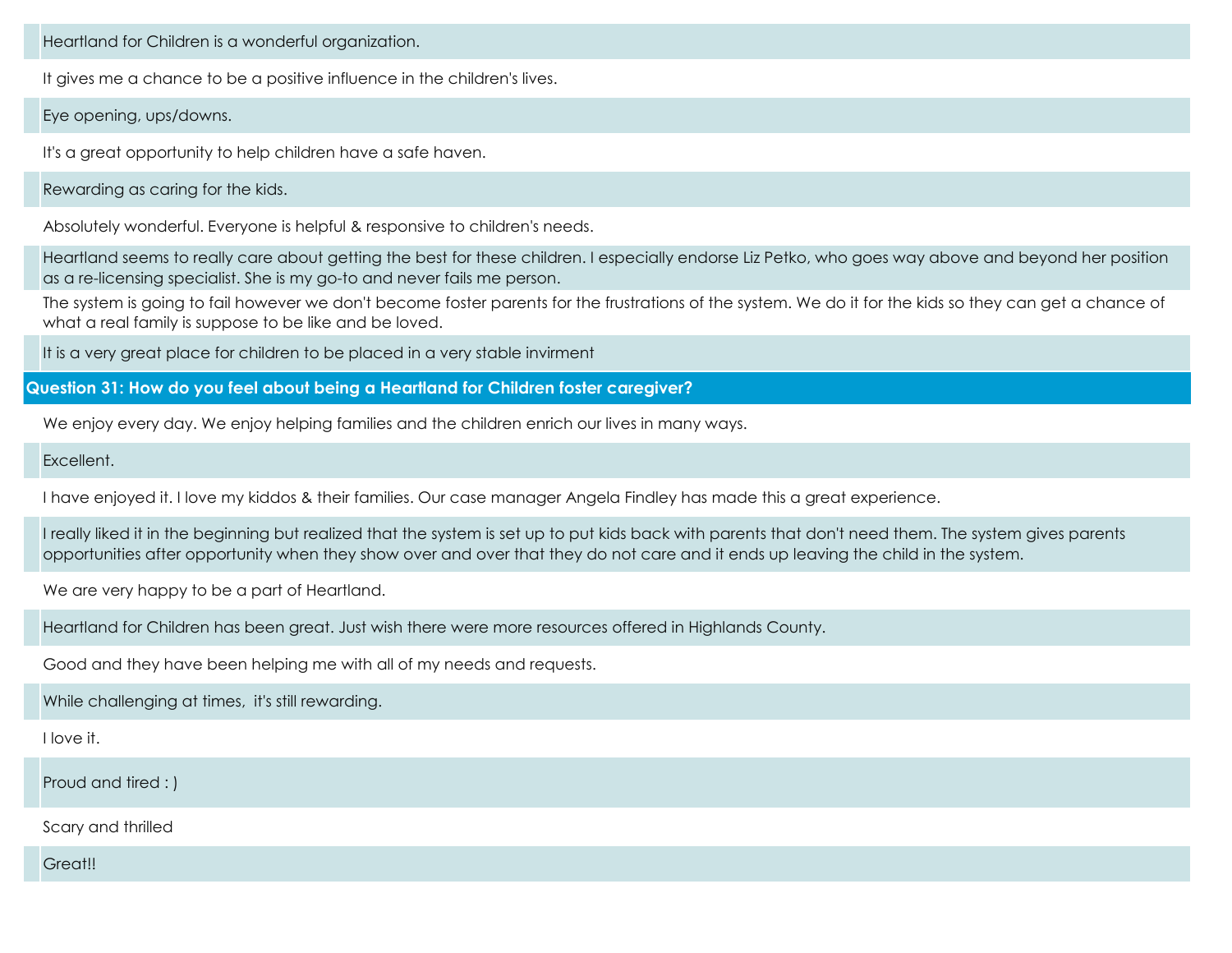It is one of the most trying things I've ever done, but I feel so blessed to be able to help the children. I have seem many sides of foster care over the last year. Parents reunification as well as possible TPR. All I can say is through the drama theory is always a friendly smiling face to help me bounce back. I never feel like I'm in this alone and if I EVER have an issue my relicensing worker is never more than a call, email or text away. I LOVE what I do! I have heard horror stories from foster parents from other agencies (especially medical FP). I consider myself blessed tone with Heartland!

## We LOVE IT its such a blessing to be able to help a child and so rewarding.

Our journey is just starting and we look forward to continue.

We love it and hope to make a difference in many more lives through the years

I feel honored to be a foster parent and proud to be Heartland for children foster parent.

I like HFC. I like being able to provide a safe and loving home for children in need. Win-win.

Wouldn't change it but sometimes there is that moment but you just keep pushing along

## Great.

I have not taken on other children. I was extremely disappointed.

Love it been the best journey.

Excited to provide loving & nurturing care for children.

I love it and I am so thankful to have this opportunity.

I am very proud to partner with HLFC!

Grateful for the opportunity. God brought us into this. We were tip-toeing in. We did not set out be foster parents. And we certainly didn't set out to consider adoption. But every little yes has led us to where we are today. Only God knows what's next.

Good.

# Disappointed.

Excellent.

Love the children and advocating for them. Love dealing with Heartland and feel supported and respected by them.

Great opportunity.

We are happy to have chosen Heartland as our licensing agency. We have been pleased with the support we have received particularly by Lyz Petko and the placements team.

Greatll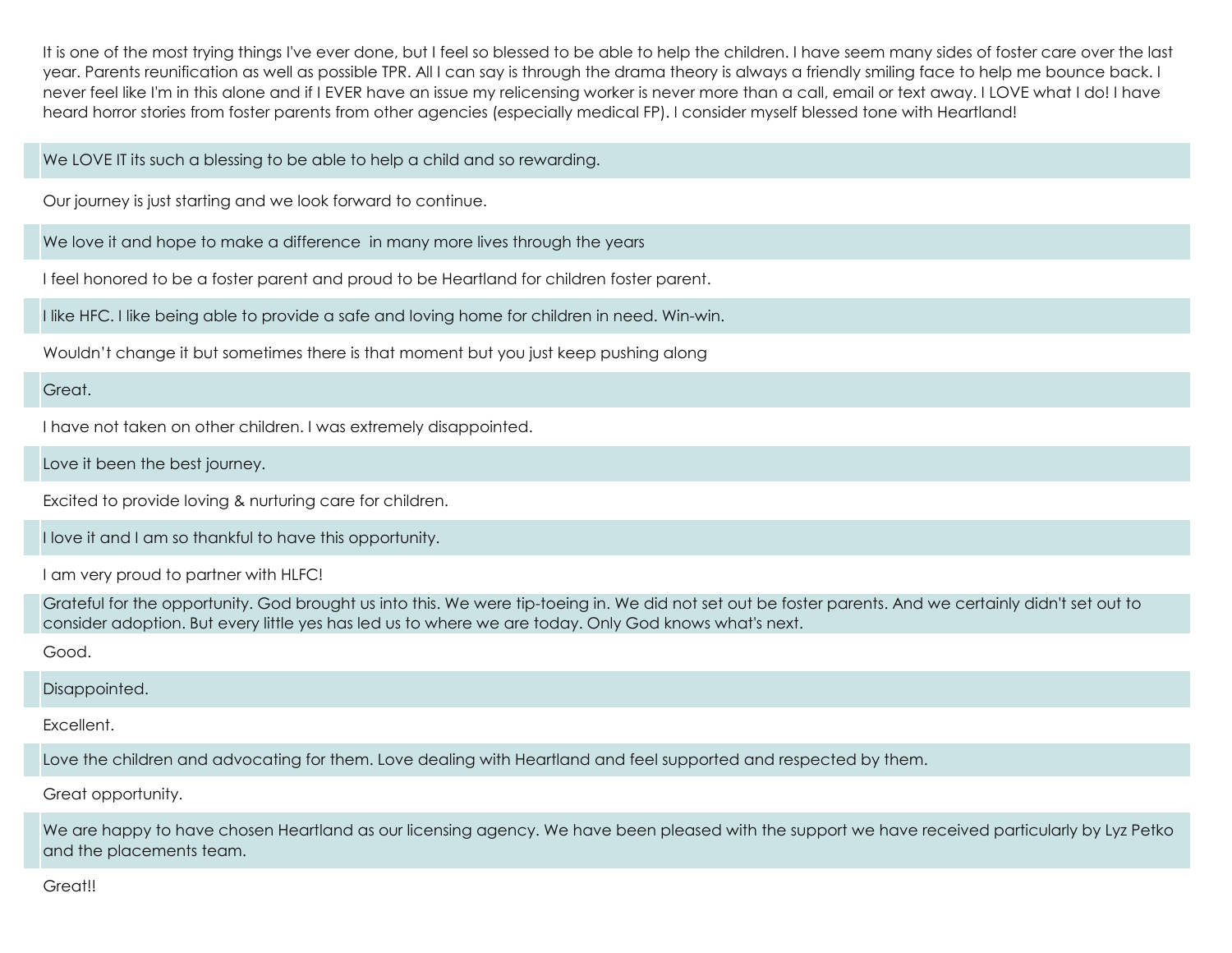Good helping little person that need help.

Good. We try our best to give the name Foster Parents a good reputation.

It's hard out here in Davenport, sometimes. It feels like we're so far from things that are going on in Bartow or Lakeland. There are a wealth of resources in that area, so when the newsletters and flyers for activities are emailed I generally know it's not something in bartow or Lakeland.

I love helping the kids and the parents.

I love it

It's great

It feels good, especially because our Relicensing specialist, Gwen, is so great. She never rushes us, has always followed up on all of our concerns and has really listened to us and helped guide us along the way.

I love it.

Great! It's a hard thing to do.

Wouldn't change it for the world. We adore Heartland.

I am proud to be part of an organization that values and supports me in this foster journey.

Good.

So far I am proud to be part of Heartland.

Good. Still in week 1 of our first placement so a little overwhelmed but that should be normal.

## It feels great!

I enjoy working with HFC.

great

Proud of being part of helping children in need.

Heartland does a really good job. We've always had a positive experience with Heartland!!

Good.

It's not easy being a foster parents but Heartland has been amazing we KNOW that if we need anything they are a phone call away.

It's a very rewarding experience.

I love being a foster parent and I love Heartland.

It's better than working directly with the government.

Love being a caregiver.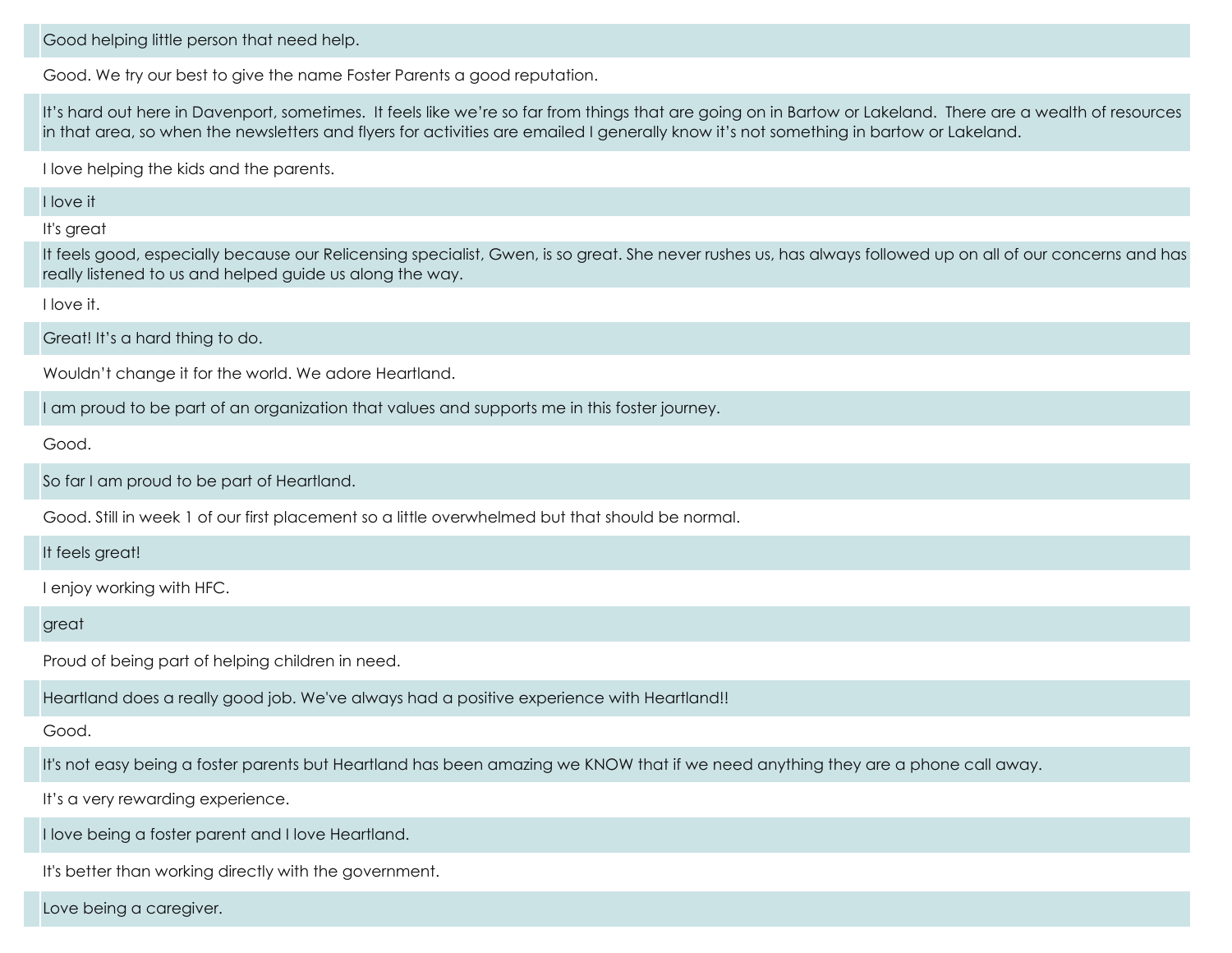I love being a foster parent, I did not realize how rewarding it was.

#### Excited and ready.

We love the opportunity to be a part of a families story during a difficult circumstance. We still have communication with some previous families and are so thankful to continue relationships with children and families that became a part of our family.

I have enjoyed it so far.

Good.

I love it, and I couldn't do it without the support we get from HFC.

I truly love what I do.

I am proud and sad. My heart goes out to the kids.

It's nice.

I love it.

Great.

We love our babies and are so blessed by them!

It is one of the most hard but rewarding jobs, I have ever done.

Amazing. Working as a team and learning everyday from my providers.

I love working with the kids.

I love being a foster parent! The people I meet are so helpful - CBHA, Early Steps, numerous staff, and so willing to explain the what next.

Good.

Enjoyed every day.

Great.

Honored.

I feel fulfilled. That with their support we are able to help & love the children while in our care.

It can be challenging, but rewarding.

It feels good to have a positive affect on children.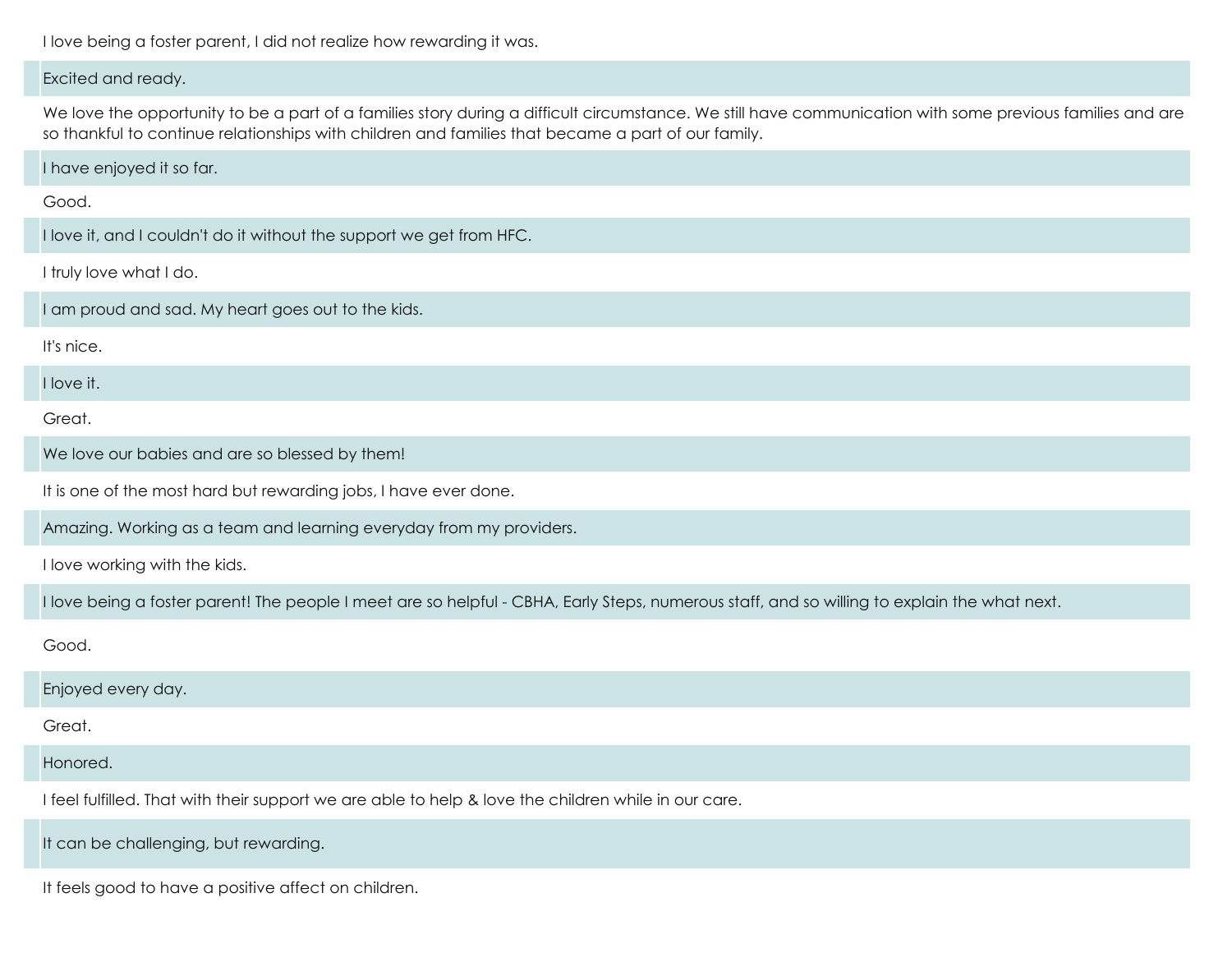#### Left out, unsupported.

Fantastic!

It's a unique experience that changes your life.

I think that they really try to support me, and these children. I feel good about being with Heartland, and try to promote them to those who inquire about foster care.

I feel great to be able to do things for a foster child it gives me joy to be able to do so.

**Question 32: What are the biggest everyday challenges you face as a foster caregiver?**

All of the appointments for the children but we understand it needs to be done; goes with the responsibility (doctors, etc.).

Dealing with the case manager or XXX (Devereux).

The length of cases with no end in sight.

The hardest challenge is falling in love with a child that you may have to go back to the bio parents. I am all for the child going back when the parents do what they need to do but not when they only care about themselves.

Time. With our new jobs we don't feel like we are able to give the quality time that we used to.

Balancing schedules.

I enjoy my role. However, I struggle with guiding and directing a child who hasn't been raised in the same environment as my child and exhibits behaviors I'm not accustomed to. Trying to be fair in punishment to my child and the foster child at the same time is difficult. What works for one doesn't work for the other and at times appear to be partial to one or the other. And I question myself as to whether I'm being fair to all involved...often.

Having to comfort a child after returning from a visit with their parent(s) because they love them and miss them. Also, teaching a child how to properly verbalize how they feel. It challenging but when you see a breakthrough it worth your time and effort.

When the child is frequently suspended from school.

Time.

Having enough time & patience.

Accusations and team support

I think I express it in a different question.

The actions of my hurt children. Dealing with their behaviours as they cannot understand why this is happening to them. Also the biological families and taking a lot of their fears and frustration out on me. I understand where they are coming from, but at times I feel like I get the short end of the stick from both the children and parents. I continue to support then.and keep open communication through it all though.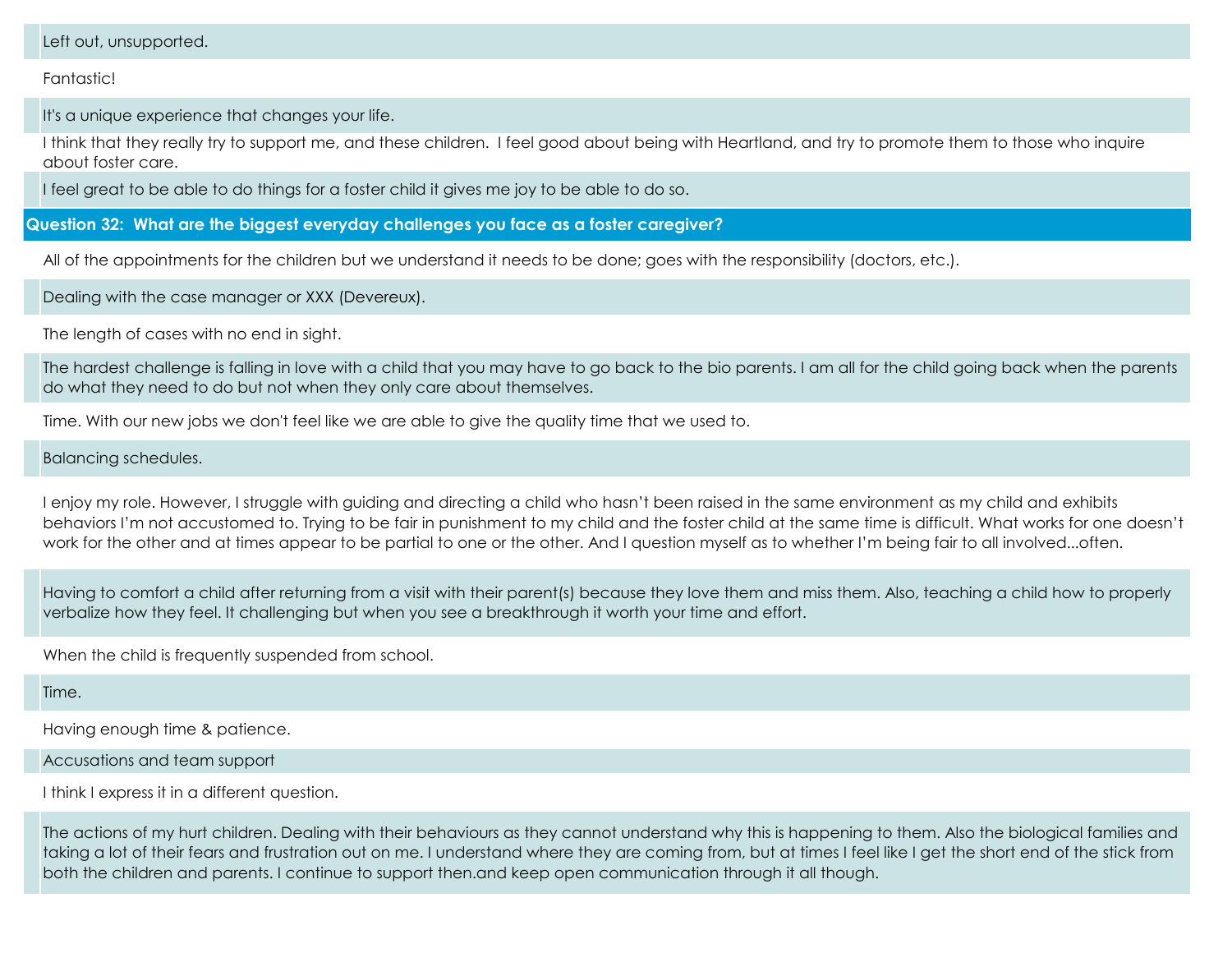Wanting to make sure they get a forever home

The biggest challenge was just wondering if we are doing the right things all the time. We didn't even know what kind of questions to ask and were placed with a child with behavioral problems we had to learn to deal with effectively.

I wouldn't say I have everyday challenges. But most often time is an issue when you have several children (esp in different age groups) that need to be in different places at the same time and our work schedules. But we always figure it out together.

Not being treated with equality by the GAL and their organization not correcting the issues.

We are on hold now due to my daughter's medical condition.

It's a 24/7 job for the good and the bad but the kids are worth it

Receiving support from CM. Need mental health services for child, need tutoring, need to be able to take them to doctor or dentist. Current kids with me 4 weeks, no support, no GAL.

Very little communication unless I demanded.

Just trying to be a good example for the kids.

Honestly the hardest challenges are just part of parenting. I feel like we have a lot of ability to say yes to our foster kids under normalcy. And I really appreciate that. I wish there was not the not so great homes out there. I know some of the challenges we face are due to the trauma received from those homes. I know you guys work hard to find them and close them. It's just frustrating and sad to hear some of the things that other homes do as far as how they treat foster kids. As if they are not part of the family. That's not something you can fix but I am glad you have more and more who do like us and count them fully in.

Every child is complex in their needs. Lining up visits, services, appointments, and anything that involves relying on others to do their part can be frustrating with the communication gaps.

Reconciling our own attachment styles and trying to understand our kiddo's attachment style, history, behaviors, likes and dislikes, reactions and responses. 
In our bio family, we've been navigating life together for over 14 years (with kids). Even if it's not always fully functional, we know each other's rhythms and histories. When you add a new person, nevermind a kid from hard places, into your home, the rhythm changes, personalities collide. Security is challenged. Identities shift. It's a lot to figure out as a family while at the same time caring for and protecting this new little person who desperately needs safety, stability, and love.

Dealing with the emotions that the child/children have.

Treated as if the child is just a name on a piece of paper.

Time for myself.

Lack of support and respect from Case Management. Demoralizing to see decisions being made directly against the best interest of the child to save them time/effort.

Dealing with trauma to children's behavior.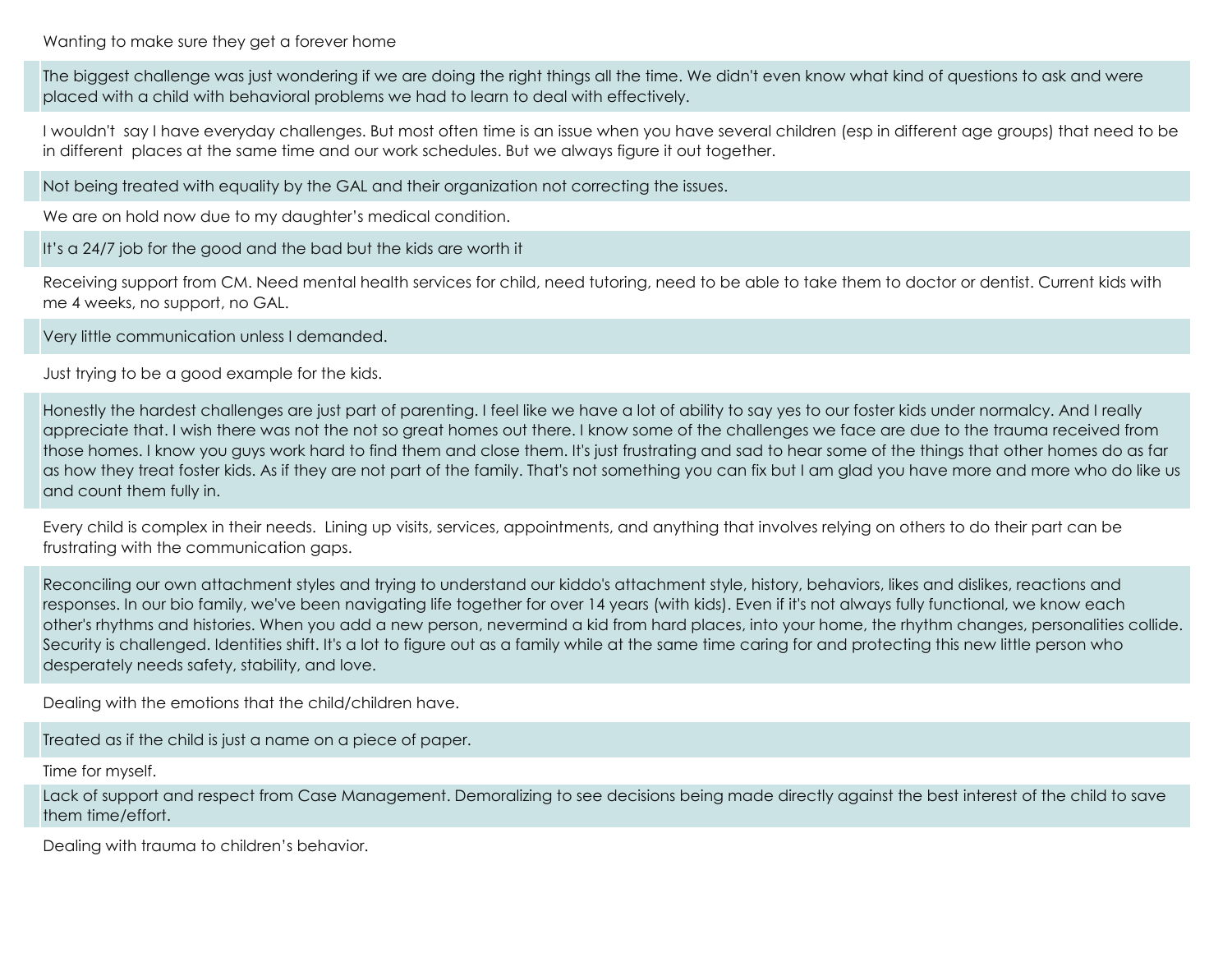1-finding daycares/school settings that can manage behaviors and issues associated with trauma...being trauma informed 2-wishing we could help more children than what our car/home allows 3-poor communication between all entities, sometimes at the expense of the kids.

None!

Doing the best to help my children.

Obtaining appropriate therapy.

Knowing all the answers and not feeing dumb for asking something maybe I should know.

So many people involved. Being a medical foster parent brings in extra people. It can be overwhelming at times.

When they cry for their parents after a phone call.

To get help from caseworkers and their supervisors.

Not having the control over certain things like getting a therapist. Or being able to easily access medical records due to a name change.

The children are very good when you talk to th

Not knowing child's struggles/background

It depends on the case.

Case managers who do not follow through with requests. Case managers who wait until the last minute to try to do a home visit and expect us to arrange our appointments and schedules to accommodate them although we ask them to schedule ahead of time. Case managers who tell us that they don't have time to help supervise visits with difficult parents/cases and refuse to show up for visits. Pretty much case managers. The quality of case managers over the last two years has severely declined.

The biggest challenges were handling the many various behavior issues. Different with each child.

So far I have not experienced any challenges. It's been a good experience thus far.

Finding child care.

Getting everyone up and out on time for school, and bathed and down for bed.

Hoping that I have a positive impact on the lives of the children I care for.

Sometimes we struggle with work schedules and coordinating care, but it is always handled with our great network of fellow foster parent friends.

Time for self.

Dealing with birth parents who continually make poor choices and drag their feet.

The only issues we've had so far was one caseworker from one hope united. Everyone else has been great!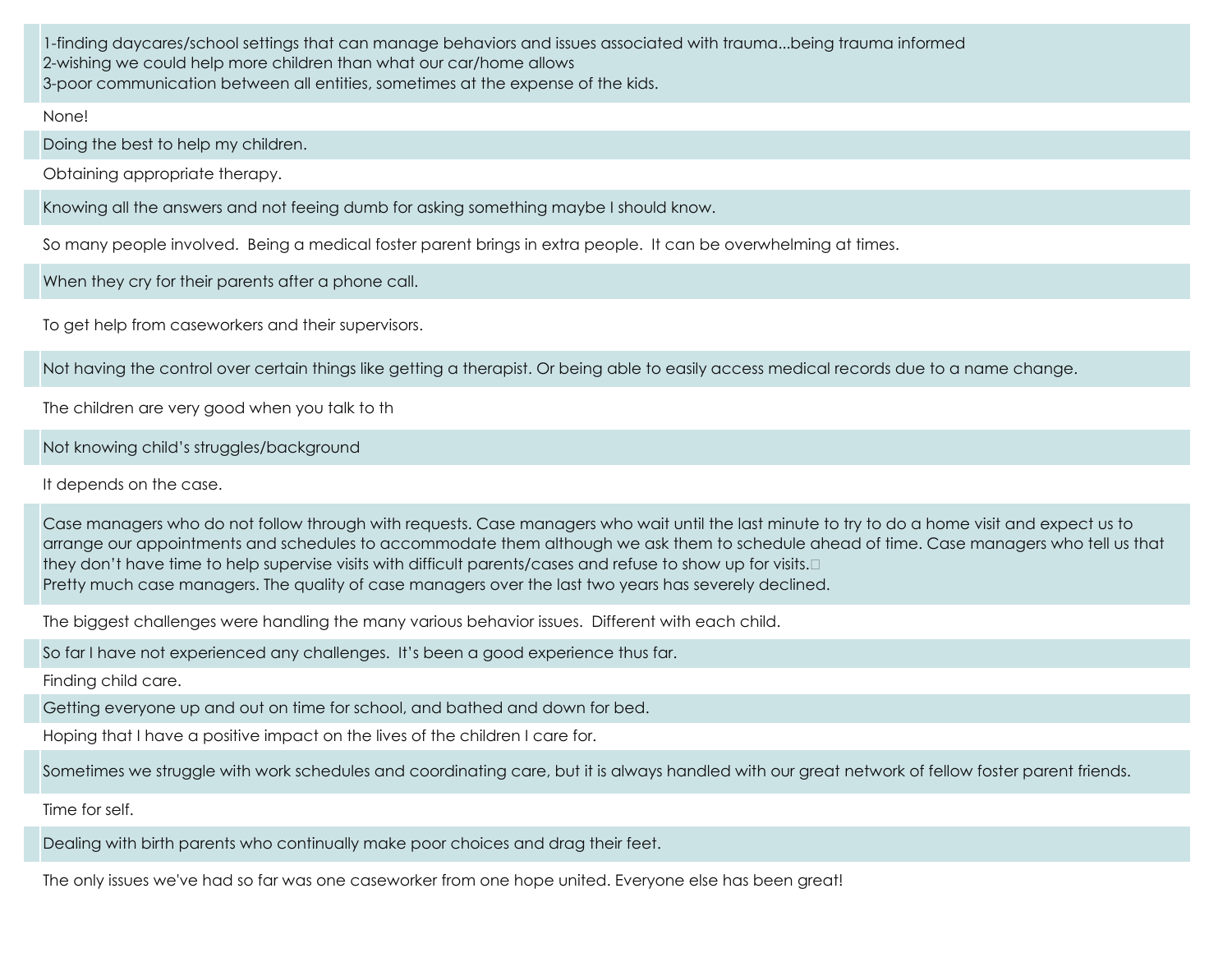Not feeling supported by case management, GAL, and HFC.

Not having enough support from the community as a hole.

Communication to the team as a whole.

Just the emotional side of what the kids are going through.

Communication with case managers but I feel it is because they are so overloaded with kids the just cant keep up. They want to they just have too many things to do at once.

The fear that the wrong choices will be made for the children by someone who only looks at the case for a few minutes and doesn't understand what's at stake.

Working with some of the caseworkers is challenging.

Schools not understanding trauma. That is my number 1 issue.

Mine was getting back in the swing of things with having younger children in the house.

I don't feel experienced enough to answer this thoroughly. But right now it is not that challenging.

## Parenting someone else's children.

Excessive medical and dental appointments and having to take off work to get the kids there. Transporters are a big help, but a lot of times the parent needs to be the one going so the parent can convey all information and ask questions about future needs, etc. It would be helpful if transporters take the children that they call the foster parent while the doctor is in the room and give the parent the opportunity to hear the doctor's diagnosis, thoughts, etc., and be able to ask additional questions.

The turnover of CM and system issues.

Dealing, with the staff and the family members of the children.

Balance between school and home life.

Raising a child who was raised different from you.

My biggest challenge would be the length of time in fostercare.

When we have court multiple times a month it if very frustrating that the foster families aren't considered.

Co-parenting and discipline- most of the children have never had it and it is hard to maintain order and consistency when parents don't also put forth the same guidelines.

To provide the best for my kids and teach them properly.

That I don't have anyone to back me up.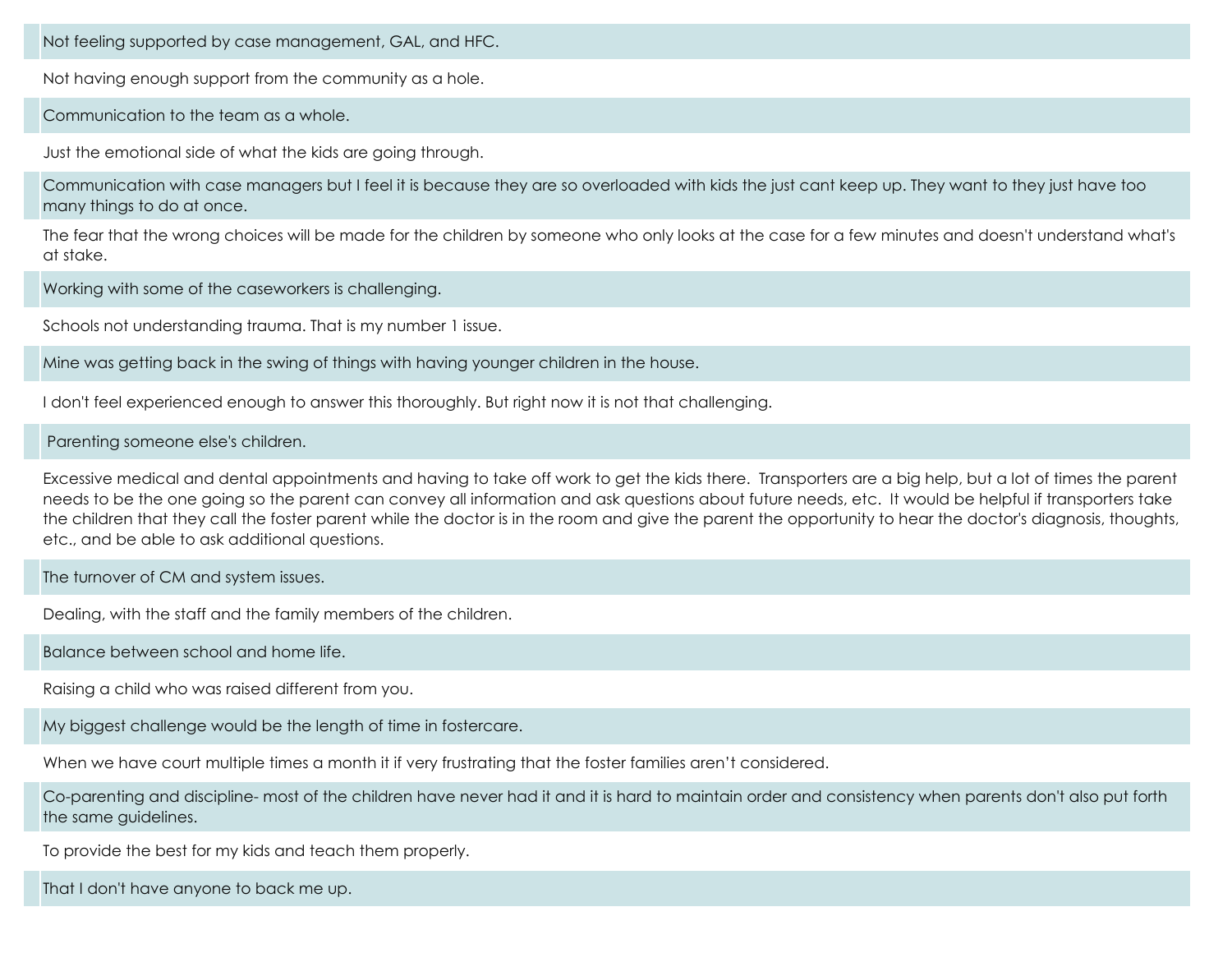Trying to get answers from case managers. I know they are extremely busy as well; it would be awesome if "some" were to acknowledge a text.

Protect my children from the outside world, danger.

#### None.

Pure frustration of how neglected these kids come to us.

CM and others in the system with the answer of "this is just the system" to EVERYTING!

I can't think of anything specific. Every day presents a different challenge but nothing that's not handled.

Helping children get through their physical and emotional hurt.

Sometimes my space invaded.

Getting attached and knowing you may not see the child again.

Not getting support and respect.

I really don't face challenge as my husband & I work together to help every child overcome their experiences. We recently had to make a choice between 2 siblings to help the older one to protect the little one as the older child who was abused had become the abuser of the younger child.

## Sometimes the behavior!

Getting the medical care these children need, especially when there is a special need challenge. It took me nearly a year to get one of my kiddos who is deaf in one ear, the hearing aid he needed, and the speech therapy he required. Now, I am waiting for authorization for medication and behavioral therapy for another child. I also feel powerless in some of these medical needs, as I cannot authorize, including to change a doctor, or even to order the OTC items offered to each family unit by Sunshine. The set of children I have been here for 8 mos and have not been able to get any of these benefits.

The lack of services in our area. And how we have to travel over an hour for any of the services or support for these kids.

Trying to get boys from saying bad words and telling lies

**Question 33: Suggestions for increasing the number of quality foster homes in Polk, Hardee, and Highlands Counties?**

That is a hard one, because I think people always hear the negative things regarding foster care, not always the great things and families. Maybe share more positive outcomes.

What about T.V.

Have QUALITY case managers who have maximum of 5-8 cases so they can truly focus on the kids' needs.

I honestly do not know. Stop letting the parents get away with everything. Stop leaving the kids in foster homes for years just to take them away and put them with people they don't know just because they are relatives they just met. 
There needs to be better communication between all agencies because there is not now.
 Caseworkers need to stop acting like foster parents are nothing more than just babysitters.

Try getting the word out a little more. We only discovered Heartland while searching.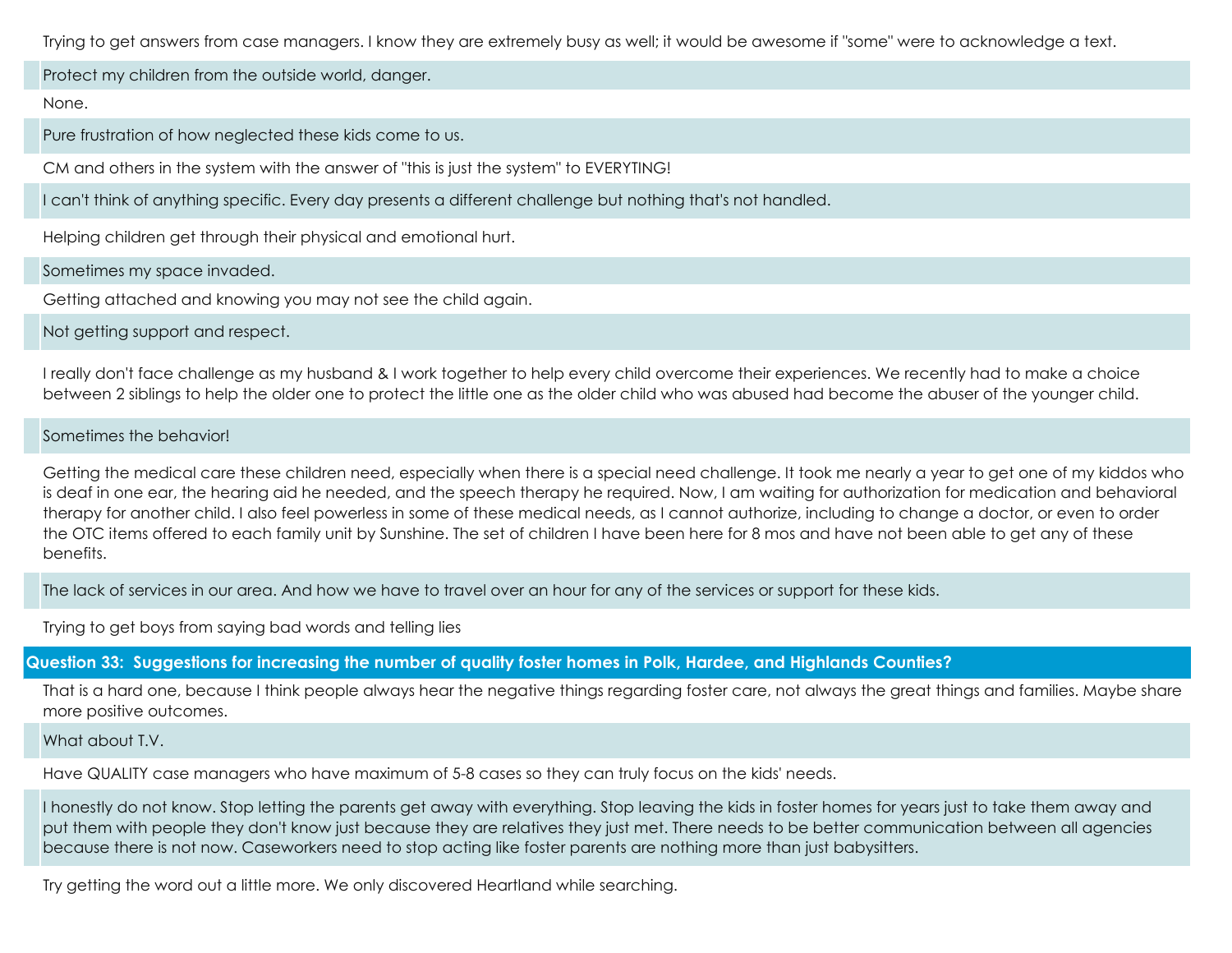None.

I don't have a clue.

If the parents are working, there is a need for supports when child is frequently suspended.

Put more resources in Hardee and Highlands.

Support and acknowledge your hard working team.

Honesty. I wasn't warned about a lot fo things behaviour wise and that was a huge adjustment I didnt feel prepared for. Not only from the children, but the biological family.

Advertisements.

I don't think a lot of people know much about fostering. It may be good to have an actual family at the info night that can answer questions and talk about their journey.

I wish I knew.

I think you are already working on getting adoptive families to foster it's the best way to weed out who can and can't handle it.

Unfortunately, I cannot help there. More reaching out at churches.

Continue to visit churches and plead the case.

That when children are placed in foster homes out of counties other than where parents are. That the travel for supervised visits be upon the parent not the child. Hard for babies. County to county visits sometimes travel vs. visits 4-5 hours.

Awareness and education to stable, active, families.

In-person conversations with small groups of people.

Start with people who should have a basic understanding of the need and God's call to believers to take care of the vulnerable, orphaned and abandoned.

Get into the places where people do life. Make it personal. Help them see the need.

And be honest. It's hard. But it's worth it. Help and support ARE available.

These kids will be the adults of our communities in no time. They all deserve a chance to break the chains they were born into. Their bio parents deserve the opportunity to break the chains they were born into. Without intervention, that won't happen.

If we are willing to step into the need, we will ultimately benefit too.

I wish I knew. It's a calling for sure. I wish more people were not so afraid of these amazing kids. I wish they would see them as we see them. Maybe do some recruiting amongst people who are in the mental health field? That would probably help too. Like targeted recruiting? I dont know. But thank you all for what you do. We had seen a billboard at the mall I believe for adoptuskids and thats how we started. Maybe a free family movie night at a local theater for a screening of Instant Family. I can say I related to that movie a lot. Or of some other foster care related movies.

Pray! We gotta get more families from churches! :)

they are doing a wonderful job.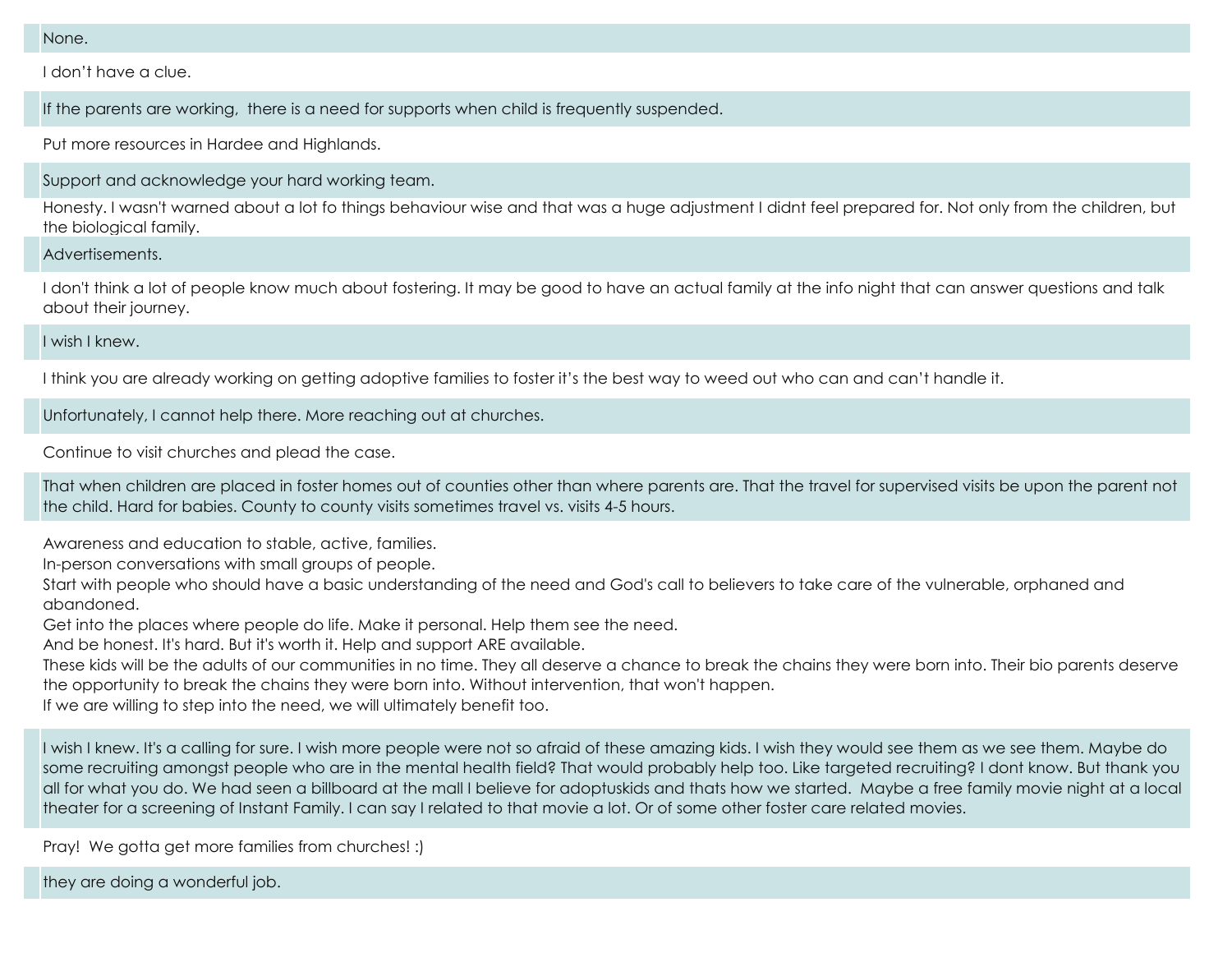Make agencies responsible for careless mistakes in a case

#### More information.

Work with Case Management to ensure that loving/qualified caregivers don't quit because of them.

I believe that foster parent satisfaction is directly linked to their interaction primarily with their case manager and the support received...at least ours is. So good case managers equal better retention of foster parents. Retention of good case managers is related to caseload and expectations. I believe by limiting the caseload to 20-25 kids, there will be less turnover and burnout rate in case management which will then create less frustration and communication gaps between CM and foster caregivers.

If HFC could form a partnership with local car dealerships, I think current quality foster homes may be willing to take additional children if they weren't limited by transportation capacity. What if there were a fleet of 15 passenger vans that could be donated to caregivers to use as long as they maintain a certain number of foster beds?

Increasing stipend based on longevity. This may decrease turnover and retain experienced homes.

Adhering to 12 months to permanency within the system. There should be strict guidelines regarding how long kids can live in limbo....b/c foster parents live in limbo too. Cases should never drag on for 18+ months. The emotional exhaustion is real.

Pass out flyers
. Love for children. Husband has to have the heart for it too.

Keep recruiting and doing an amazing job.

I wish I knew. I've always known I wanted to foster ever since my parents did and it still took us years to get to an info session. It's hard and nothing can really prepare you.

Be honest and provide as much info as possible.

Address common misconceptions. My friends and family are so surprised when they find out that my foster son can spend the night with someone who hasn't been background checked. People think fostering is impossible

Hire more qualified case managers and hire enough so that their case loads are reduced so that they can give quality care to the children and the foster parents. Case management is the biggest complaint I hear from other foster parents.

Seems like you are doing a great job.

I really don't have any suggestions since the research done into prospective families is pretty extensive .

Always do what they can to assist the caregivers they have, and then the good news will spread.

Perhaps set up booths on weekends at local stores or fairs/ events. Have a street recruiting team. I would be more than happy to help as an ambassador/street team to recruit quality families.

You could also distribute business card sized advertisement to foster parents so that we may hand them out.

Continue to do what they are doing in supporting foster care families.

I think you do a great job of supporting us.

Get the court and case management to work towards what's actually best for the kids as opposed to reunification at all costs.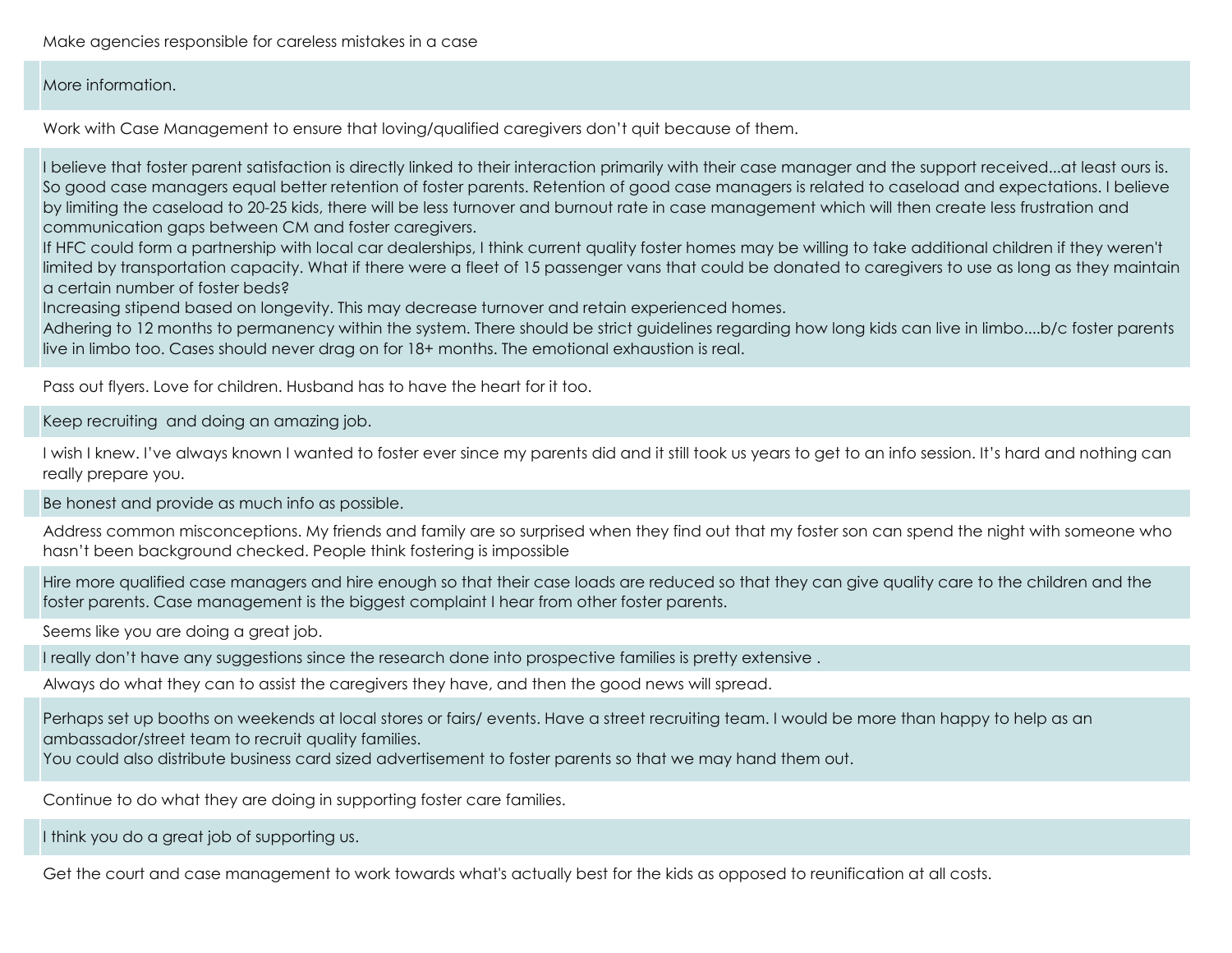Provide current foster caregivers information to interested families. Having current foster parents who live the everyday challenges of fostering could give these families a great insight on fostering.

Let me help advertise at Disney World.

Pursue religious organizations and teachers.

Partnering with churches and other organizations and improving the training process.

Hire more case managers so we as the Foster parents and the children don't feel that they are too busy to consider our time. Take time to actually get to know the Foster families if possible. Take our suggestions, thoughts, ideas, and daily life into actual consideration. Make sure to remind the Guardian ad Litem that late night (9pm) last minute visits because they past there deadline is not acceptable and unrealistic!

Holding small events throughout the community to raise awareness.

An recruitment and training center in each county that provide information for the curious clients. Emergency shelter home so children aren't left in limbo allowing placement staff the opportunity more time to place children in the appropriate home 1-2 weeks).

Higher pay rate and being more understanding that these kids are not easy to take care of it takes a lot of work.

Be more aware of the time and sacrifice homes give. The licensing and relicensing is strenuous.

You guys are doing a great job. Just keep it up.

Communication especially case worker. Some are bad answering calls/texts in general about needed information.

Showing the benefits of working with children that really needs someone to be there.

Do the amusement parks have bulletin boards? Highway billboards.

Low training classes down price?

A fair/field day where kids and foster families can be seen by everyone. No one buys a puppy (it's a sales tactic, bare w/the example) without petting it. Nothing feeds the imagination like seeing what it could be like.

Revamp training classes (initial). More on real-life, less on the anatomy of the brain. The amygdala and its function is irrelevant in almost every part of fostering.

Support. Putting kids first and not #.

I'm not sure. The only other option I could think of would be to contact govt. offices & ask if they can send a speaker to one of their staff meetings to discuss what's provided in foster care.

The payment for children's utilities it's so different to the other counties. And it's a lot of work; maybe that be a factor that there aren't many foster.

I think you are doing almost everything possible already.

Need to provide support to learn how to live with traumatic children. Our foster parents get burnt out easily without the help and then don't want to continue taking anymore kids.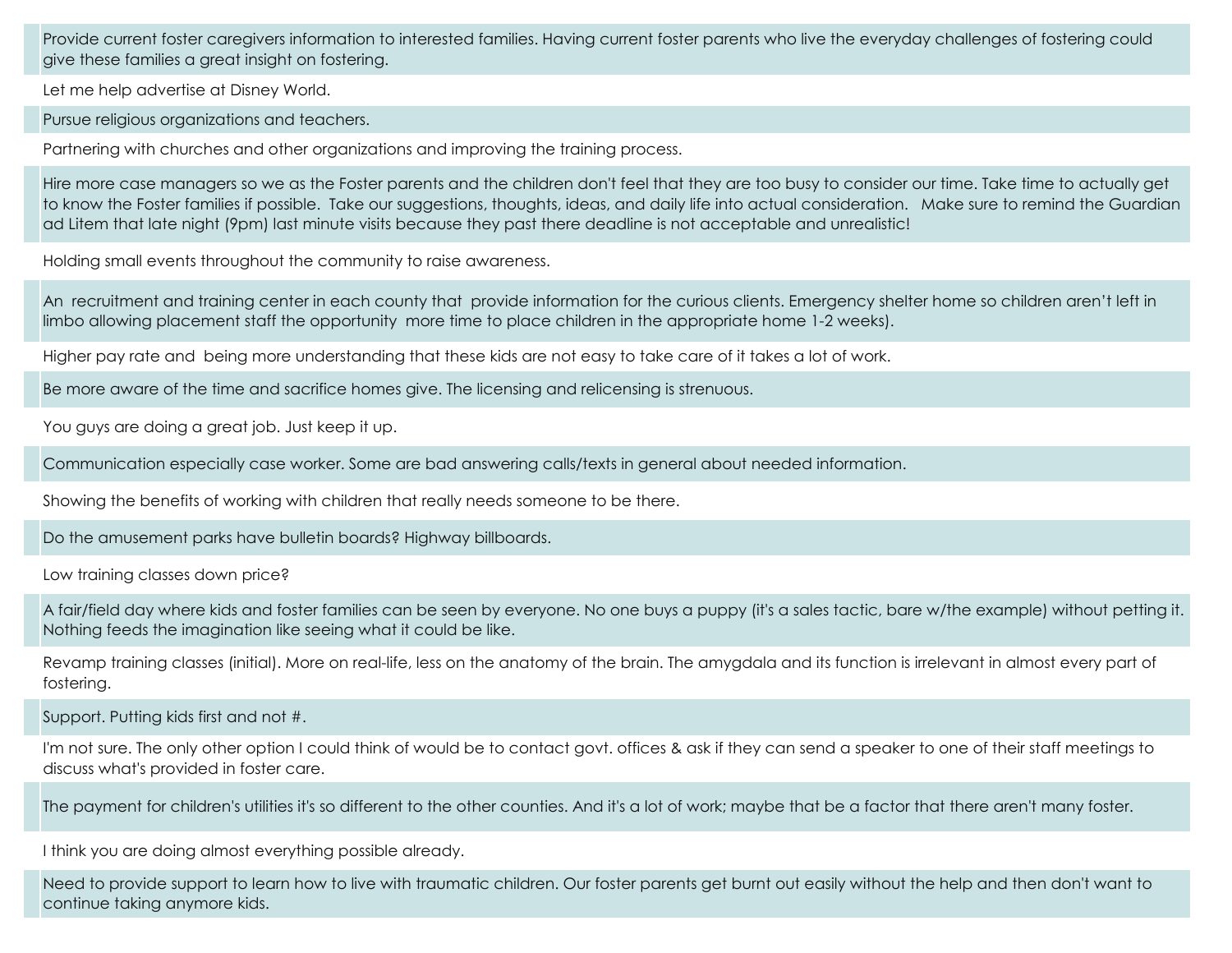There are a lot of rules that do not make sense to me, most people I talk to get turned off when i talk yo them.

**Question 34: What do you feel are some strengths within the local child welfare system?**

The support system is a biggie. The foster parenting group is like one big family.

Caring. Professional. Willing to try new ideas.

We love our GAL & case manager.

I think they do try to help find a child a home for kids. They try to help fix issue that comes up that need to be taken care of and that has helped me out several times.

Communication between relicensing specialist, foster parents and case managers.

Networking - We have a supportive network of foster families and Heartland employees.

Everyone I have met has been great. There are many hard working and engaged employees who have very difficult jobs. They do their best.

They always respond to you when you reach out to them.

Providing basic needs and activities. The parent training is great.

I can call Nicole with anything and she will help me.

There are a lot of people to talk to via phone, just no one is close.

Caring for children and providing them what they need when taken from their home.

That your Licensing Specialist work very hard to make things happen regarding situations with the child and caregiver.

Communication, loyal, friendly, always making me feel appreciated!

Everyone being on the same page and wanting the same thing for the children.

I really feel like HFC truly cares about the families and supports them. Everyone I have met from the organization is genuine and the people are what make the team. I can still call the person that did training for help and have and she will help even though technically her job for us has ended. There are genuine connections made within the system for support.

Our local system is very supportive and easy to communicate with

Lots of great resources!

Y'all definitely listen

Training.

People in Heartland.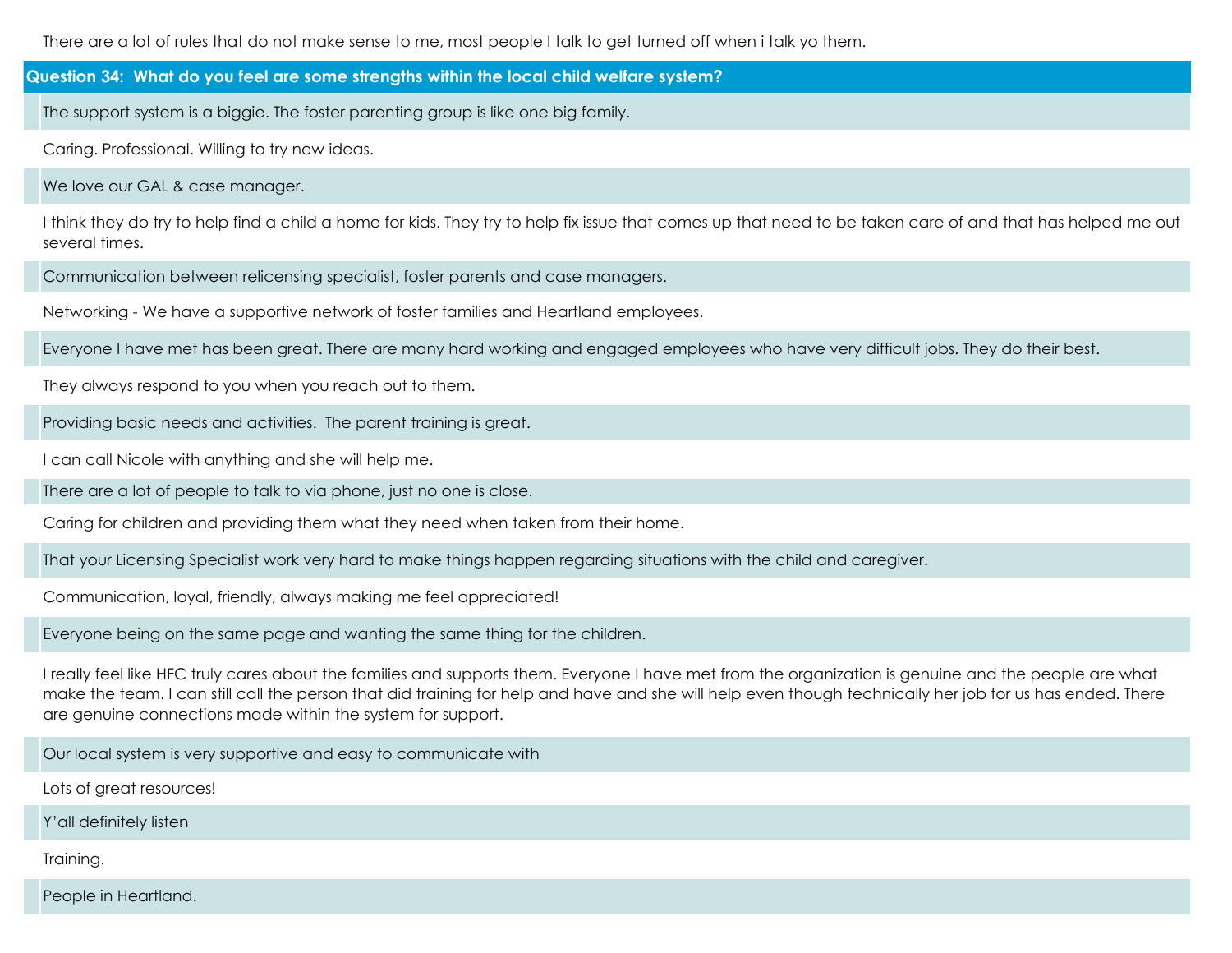I've been very impressed with Heartland and the people they employ.
 Training for foster parents is very good.
 There are a lot of checks and balances

The judges who really care. I am so thankful both of our teens were heard and listened to and placed with us. 
You guys are great at being there for us as foster parents. 
I know case managers are overworked and underpaid. I know they try their best though and we appreciate that.

Heartland's excellent job. Magistrates that seem to really be honest in court. 12 months to permanency goals. ECHO, Lobo, Foster Flock, and Foster FL
. Good GAL staffmembers
. foster family communities that have been built--like TLC and mom support groups
.

They are here to help you with whatever is needed for the child/children.

GALs are the best.

Foster parents support one another and several community agencies that assist with tangible needs (lobo ranch, foster florida, echo ministries).

How quickly things are getting done in a timely manner.

The opportunity to go to the next person when the needs are not met
. Same goal.

The level of support, Heartland staff, etc.

Always willing to help
. If I have a problem they help me solve it.

Heartland.

Encouraging coparenting.

Organization, training opportunities, re-licensing specialist,

Positive attitudes, helpful, compassionate

My relicensing counselor! Cynthia is always available for me and I appreciate her so much.

Heartland for Children does an amazing job retaining employees which is very positive and encouraging for foster parents.

The trainings that are made available to foster parents are great.

Knowing that HFC considers me to be an important part of the team is a wonderful feeling. I feel respected by all the staff at HFC.

The GAL office has done a great job recruiting reliable and passionate volunteers.

They seem to be supportive of the bio parents and willing to help as much as possible.

Licensing/Relicensing Specialists are great, and training classes were very good.

Be honest about the children being placed in a persons home.

We have a strong network of peers and HFC is very much willing to listen.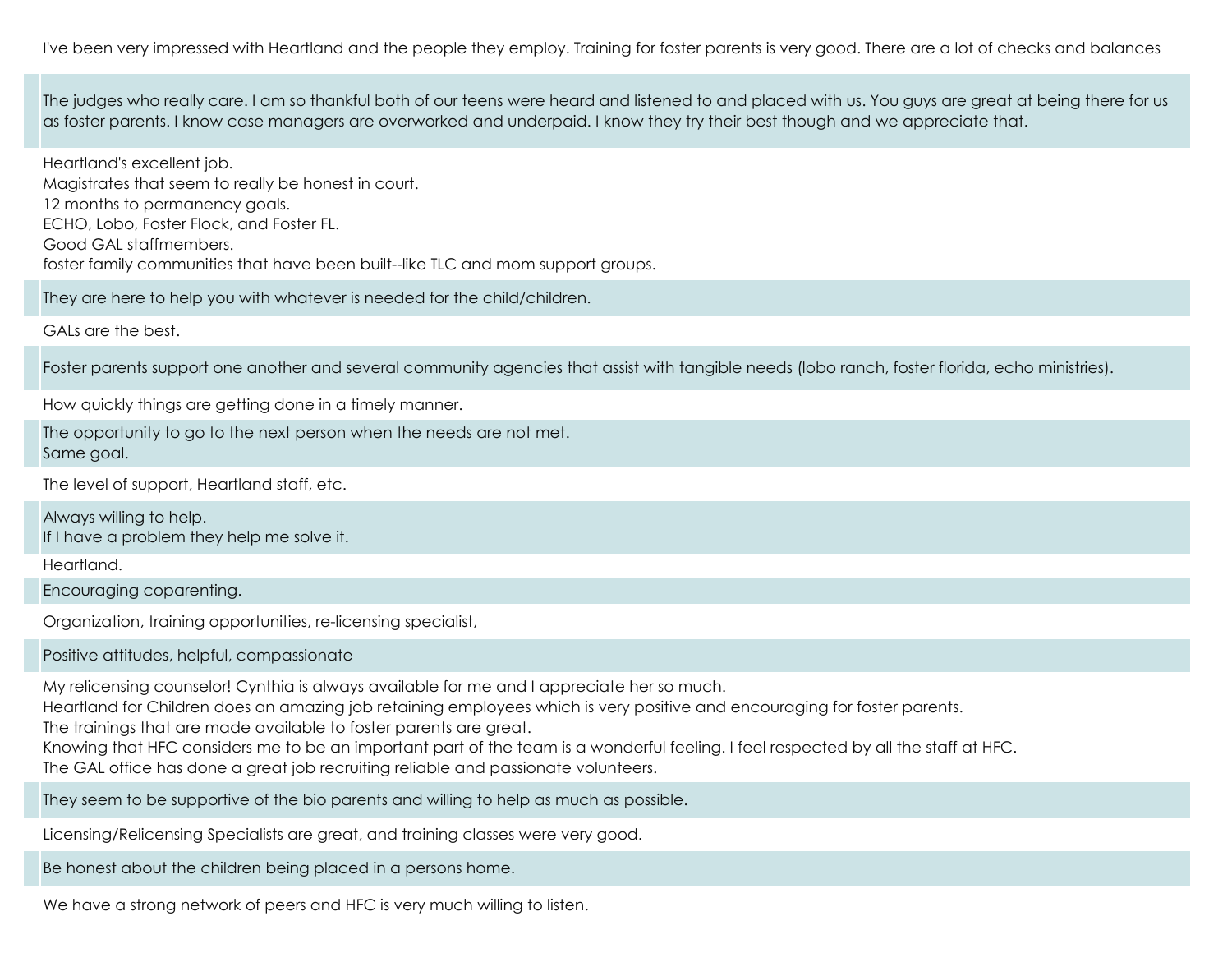Very helpful and supportive

The support I feel from Jonathan.

That they try there best to help reunify families

Mentor process.

All of the support

The support we receive.

**Privatized** 

Good medical care Great resources Community involvement. Echo

The people who care.

We haven't really had the experience with the local system yet.

U can reach someone if needed, and if the kids are in need of something it's available.

Support from HFC and independent support groups / ministries that focus on foster care.

Our licensing agent is amazing and her and the thought of the kids is what keeps us around. Placement team also rocks. Daily email for things going on is a plus as well!

When there is less staff changes.

That all players are truly dedicated to the children.

The caring.

Very helpful when you need to get information on a child.

Medical care is available easily. Support from heartland is nice when things are needed. The Christmas help is incredible!

Communication.

Getting foster care parents to help each other out.

Overall, our local system comes together as a whole to love on these kiddos. We all stand united.

I always have help and support.

Heartland-Relicensing-Leadership. Board of advisors. Ability to make decisions and appointments w/parents. GAL Attorney.

The passion for the children that each staff members have.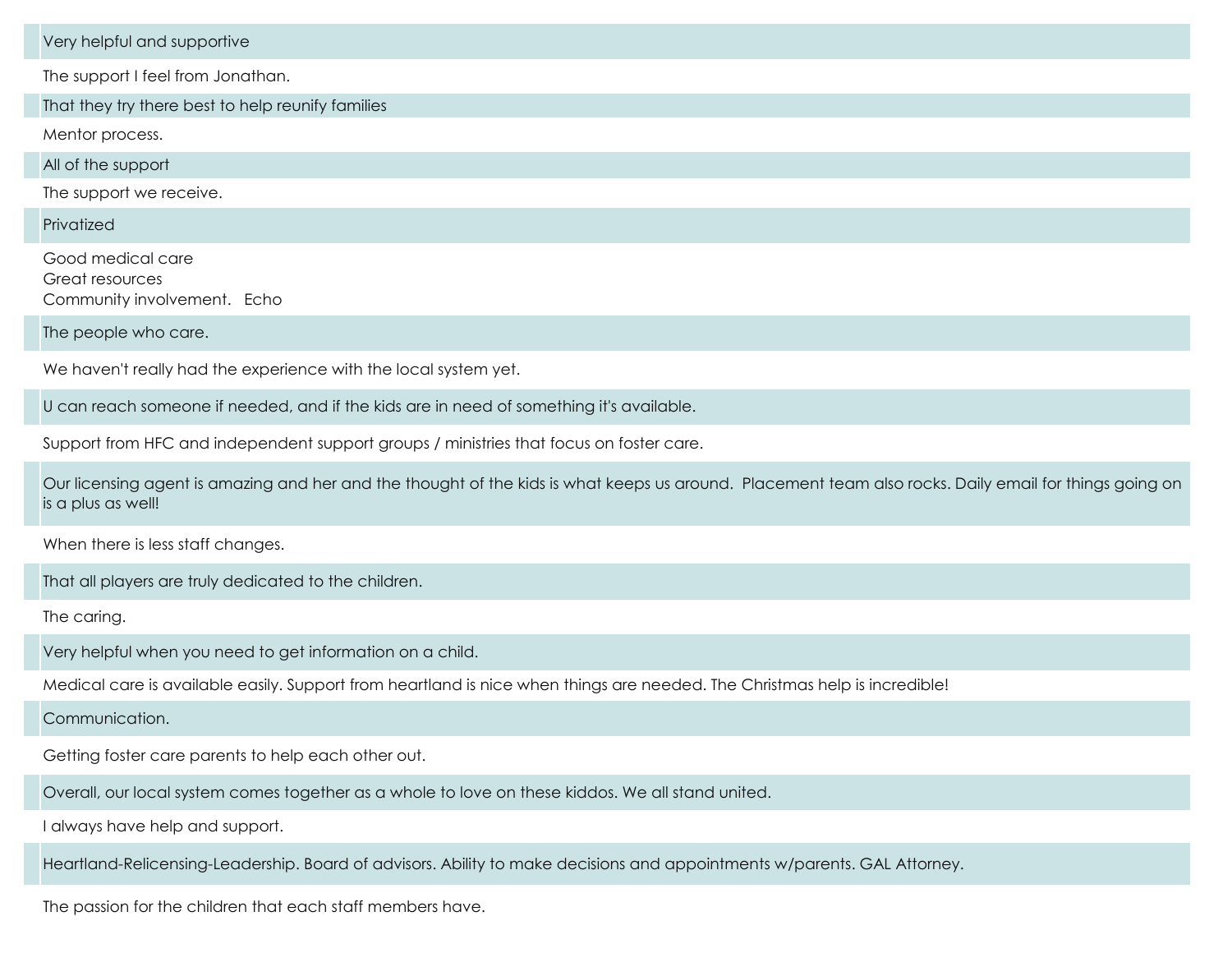Response to Relicensing Specialists to needs of children in relation to clothing & access to services. Weekly email newsletter informing foster parents of events services available to children is also very helpful.

I think everything! But it's necessary because the security of these kids is necessary.

### Good, dedicated staff.

We get a lot of gift support during Christmas which sometimes is to much for these kids.

I think they do a great job whith getting the best care for the children

**Question 35: Aspects of the foster caregiver experience you would like improvement on within our system of care.**

Childcare: If it is required then it should be funded. We only take older children but that is a big disadvantage on families. Plus get funds to family members just like a foster parent receives.

Better communication with case managers & supervisors when needed. More of a professional attitude with case management.

The length of time children stay in care.

All agencies working together and communicating.

I really can't think of anything. All seems to run well.

None.

Don't automatically disqualify a person off of what someone else said about them. Don't prejudge

How the level of care a child requires is determined.

Support. Proving childcare for foster trainings during week or weekends
. Important information in person regarding changes to agency incase we have questions or don't understand instead of emails
. Courtesy calls from the top to see how things are progressing.

Allowing us to have 3 therapeutic kiddos.

Try and find resources & persons to localize in all areas. An 1 1/2 hour response is so long sometimes.

How to tackle behavior issues in children besides the TBRI. I feel very alone with this due to his age.

Can't think of any.

The contact with case management agencies can be improved. I feel like every case manager should have a card with all forms of contact and supervisor information. When the first child was dropped off, it was just here she is my name is this and here's my number. Sometimes email is a better track of communication and sometimes a supervisor is needed.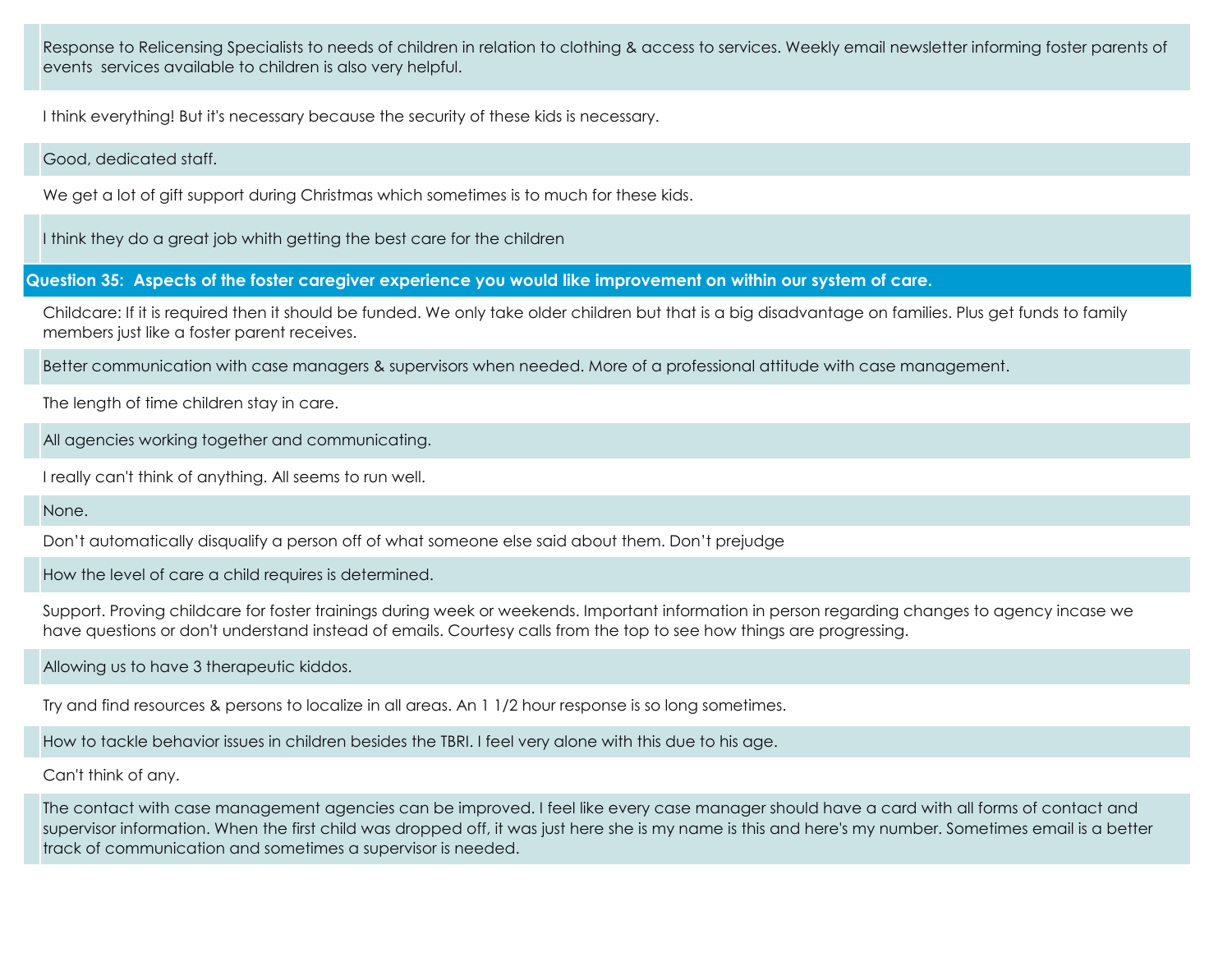I feel like Heartland is doing an excellent job...keep it up. The improvements, I feel need to be made with some of the agencies. For example- last year I made a dental appt for one of the kids on my day off and notified the case worker that was the earliest available. 2 or 3 days later - I get a phone call from another dentist office with an appointment reminder for 2 days later. When I contacted the case worker, she said her supervisor made the appointment for me....so I said that she needed to take him but she said she was unable
 as was I because I had to work. Long story, I know but they overstep sometimes when I already had it taken care of....and then all of that just wasted more of my time..and theirs too.

A list of quality providers that work with heartland to expedite services for children. Our kids don't have the same needs as the general population and sometimes there is a bit more urgency to get testing or services in place . Providers that have a good working relationship and understand our special circumstances. Along with a list so that if we need xyz here are some good options. Instead of asking around . We all have the same need of services but if a caseworker or foster parent hasn't dealt with it before I'm sure another caseworker or foster parent would know but we don't have away to contact everyone else in the system.

Timelines; kids shouldn't be in foster care for years. Kids shouldn't have to go in and out of care multiple times. Family should be required to show up within 6 months of the child being placed in care (or else not be able to take them at a later date, away from the family they have been with for such a long period of time).

Clear communications with CM.

Communication - It was extremely frustrating to be constantly confused about what I should do with the children.

More case managers with higher wages so they remain in their positions longer resulting in less transition and turbulence. They are the glue that keeps the cases moving along and I can't imagine how difficult their jobs must be.

Permanency matters. I totally understand giving the bio parent every opportunity but not when it becomes detrimental to the developing child. Every month in flux makes a difference. They don't get that time back.

It's very complicated. As a new foster parent, there's so much to learn, understand, and navigate.

Attachment!!! - more training for fosters parents about attachment - understanding their own attachment style first and then help navigating the attachment style of the new child coming into their home.

More quality foster homes who don't quit after the first year because they are exhausted, overwhelmed and over-burdened.

Free quality family/marital counseling in addition to counseling for the foster child.

Huge dream here, but...federal parental leave (up to 30 days) for a family taking in a new child. Taking that time to get settled, understand the needs of the new child, get all medical, dental, mental, educational assessments done, and adjusting to life with a new human (who might not be new in age).

I am saddened by the stories I've heard from our teens about the group home experiences. I think the vetting for employees needs to be looked into. The stories I have heard are very troublesome. I know teens are rough to work with. I get it. I really do. Maybe some better trauma training and maybe higher pay would get some better options. They need people to really care about them and be there for those mistakes and not just get mad at them for being human. I know funding is tight. I get how that works of course. It's a hard place to be in as supervisors I am sure.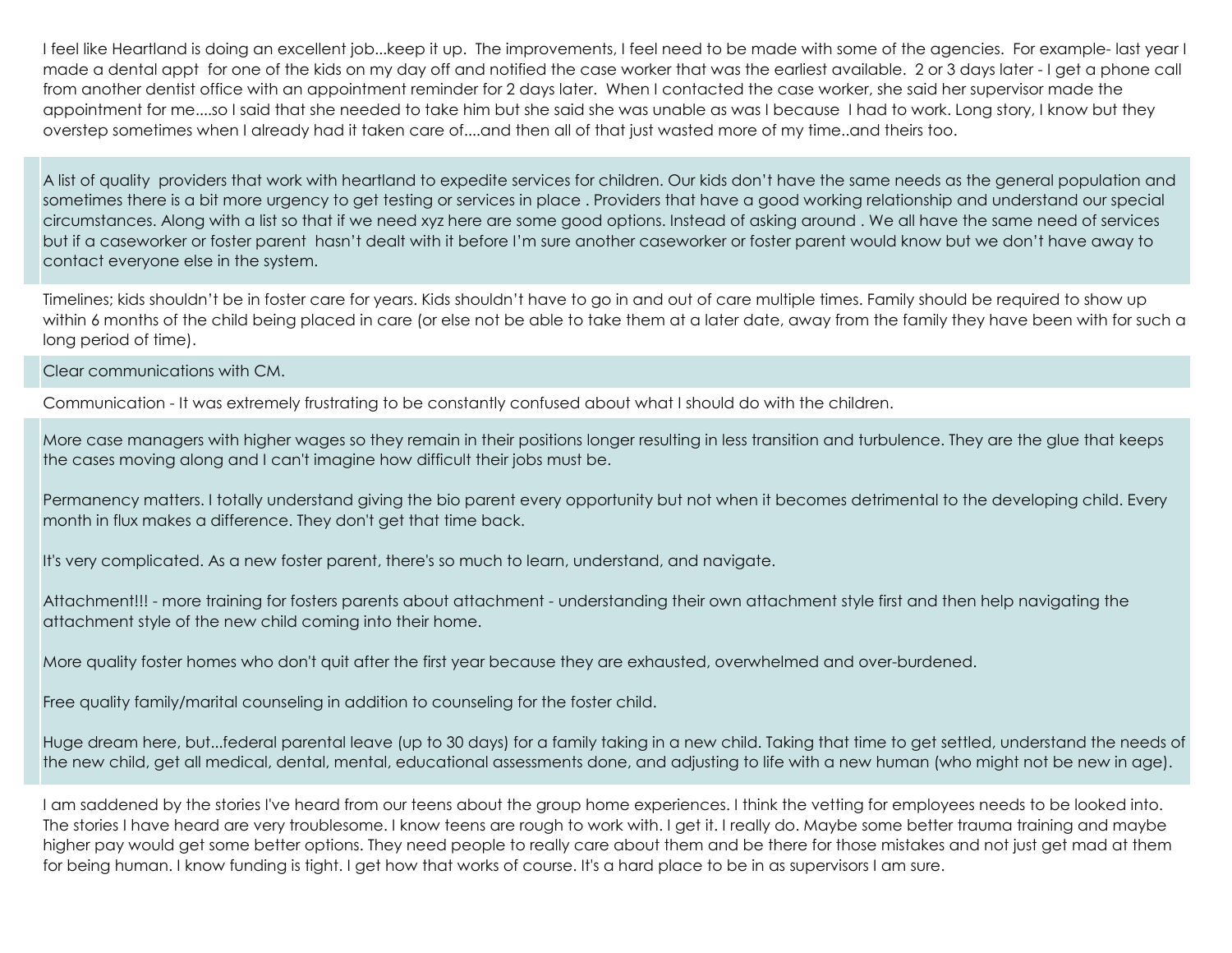More involvement with CLS

More therapy/therapists for all kids in care

Better streamlining of providing info to resources out there--like FDLERS, types of therapies, college scholarship programs, Keys to Independence, etc

With the experience I have been giving, all is well.

Case worker responsiveness.

Case workers need to know what they are doing and actually care about the kids. Not just want to close a case to be done with it.

most of my answers to this are the answers provided within how to increase quality foster homes question.

I think it would be a more selection of training classes

The needs of the child to be better represented in court. Judges to see more than the case plan, but to have a full understanding of the lives of the kids and parents.

Caseworkers, some act like they just don't care, if our children fall down and go to ER, we always take pictures of the injury and send to them or text them we had to go to the ER, Then we are the ones scrutinized when case manager come out and want to know what happened, but you sent pics. We scrutinized by the parents, with a small scratch, but we as Foster parents tell everyone about the behavior of the child after a visit and we are always told yes that can happen, but it takes us the Foster parents 3/4 days to get our children back to some sense of structure, then visit time again.. I wonder at times what's happening in the minds of our children, They see possibly the abuser weekly, then come back to what they believe is there safe place.

Communication! That is the one thing that has been the hardest. It's no one persons fault but there needs to be a system put in place where everyone is on the same page, even if that means emailing while cc'ing the whole team.

Moving cases quicker so kids are not in system so long.

Always, always, always, communication! I believe that most of the people in our circuit are doing a great job, but case management needs some work.

As supportive of the bio parents the system is which is good, it can sometimes be a bad thing when reality is the children should not yet be placed with them. I think there should be a bit more extreme measures done to ensure the bio parents are 110% ready to take this on and that the children's feelings be taken into consideration.

Keeping the caregivers in the know, about events going on, and where resources are provided for the children in their care.

My hope is that foster parents can be treated like humans and not like dirt under a shoe. Most of us simply want to help these kiddos.

The support for foster parents as in getting things the kids need. Mental health services.

We need to better communicate what foster parents what is required of them, what their rights are, and what to expect. The training was pretty vague and we had to learn a lot ourselves and from veteran foster parents.

I wish case management would have spent more time with us going over the child's case.

Length of time to establish premancy for children should be more of a priority. Having children in the system for multiple years is heartbreaking and can lead to trauma for these children. Also transitioning children needs to be a priority as well.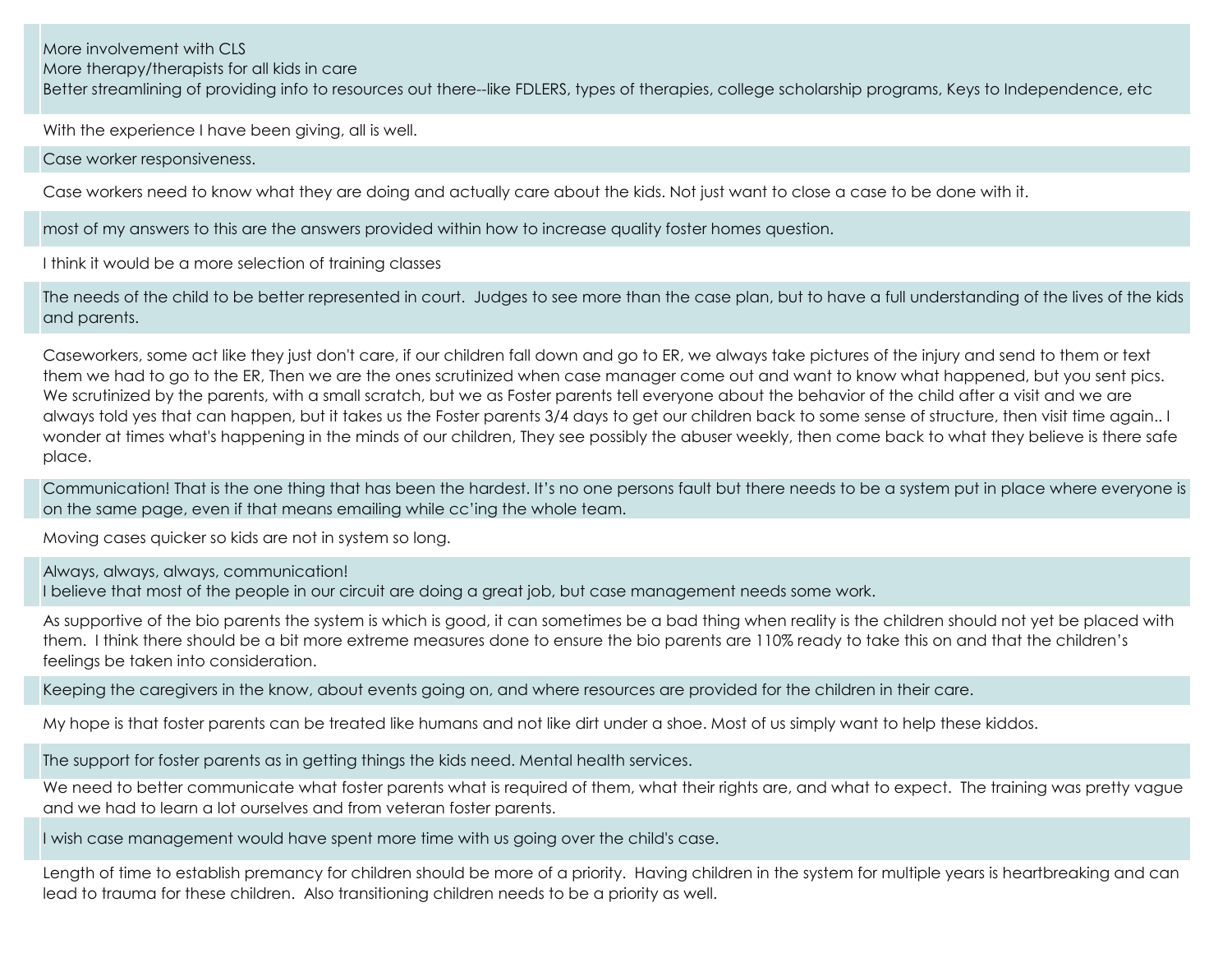Trauma informed schools/ daycare.

Maybe reach out to the new foster caregivers and check in on them when they first start fostering and receive placement. For first time doing this we felt a little out in the dark.

We need qualify therapist and great case managers.

See prior answer regarding extended follow-up with bio parents, post-reunification, regarding school attendance, grades and health of children. Assist parents with NOT parenting out of guilt and learning how to effectively parent with boundaries and discipline (personal and behavioral).

More case managers.

Quicker JRs/Hearings and bioparent follow-up. Some cases are prolonged for simple reasons like example proof of lease. It's requested and yet bioparent given JR for 3 months.

How each child should be handled different every kid is not the same as in behaviors and how to address the behavior.

The relicensing shouldn't be as much paperwork as licensing.

Training offered at night, more weekends. Activities for teenagers on weekends, or in general. Activities not during school days/times.

More training with child care.

Communication. It has been a while since I went to class. It would be a beautiful thing when changes are made that "past grads" are updated.

Keep working together like a team.

More therapy for both us & kids.

CM-Devereux, does not make decisions w/child's best interest, negligent, blames the system.

Being more of a partner relationship.

Caring about the kids - putting them first.

I recommend that for certain services, such as tutoring, that the foster parents are given a budget amount they can work with to select their own tutors. I have had 0 success with.

I think that is fine.

As a foster mother, I should be able to access the medicaid system to get the services we need, and access to the OTC benefit that we are losing each month. The 3 siblings I had placed with me back in August, did not have good screening. They would have been better placed in a therapeutic home, and I could not get the medications they need to help them with their issues, resulting in one of them having to be placed in another home. I have not been offered any further training in therapy based needs. One of the boys has had a referral for Zoloft and behavioral therapy, and I have been waiting for any movement on that for 3 weeks now. His little brother had to be moved from my home due to his inability to control the chaos in his head, and was hurting the other children in my home, and I was powerless to do anything about it, despite waiting 2 months for medication approval. He had to be placed elsewhere, and it broke all of our hearts, but, it was very harmful to the other children I had already in care.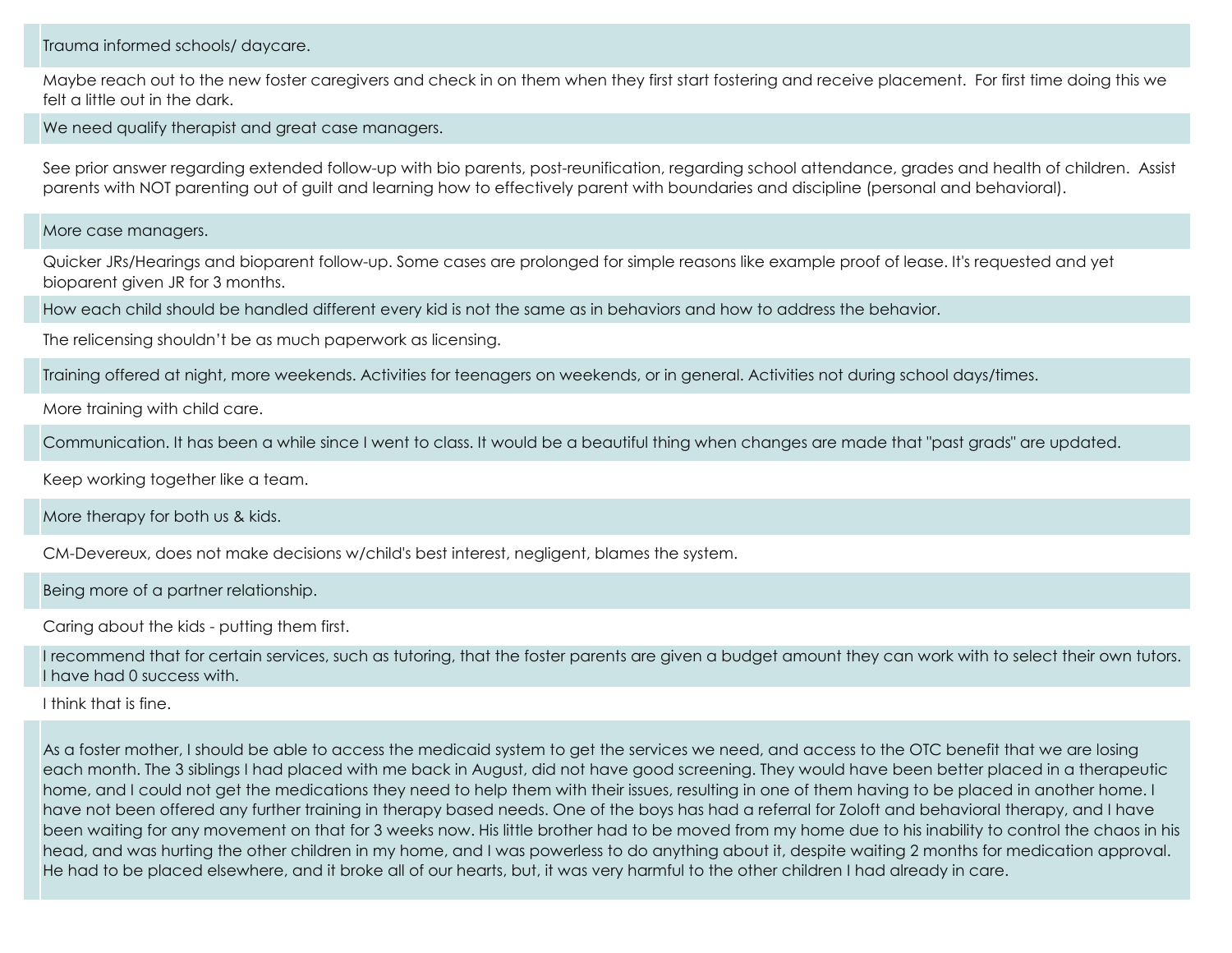Services more available closer to our area.

#### Less rules or better ones.

#### **Question 36: Comments or Suggestions**

Grandparents, etc. are still fostering a child and could use the extra funds to help the children. Childcare: That is a big topic that needs to be addressed.

Mr. Thomas with HEADS is awesome and really cares and is very supportive.

We are very thankful for the opportunity that Heartland has given us.

Overall I think it's great to have an agency who help chidren and families when they fall on tough times. Excellent corporations.

Y'all are great! Thanks for all you do!!

You all are wonderful! Thank you for the support, it makes what I do so much better!

I sincerely feel that fostering is too difficult for homes where both caregivers are working full time. We were overwhelmed.

Continued training links should be posted on the Heartland for Children web site.

Overall , we are thankful to have you guys be there for us. We know you all work so hard and appreciate what you guys do. It takes a village and while you may not be in our home day to day, you are definitely a part of our village and we appreciate that! Thank you!

Be more involved with the agencies to catch all the mistakes that they make.

None at this time!! I have a GREAT Case Manager
 - Wyshana Thompson and relicensing Ms. Audrey!! The support makes it worth while in knowing you and a supporting team are making a difference

#### Thank you.

Thank you Donna for all you do and have done. She was the first person from HFC that made me feel welcomed. In the beginning, at times, I wasn't sure if you all wanted me as a foster parent, although I felt a need to continue foster here in Florida. Initially licensing was a little rough on this end. But once I became licensed it changed, and I can remember Donna telling me thank you and she was so warm when she made her initial visit. She has been a true asset to me during this journey. Thanks again.

I just want to take a moment to commend Gwen on being a rockstar. She is amazing and I wish the whole team could be like her. Thank you, Gwen!

Audrey is the best

Thanks for all you do.

Our children are special so let's keep going working, never give up!

I've never been part of something so fulfilling and loving!